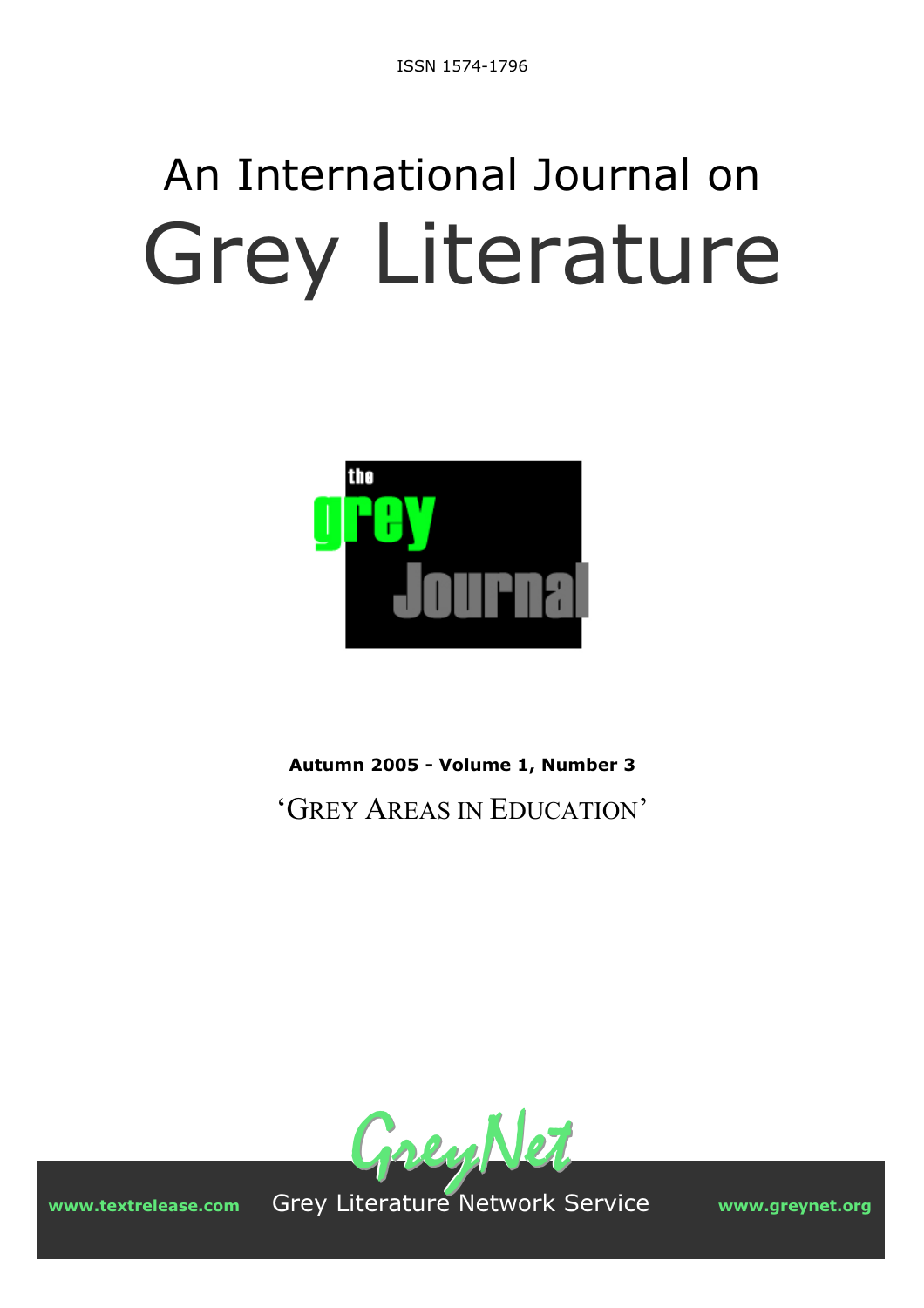

#### **The Grey Journal**  *An International Journal on Grey Literature*

#### **COLOPHON**

#### *Journal Editor:*

Dr. Dominic J. Farace Grey Literature Network Service GreyNet, The Netherlands journal@greynet.org http://www.greynet.org

#### *Associate Editors:*

Julia Gelfand University of California, Irvine UCI, United States

Dr. Joachim Schöpfel Institut de l'Information Scientifique et Technique INIST-CNRS, France

Gretta E. Siegel Portland State University PSU, United States

Kate Wittenberg Electronic Publishing Initiative at Columbia, EPIC Columbia University, United States

#### *Technical Editor:*

Jerry Frantzen, TextRelease

#### **CIP**

The Grey Journal : An international journal on grey literature / D.J. Farace (Journal Editor); J. Frantzen (Technical Editor) ; GreyNet, Grey Literature Network Service. - Amsterdam: TextRelease, Volume 1, Number 3, Autumn 2005. This serial publication appears three times a year in spring, summer, and autumn. Each issue in a volume is thematic and deals with one or more related topics in the field of grey literature. The Grey Journal appears both in print and electronic formats.

ISSN 1574-1796 (Print) ISSN 1574-180X (E-Print/PDF) ISSN 1574-9320 (CD-Rom)

#### **Subscription Information**

Subscription Rates: €85 individual, €200 institutional; rates include postage & handling. Reprint Service, Back Issues, Advertising and Inserts contact:

**TextRelease** Beysterveld 251 1083 KE Amsterdam Netherlands T/F +31 (0) 20 672.1217 info@textrelease.com http://www.textrelease.com

#### **About TGJ**

The Grey Journal is a flagship journal for the grey literature community. It crosses continents, disciplines, and sectors both public and private. The Grey Journal not only deals with the topic of grey literature but also is itself a document type that is classified as grey literature. It is akin to other grey serial publications, such as conference proceedings, reports, working papers, etcetera. The Grey Journal is geared to Colleges and Schools of Library and Information Studies, as well as, information professionals, who produce, publish, process, manage, disseminate, and use grey literature e.g. researchers, editors, librarians, documentalists, archivists, journalists, intermediaries, etc. Grey Literature is defined as "information produced on all levels of government, academics, business and industry in electronic and print formats not controlled by commercial publishing *i.e. where publishing is not the primary activity of the* 

*producing body.*" (Luxembourg 1997; expanded in New York, 2004)

#### **About** GreyNet

The Grey Literature Network Service was founded in 1993. The goal of GreyNet is to facilitate dialog, research, and communication between persons and organizations in the field of grey literature. GreyNet further seeks to identify and distribute information on and about grey literature in networked environments. Its main activities include the International Conference Series on Grey Literature, the creation and maintenance of web-based resources, a moderated Listserv, The Grey Journal, etc.

#### **Full-Text License Agreement**

TextRelease has entered into an electronic licensing relationship with EBSCO Publishing, the world's most prolific aggregator of full text journals, magazines and other sources. The full text of The Grey Journal (TGJ) can be found on EBSCO Publishing's databases.

#### **© 2005 TextRelease**

Copyright, all rights reserved. No part of this publication may be reproduced, stored in or introduced into a retrieval system or transmitted in any form or by any means, electronic, mechanical, photocopying, recording, or otherwise without the prior permission of TextRelease.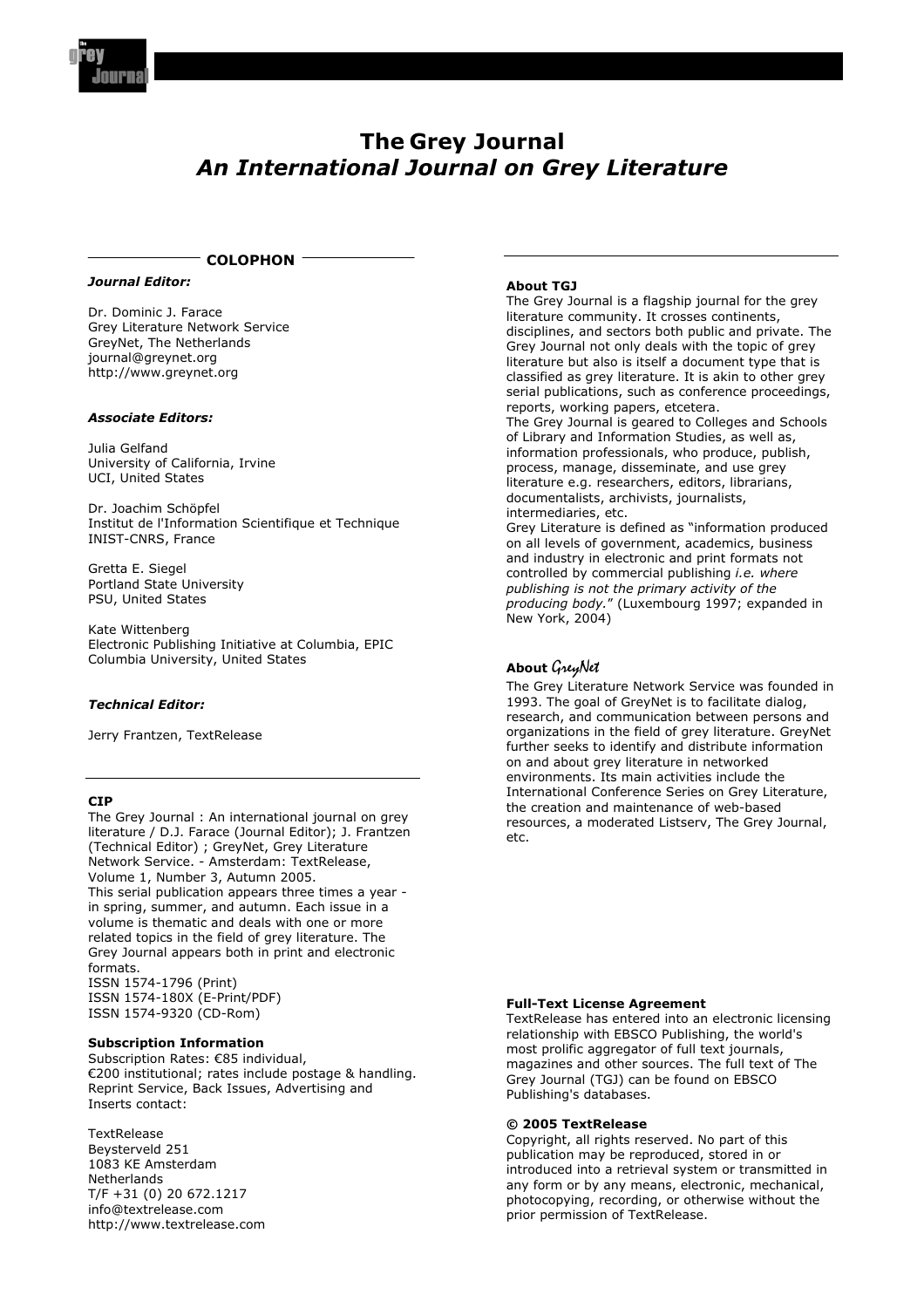'AV

**Journa** 

#### **Contents "GREY AREAS IN EDUCATION"**

| What's new in Grey Literature? Everything from the textbook market to the<br>blogosphere<br>Julia Gelfand (United States)                                                                   |  |
|---------------------------------------------------------------------------------------------------------------------------------------------------------------------------------------------|--|
| The moving border of tacit and explicit knowledge in e-Learning: Use and<br>production of information and knowledge in technical university education 111<br>Anna-Kaarina Kairamo (Finland) |  |
| Kate Wittenberg (United States)                                                                                                                                                             |  |
| A study of teachers and researchers practices with digital documents,<br>121<br>Céline Bourasseau and Cédric Dumas (France)                                                                 |  |
| Learning about Grey Literature by Interviewing Subject Librarians [132]<br>Pat Sulouff, Suzanne Bell, Judi Briden, Stephanie Frontz, and Ann Marshall<br>(United States)                    |  |
| A Review of Four Information Professionals - Their Work and Impact on the<br><b>Field of Grey Literature</b><br>138<br>Dominic J. Farace and Jerry Frantzen (Netherlands)                   |  |

|                   | 106<br>108 |
|-------------------|------------|
| On the News Front |            |
|                   | -142       |
|                   | -146       |
|                   |            |
|                   | 148        |
|                   | 150        |
|                   | 151        |
|                   |            |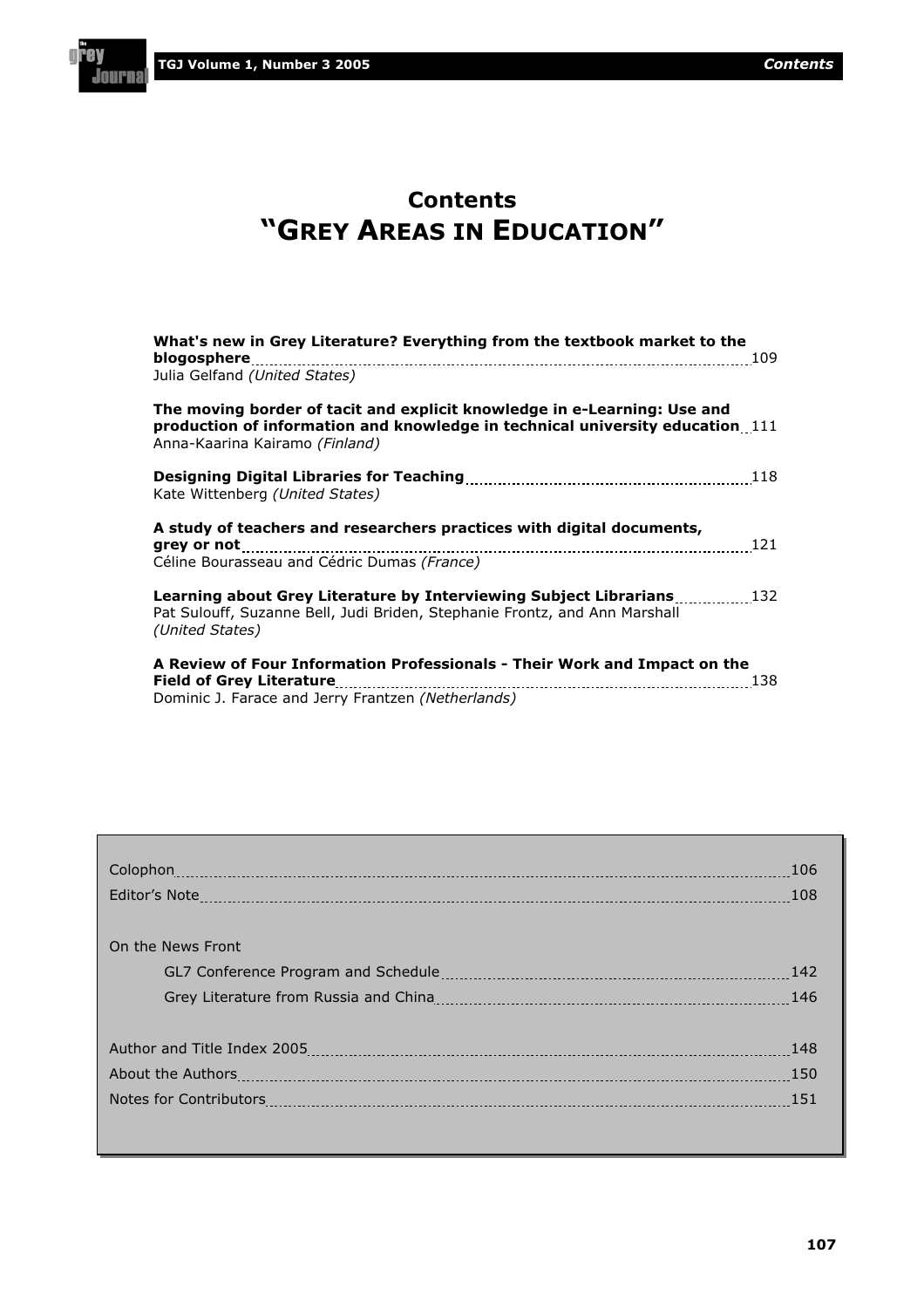#### **"GREY AREAS IN EDUCATION"**

Results of an online survey carried out last year by GreyNet show that a near 70% of the 104 respondents concur that grey literature constitutes a field within information studies. In fact, 30% of the respondents are actively engaged in teaching and/or research on grey literature. In 1997, the Third International Conference on Grey Literature incorporated as one of its themes 'curriculum development'. A direct outcome was the redefinition grey literature, which gave new direction to this field of information. At the Seventh International Conference on Grey Literature, 'curriculum development' will again appear on the conference program. Here new teaching initiatives involving grey content will be addressed. In some aspects, this issue may be seen as a prelude to GL7.

In this issue of TGJ, attention is given to grey literature as it is produced and used in and for predominantly academic environments. The first article by *Gelfand* looks at among other things developments in the textbook market and beyond to the blogosphere. This is then followed by two examples of grey literature in higher education, one by *Kairamo* at the Helsinki University of Technology and the other by *Wittenberg* at Columbia University. The two succeeding articles deal with the results of empirical studies. The first by *Bourasseau and Dumas* was carried out among teachers and researchers at the Engineering College in Nantes. And, the second by **Sulouff [et al]** carried out among subject librarians at the University of Rochester. Here, the respondents' expectations and their subsequent experience with grey literature in print and electronic formats are exposed. In a final article by *Farace and Frantzen*, the work of four information professionals is reviewed. Their work, which spanned four decades, has left a lasting impact and contribution to this now recognized field of information.

With this third issue of TGJ the first volume of our flagship journal for grey literature is complete. A sincere word of thanks to the editors, authors, and organizations, whose contributions in content, review, and advertising have provided a steady course for this pilot undertaking. Readers, stay with us as we chart the next volume of The Grey Journal.

> *Dominic J. Farace, Journal Editor journal@greynet.org*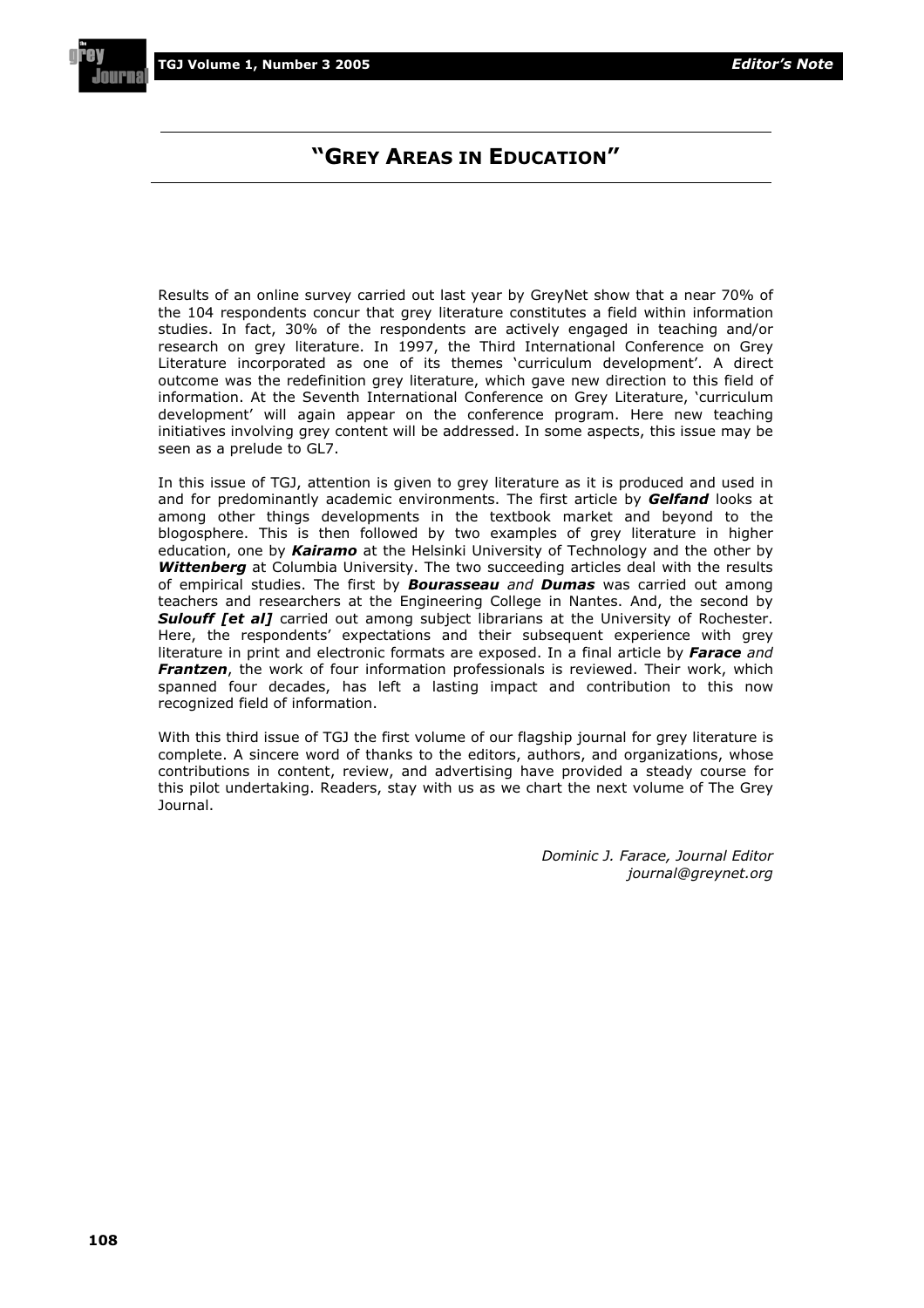

#### **What's new in Grey Literature? Everything from the textbook market to the blogosphere**

*Julia Gelfand (United States)* 

#### *Abstract*

*Thanks to a variety of search engines and the advent of eScholarship, grey literature is both ahead of the curve as well as trailing. In the academic sphere the majority of new and different applications is in the textbook market. Also, till recently, the blogosphere was not part of the literary, political, scientific landscape. Today, it is*  right, front and center of all forms of debate and giving way to new community *forums. Blogging as an activity and as a product shares many of the same attributes of the origins of grey literature.* 

#### **Introduction**

When searching for articles about grey literature or examples of grey literature one needs to exercise caution and always adapt the spelling for all forms of grey, meaning gray as well as grey. The continent of North America still seems to think of "grey" only in the aging sense and use "gray" for all things of or pertaining to color. I, like many colleagues around the globe observe both a greater volume of grey information/literature content and also a decline, as it is more ubiquitous with ePublishing and online content. Thanks to a variety of search engines and the advent of eScholarship, grey literature is both ahead of the curve as well as trailing. When one considers the new forms of grey literature, one is looking at a new mode of publication and communication. A more interactive paradigm is appearing and collections of resources that have common attributes are more easily traceable and useful. The publication, GreySource<sup>1</sup> provides a list of document types but does not specify formats. Assuming that more of this important content is being produced in or migrating to an electronic format, it has a home base of its origin and a compiler as well as the power of full-text searching that can retrieve it by a variety of search parameters. Thus, we must still determine if it is grey. The early definition of grey literature, suggests that it applies to content that is difficult to identify and process for library and archival collections. Less than a year ago, the definition was revised to reflect the increasing electronic formats and the source of origin, "Information produced on all levels of government, academics, business and industry in electronic and print formats not controlled by commercial publishing i.e. where publishing is not the primary activity of the producing body."<sup>2</sup>

Today, the greater interest in grey literature is likely due to increased awareness of how to process a variety of electronic content, some that is acquired and licensed, some that is free and readily available to those who discover it on the Internet. The major contributions of this latter category are content now finding their homes in institutional repository (IR), both academic and corporate. The repository is being birthed and maturing at a fast pace at nearly every institution and thanks again to search engines who are promoting their wares.

#### **The Textbook Market**

Traditional scholarly publishing has changed greatly. In the academic sphere the majority of new and different applications is in the textbook market. A range of experiences in distance education with course-packs, eBooks, eReserves, and the use of the course management systems, instructors' personal webspaces and integrated media have all dictated that new forms of learning, reading and publishing are actively being used. Grey literature can describe all the products of these interfaces and experiences and can be increasingly complicated due to copyright and needed permissions. Today, instruction and curriculum resources are mainstream examples of grey literature as they are widely shared and ownership of the content both intellectually and as products can be debated. Private institutions such as Harvard and MIT are making course syllabi and content freely available on the net.

Another example of bygone grey literature is the dissertation. With the electronic thesis/dissertation movement well seasoned and very universal, the once proprietary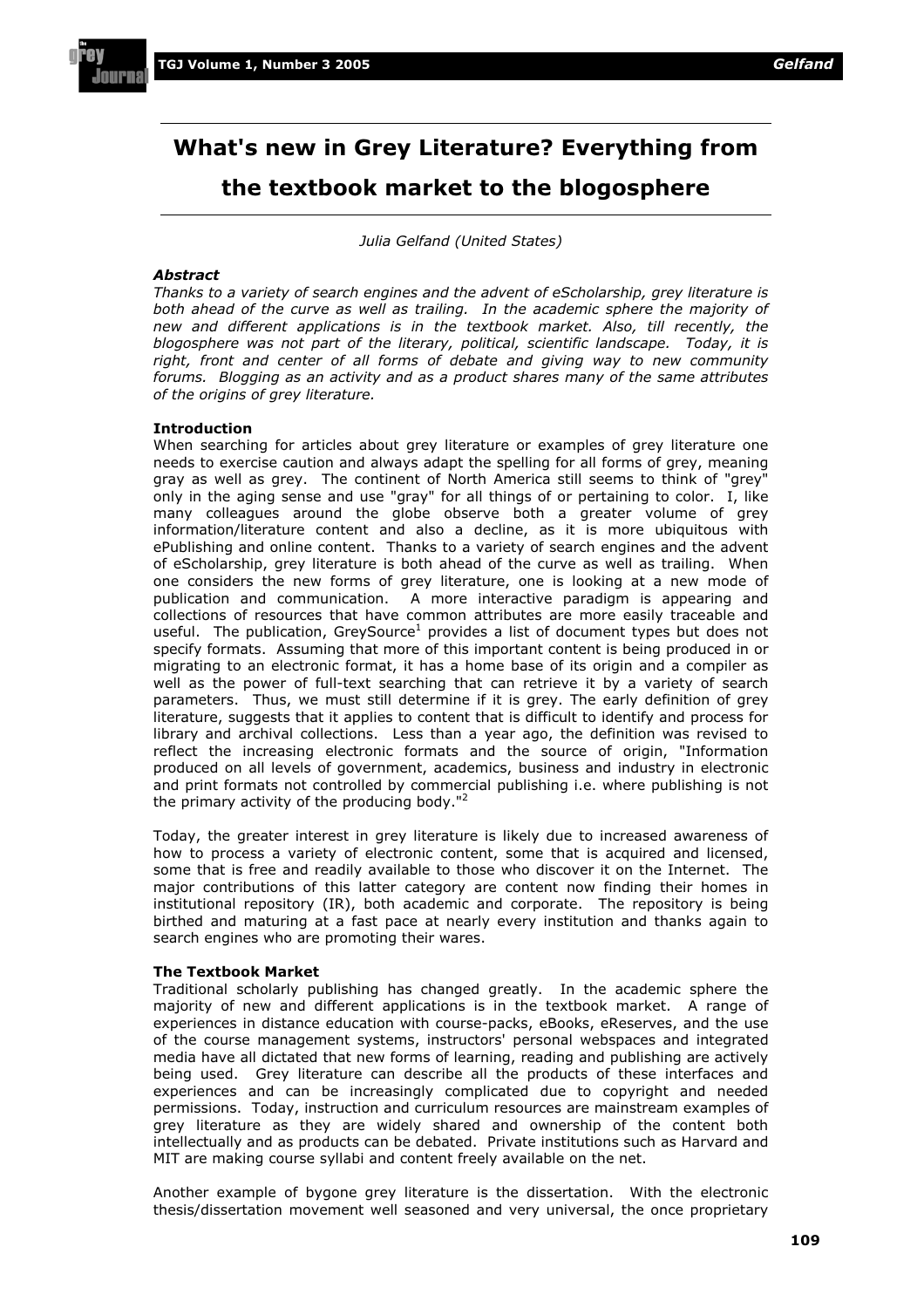University Microforms now owned by ProQuest is just one method of obtaining a dissertation, and probably the more dependable method for older content, pre-1994 in any format unless one can locate a copy at the British Library in Boston Spa, or the library where the degree was granted is still in the business of loaning a copy.

A couple of years ago, we predicted that government agencies at all levels would be issuing more grey literature and considering ways to package that. However, that has not been the case universally. More government information is being funneled into commercially distributed content that has to be acquired via third party access instead of direct distribution by original sources. Access to this information is not as readily or freely available, retained and archived according to library principles. Difficulties lie with changing information technologies and associated costs. Different strategies are being tested to determine ways that additional access can be offered.

#### **The Blogosphere**

Web-based utilities inform users of information more quickly and we see blogs, webcasts, RSS feeds, and the formation of new online communities. I urge us to think of this as a form of grey literature that until several years ago did not exist. The blogosphere was not part of the literary, political, scientific landscape. Today, I argue it is right, front and center of all forms of debate and giving way to new community forums. Blogging as an activity and as a product shares many of the same attributes of the origins of grey literature. It suffers from the same dilemmas about how to track, cite, search, archive and retain for the future. Interestingly, even the authorship has similar qualities for early contributors to grey literature were not very well known but often the more junior members of research teams, the younger, creative, technology savvy and inclined colleagues who spent the time to publish in this way and promote the product. Blogs can be characterized as being written by a younger generation of committed folks, usually ordinary people who want to encourage participation and see value in the personal communication and expression of the blog. As someone who was unsure of whether blogs would survive in the world of eMail and an already polluted marketplace of webpages, I am now confident that it has a huge future. We are seeing anthropologists and sociologists studying blogging practices and trying to learn why people are attracted to this medium. There is some speculation on this point but I believe it is premature to draw any conclusions as the landscape is constantly changing. One thing is for sure, that in times of crisis and catastrophe, the blog has a critical role and was able to be created and relied upon as a valuable tool right away with virtually no costs associated with it - one "only needs a computer, Internet access and an opinion."

In conclusion, we have many new forms of grey literature but as blogs proliferate at an incredible rate, global figures indicate that blogs are the fastest growing segment on the web. Like with the challenges of early grey literature in waiting for the big engines of Google, Yahoo and MSN to search and include GL, we wonder when better access to the 12+ million blogs will be available. Until then, it is a wait and see game, but I imagine that it will be just a matter of months before something major and competitive is announced. The "knotty conundrum" to overcome in blending blogs into other web search techniques is not an easy thing, but we remain optimistic and wait for future issues of Business Week to deliver the news that it is now commercially viable to do this. We know it is and just stay patient waiting for this new aspect of adding some order to our otherwise discombobulated lives where information overload is going at full throttle.

#### **References**

<sup>&</sup>lt;sup>1</sup> GreySource, A selection of web-based resources in grey literature http://www.greynet.org/pages/3/

<sup>&</sup>lt;sup>2</sup> Schöpfel, J. [et al.] (2005), Citation Analysis and Grey Literature: Stakeholders in the Grey Circuit. – In: GL6 Conference Proceedings: Work on Grey in Progress. – Amsterdam : TextRelease, 2005, p. 60.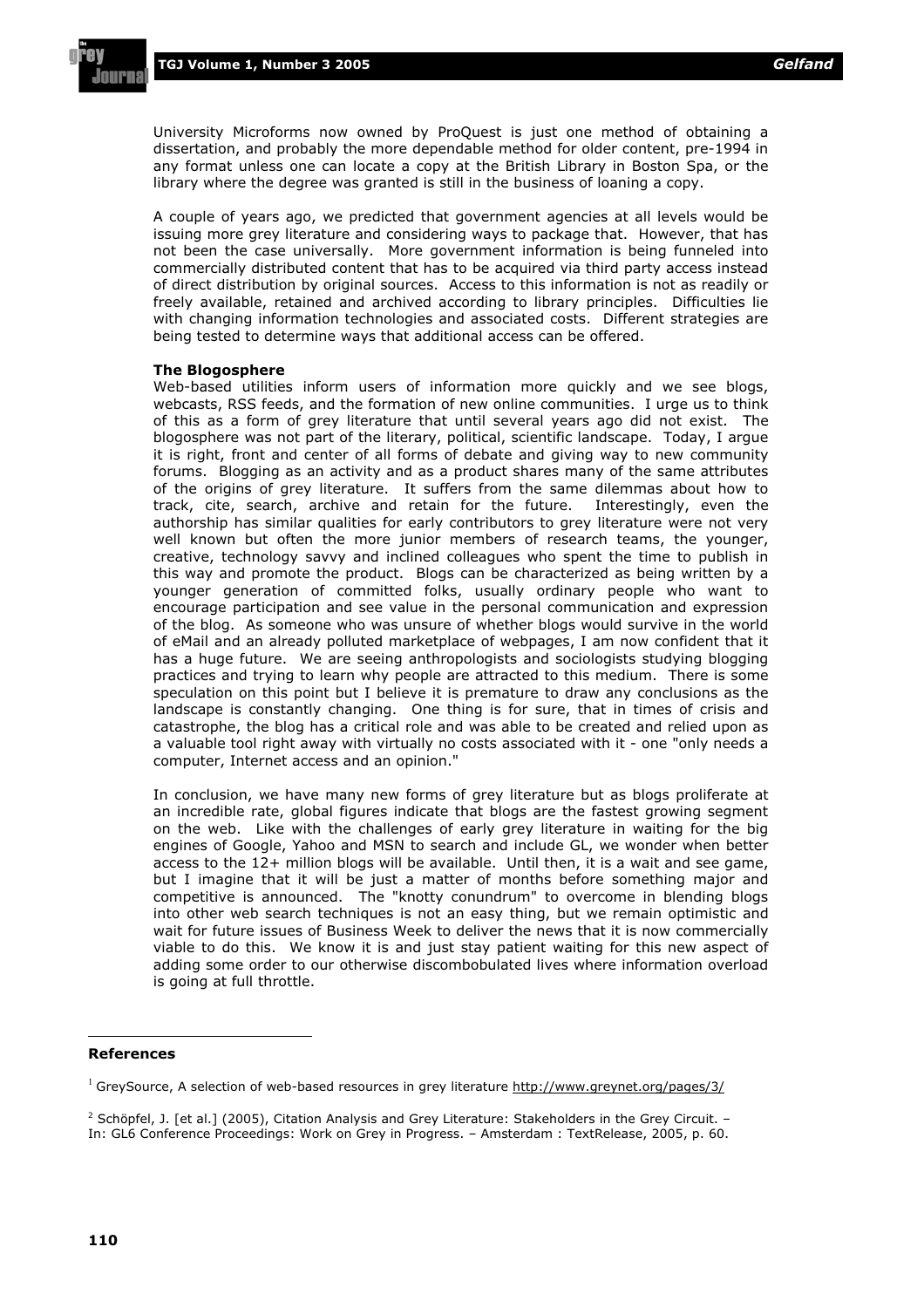# **The moving border of tacit and explicit knowledge in e-Learning: Use and Production of Information and Knowledge in Technical University Education \***

*Anna-Kaarina Kairamo (Finland)* 

#### *Abstract*

*In this paper, the electronic information and knowledge created within a context of a course is approached by analysing two case study courses. The Finnish context of the university education is first outlined briefly. Approaches to learning resources are*  reusability and course components. The two case studies are a series of courses of *energy engineering and environmental protection, and a programming course. The courses were developed in different department cultural context and circumstances, which are described. When the focus of course material creation is on methods, the reusable material might be related to resources meant to help the student.* 

#### **Introduction**

One of the often mentioned benefits of e-Learning is the externalisation of the content and process of the courses, which can support reuse of material across courses. Yet most of the course management systems financially available for higher education organisations do not support ideas of knowledge transfer or learning organisation and content remains blocked to one course.

Libraries, information services and commercial organisations provide access to electronic materials. However, these possibilities do not seem to be widely used in higher education. There may be several reasons for this: complicated procedures of intellectual property rights, attitudinal and cultural barriers and even teachers' inadequate skills in searching the electronic information and knowledge. One fundamental reason might be that strict externalisation is not regarded as fruitful in knowledge transfer, or that the externalisation effort considered huge compared to the short lifetime of the information and knowledge. Also the available technology in the organisation may be hard to use or may not support the ideas of the teacher.

The OECD report on Knowledge Management in the Learning Society (2000, 12) claims that we have not yet reached a stage where we can systematically apply knowledge to the production of knowledge. Although higher education knowledge is highly codified, there is much tacit knowledge in teachers' know-how (Ibid 31).

Do we really know what is happening in grass-roots level of ICT enhanced higher education? What kind of information and knowledge is available for the whole community of a course, which includes instructors and students? What kind of information and knowledge is produced by the instructors and is there any knowledge used as a resource, created by the student? What kind of external resources are used? What is the potential reusability of the information and knowledge produced for the course? These are the main questions of this paper.

In the following, the national context of the university education is first outlined briefly, before going to the approaches to learning resources. The method of case study is then introduced and the cases described briefly. Finally, the first results of the study are presented and discussed.

#### **Context: Network-based education as a goal for university sector in Finland**

The Finnish 'Development plan for education and university research for the period 1999-2004' states the following about university education:

<sup>\*</sup> First published in the GL5 Conference Proceedings, January 2004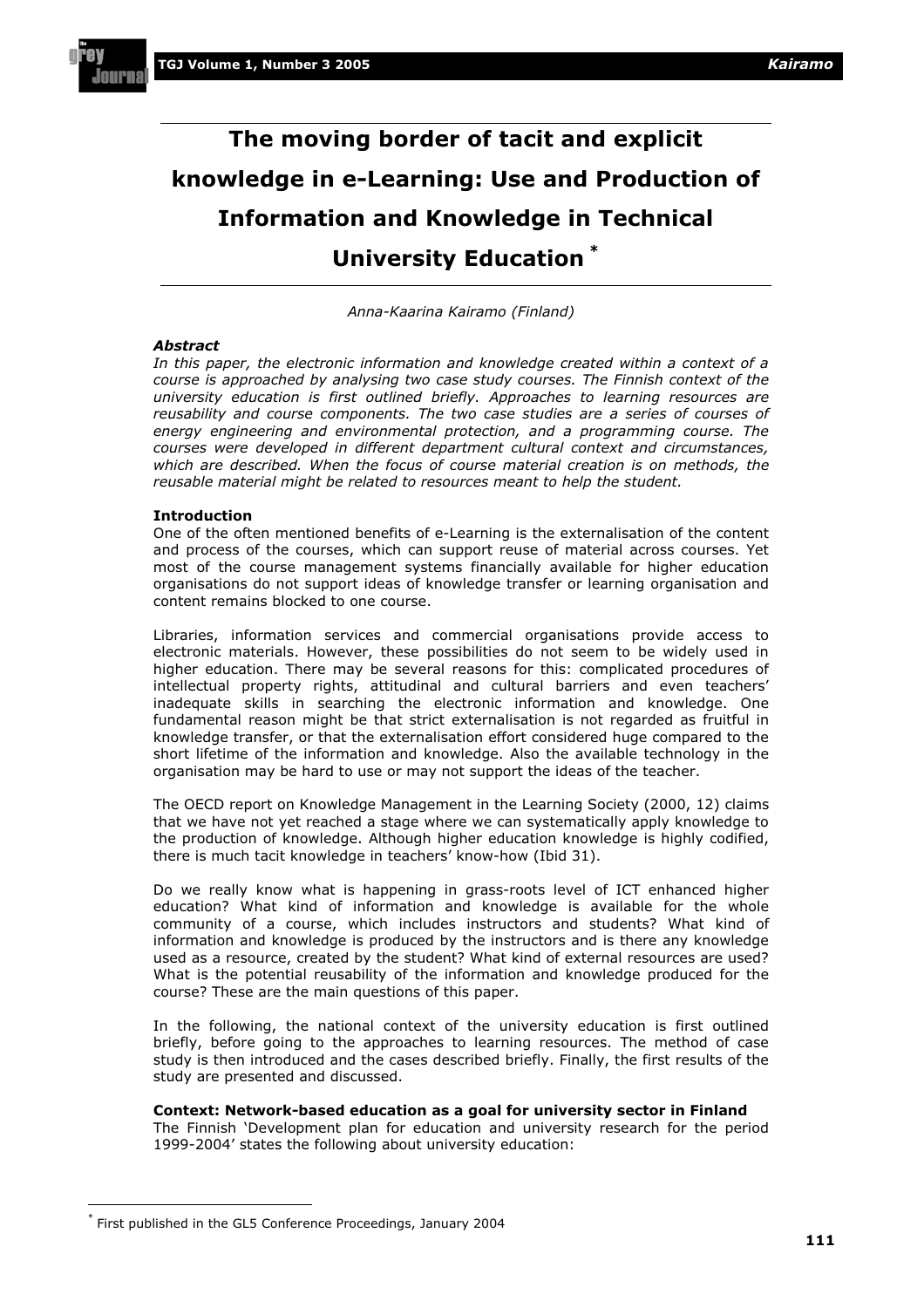*In university education, the aim will be large-scale pedagogical renewal towards student-centred teaching methods. The development of teaching and learning will especially capitalise on network-based and open learning and distance learning.* 

As a result of the 'Information Strategy for Education and Research 2000-2004', the Finnish universities established in January 2001 a consortium of the Finnish Virtual University. Although FVU's role is not to provide academic education itself, the vision of FVU reflects the national network-based education policy for universities, agreed by the consortium representatives mainly consisting of university leaders:

*By the year 2005, high-quality, ethically and economically sustainable modes of operation in network-based education and research will be in widespread use in Finnish universities.*

The basic mission of Finnish universities is to carry out research and provide education based on it. The basic principles in university education are the freedom of research and university autonomy. For example, the strategies for the case organisation Helsinki University of Technology (HUT) do not state explicitly how widespread the network-based education at HUT should be. Thus it leaves, in tradition of autonomy, the concrete goal setting of the extent and form of use of the network to the departments, laboratories and teachers. The underlying interest of this study is get further information on what kind of models of e-learning solutions and knowledge creation in the context of higher education emerge in this kind of organisation.

#### **HUT profile in change process**

In her research, Fisser (2001) constructs four possible profiles of universities that relate to the change process of using new forms of ICT in education. The profiles differ, according to the reason of the change (social vs. economic) and the experienced environmental context (uncertainty vs. interconnected):

- Profile 1: Supporting learners in a changing world
- Profile 2: Developing expertise in the institution
- Profile 3: Surviving in a competitive world
- Profile 4: Evolving to a cost-effective approach in education

HUT was one of the four case study universities of the research. Among the observations made of HUT in the research were the following: The primary motive to use ICT in education was social. The new forms of ICT have not brought a major change in the way education is offered and supported. ICT has been implemented in education on a voluntary basis. The suitable profiles of HUT were 1 'supporting learners in changing world' and 2 'developing expertise in the university' with the majority of the respondents in profile 1 (Fisser 2001, 148).

#### *Approaches to learning resources*

#### **Digital learning material, one special form of grey literature**

The Fourth International Conference on Grey Literature defined grey literature as information produced on all levels of organisations in electronic and print formats not controlled by commercial publishing. The rapid increase of use of ICT in education in all forms from distance education to ICT supported traditional teaching has increased the amount of networked information and knowledge in university sector. Most of this information is not commercial, and thus can be regarded as grey literature.

In this study I will focus on digital material produced within higher education courses.

#### **Reusability of learning resources**

Reusability of learning resources is widely discussed area in education field (e.g. Littlejohn 2003, 2). The concept of learning object (LO) is in the core of this discussion. Koper (2001) defines learning object as any entity, digital or non-digital, that can be used or referenced during technology-supported learning. This is also the definition of the IEEE Learning Object Metadata standard. There are a number of attempts to narrow the scope of the definition. As Conole (2002, 10-11) points out, there are several unresolved issues in the learning object approach, such as degree of granularity. There seems to be mutual understanding that a reusable object is much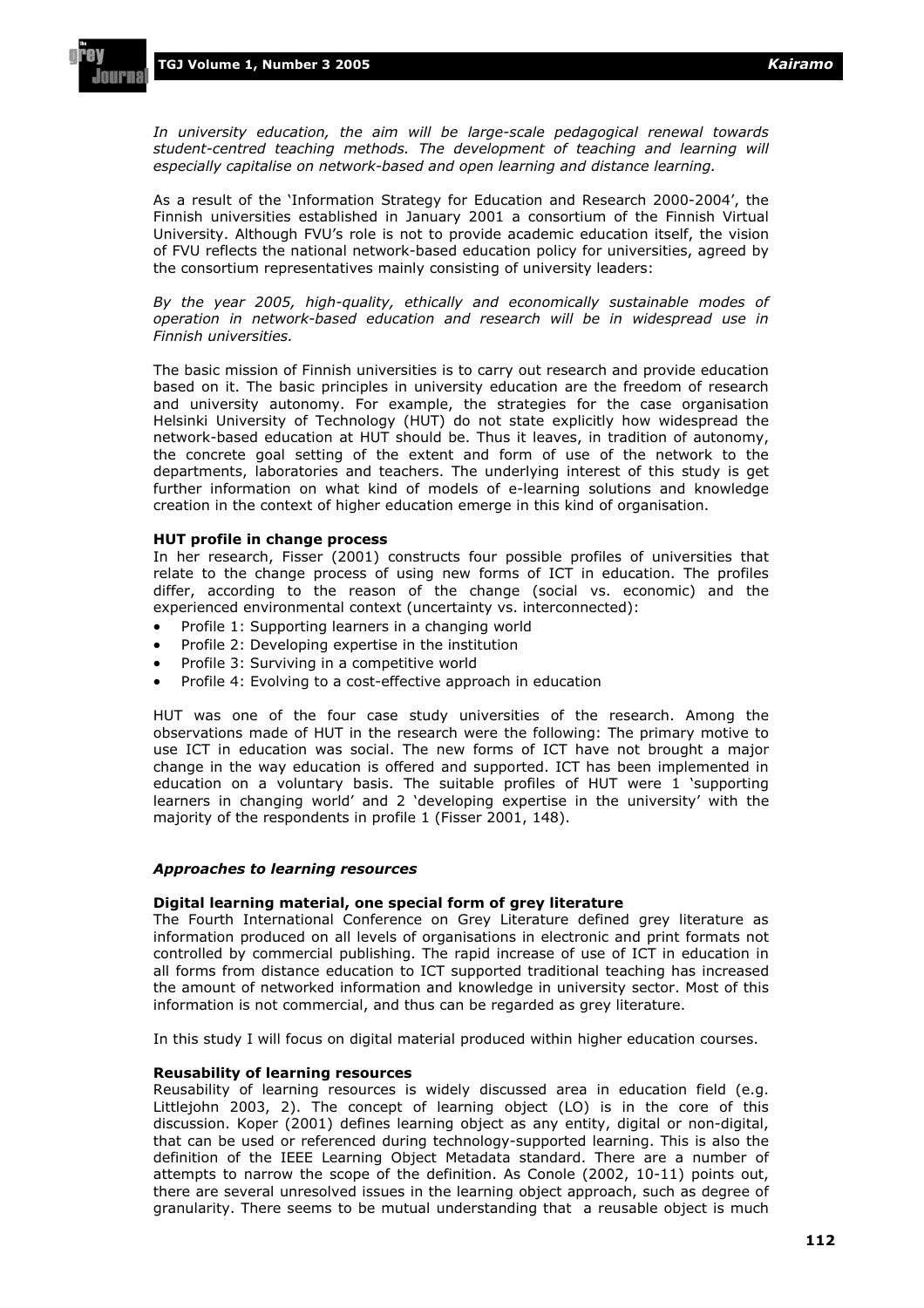smaller than a course. In general, the smaller the unit, the greater the possibility that it will be reused. On the other hand, larger object may include e.g. activities, and constructing the course from greater elements may save teacher's time. (Littlejohn, 2003, 4).

The most common, but often an implicit idea of a learning object is that it includes content and/or method (Koper 2001, 4-5). The empiric experience from engineering education field supports this analysis.

Bates et al. (2003) point out, that despite the rapid expansion of digital materials, it is often difficult to find materials of the desired quality or level to fit the planned teaching. Also the size and structure of the available material might not be appropriate for the purpose.

#### **Course components**

There are many approaches to structure the course activities. Collis and Moonen (2001, 20-21) analyse a course in terms of components, each related to pedagogical activities involved. In the following their structure is modified for the purposes of this study, so that the digital information and knowledge of the analysed courses can be categorised:

Course organisation

- course information
- adminstration: record keeping, student marks
- general planning for the course

*Lectures and other forms of instructor-led sessions* 

- lecture material, highlights etc.
- *Self study, assignments* 
	- $\bullet$  readings
	- activities and assignments
	- practical excercises

*Major assignment (project work, essay, product, case study etc.)*  Testing and examination Guidance, mentoring

- - guides, tips, etc.
	- communication

The categories that might be potential for reusable digital resource are italicised in the list.

#### *e-Learning in Helsinki University of Technology – Two cases*

#### **Gathering data for cases**

The data for the two cases now in focus was gathered by interviews and process simulations sessions within the Helmi research project, which studies the innovations of the e-learning processes (Smeds 2003). The interviews and process simulation sessions made it possible to understand deeply the process of designing and implementing the courses and learning material within the context of different cultures and traditions of two HUT departments. In Helmi project, the process to be simulated is first analysed, modeled and visualized on the basis of the interviews. The simulation session is a facilitated semi-structured group discussion. The common memory of the group participating is a process map, projected on the wall of the simulation room. (Smeds et al. 2001, 173–174.) The aim of the session is to create a shared understanding of the process among the participants, who are the key persons of the process.

After the simulation sessions, the next step of the research will be a second round of analysis of the data collected from the case studies and the simulations. On the basis of further literature review and this analysis, 10 further cases will be chosen for further research.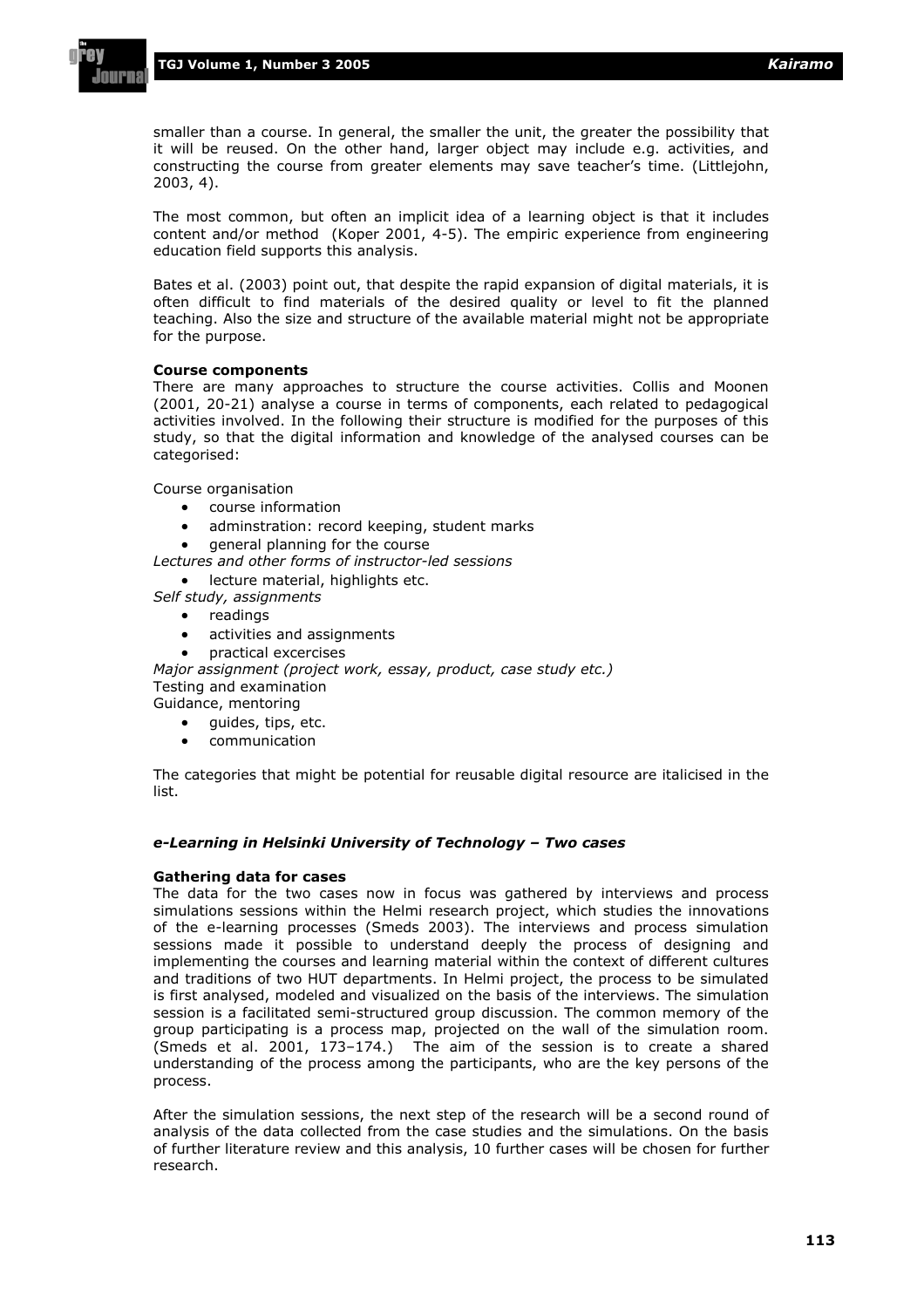l all Pi

#### **Case 1: Energy engineering and environmental protection courses**

An e-learning project within the laboratory specialised in energy engineering and environmental protection began in 2001. The purpose of this e-learning project is to explore how ICT could be implemented for the education offered by the laboratory. The research case was a series of three courses offered mainly for students who have studied at least three years. The number of participants of courses varied between 12 and 20. The learning material produced during the project was awarded as the material of the year 2002 in the university.

In parallel with applying ICT in the education, new pedagogical ideas were applied, such as problem based learning sessions and giving credit points from assignments, instead of only valuing the performance of the student in examination. The project team wanted to test their new ideas with the technology. Already in the beginning of the project, the exploitation of the hardware and software provided by the IT centre of the university was felt too slow and restricted process. It was also not possible to use any interactive elements. The solution was to make the laboratory as independent as possible of the services of the main university. A temporary solution for this was to choose for course process use a course management system (CMS). The basic reason was to provide a common easy-to-use tool for a group of instructors and a shared workspace for students. The course management tool was abandoned after two years for several reasons: too high expenses, little added value compared to open web page system for a small course, the creation of the laboratory's publishing process on its own server, and the students preferences to use email for communication instead of the tools of the system.

#### **Case 2: Computer programming course**

The case laboratory is specialised in information processing science, and it is responsible for the basic education of computer programming for all students of HUT. The research case is an introductory computer programming course meant for all students at HUT. The participants are mainly second or third year students. Every year around 300 students complete the course.

The current mode of the course is a result of an evolutionary process during the last ten years. The pedagogical idea behind of the course structure is that the only way to learn programming is practicing. Using ICT tools is thus natural; it is a content of the course. The challenge of the case course is the large number of students. The solution to this is to make the process of studying and the process of teaching and guidance as explicit and strict as possible. The course web site consists of tens of pages of information and hundreds of pages of learning material on the web. All this is accessible for all, only the software system used for accessing and submitting exercises is password secured. The staff includes the responsible teacher and assistant and around 20 part time assisting students. The community of these instructors works virtually: they meet twice during the half-year course, before the course start and after it has finished.

#### **First results**

The digital information available for the whole community of the case courses (instructors and students) is categorised in table 1 using a modified model of Collis and Moonen (2001). The information available only for instructors, such as exercise products of the students, is not of interest, since the underlying assumption is that this private information has no potential for reusability for training. The producer of the information is marked in bold in the table if it is someone else than the instructors.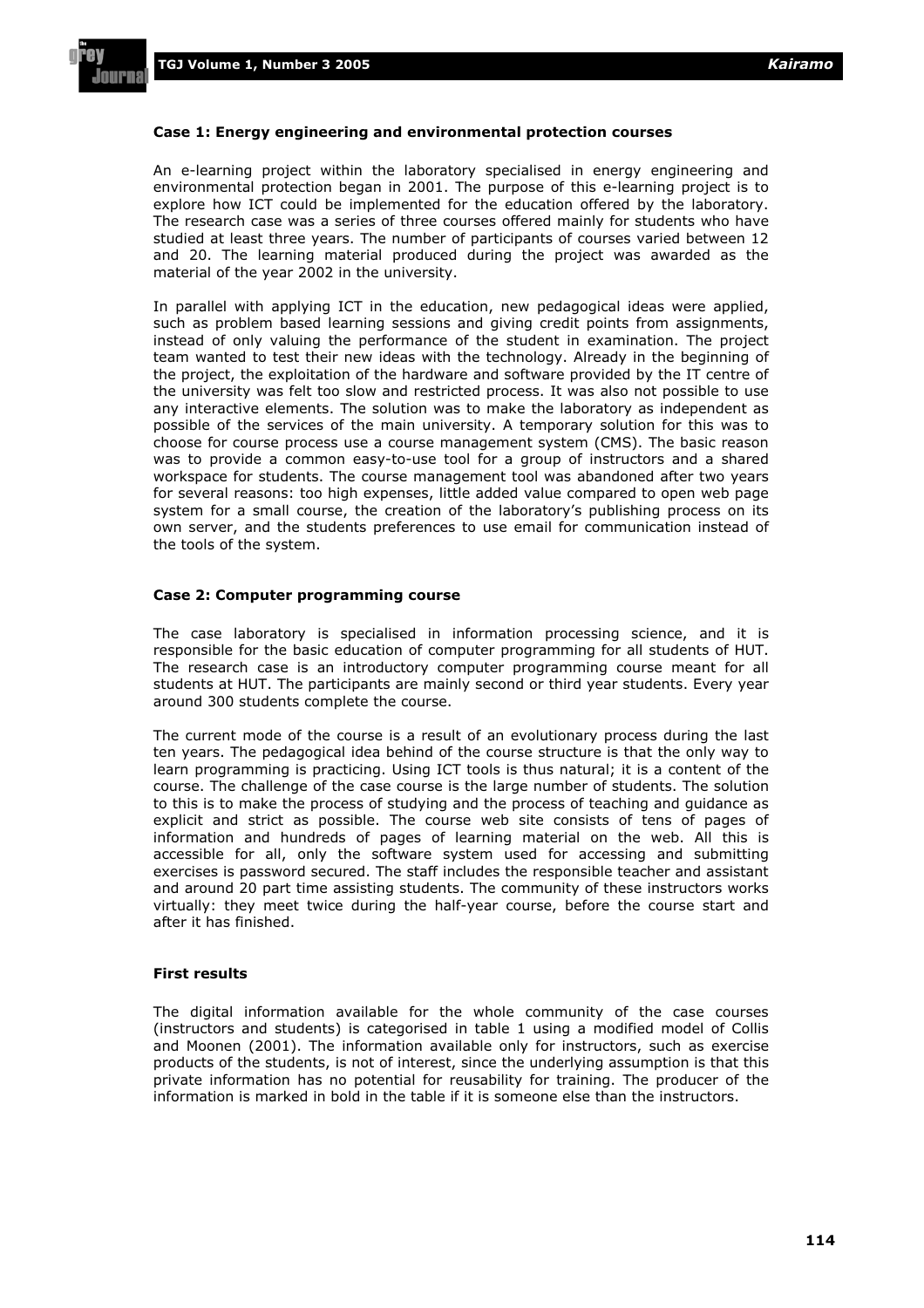Journ

Table 1: Digital material components of the case course. The materials of the case courses potentially reusable are italized.

| <b>Digital information</b><br>component                                                | Case 1: energy engineering<br>and environmental<br>protection courses                                                                                                                                                                                                                                             | Case 2: programming<br>course                                                                                                                                                                                         |
|----------------------------------------------------------------------------------------|-------------------------------------------------------------------------------------------------------------------------------------------------------------------------------------------------------------------------------------------------------------------------------------------------------------------|-----------------------------------------------------------------------------------------------------------------------------------------------------------------------------------------------------------------------|
| Course organisation                                                                    |                                                                                                                                                                                                                                                                                                                   |                                                                                                                                                                                                                       |
| course brochure                                                                        | Basic information on time,<br>place, requirements                                                                                                                                                                                                                                                                 | Detailed information on the<br>course arrangements, goals,<br>teaching methods, course<br>staff, creditation of<br>components of the course,<br>and course communication<br>Results of the assignments                |
| administration:<br>record keeping,<br>student marks<br>general planning                | Results of the assignments<br>Final marks                                                                                                                                                                                                                                                                         | Final marks<br>Detailed instructions for                                                                                                                                                                              |
| and running of the<br>course                                                           |                                                                                                                                                                                                                                                                                                                   | assistants                                                                                                                                                                                                            |
| Guidance, mentoring<br>tips, etc.<br>communication                                     | Announcements during the<br>course                                                                                                                                                                                                                                                                                | FAQ (Frequently asked<br>questions)<br><b>Instructors:</b><br>answering questions in the<br>news discussion group<br><b>Students:</b><br>answering each others'<br>questions in the news<br>discussion group          |
| Lectures and other forms of                                                            | Lecture slides                                                                                                                                                                                                                                                                                                    | Lecture material                                                                                                                                                                                                      |
| instructor-led sessions:<br>lecture material, highlights<br>etc.                       |                                                                                                                                                                                                                                                                                                                   |                                                                                                                                                                                                                       |
| Self study, assignments                                                                |                                                                                                                                                                                                                                                                                                                   |                                                                                                                                                                                                                       |
| readings,<br>obligatory<br>readings, voluntary                                         | Instructors:<br>Information on paper based<br>reading, and where it can be<br>reached<br>E-book available on www, cd-<br>rom and printed<br>Translation on part of a paper<br>based book<br><b>Students:</b><br>Group assignment reports<br><b>External resources:</b><br>E-book on cd-rom<br>Equation collection | Information on paper based<br>reading<br><b>Instructors:</b><br>Handouts of the course<br>Information on additional<br>resources, like books, web<br>links<br><b>External resources:</b><br>Web resources linked from |
| assignments, practical                                                                 | <b>Exercises and model</b><br>answers                                                                                                                                                                                                                                                                             | the course site<br>Guides and tips for<br>programming                                                                                                                                                                 |
| exercises, other activities<br>Major assignment: project<br>work, essay, product, case | Group assignment instructions<br>and background material                                                                                                                                                                                                                                                          | Project assignment<br>instructions                                                                                                                                                                                    |
| study etc<br>Testing and examination                                                   | Pre-test                                                                                                                                                                                                                                                                                                          | Previous examination<br>questions<br>Tips for examination                                                                                                                                                             |

The categories shown in table 1 can be clustered into those including content information, and those including method type of information, using the idea of learning object described in chapter 'Reusability of learning resources'. Method information includes categories of course organisation and guidance. The rest of the categories may be considered as content type of information. This classification is only rough and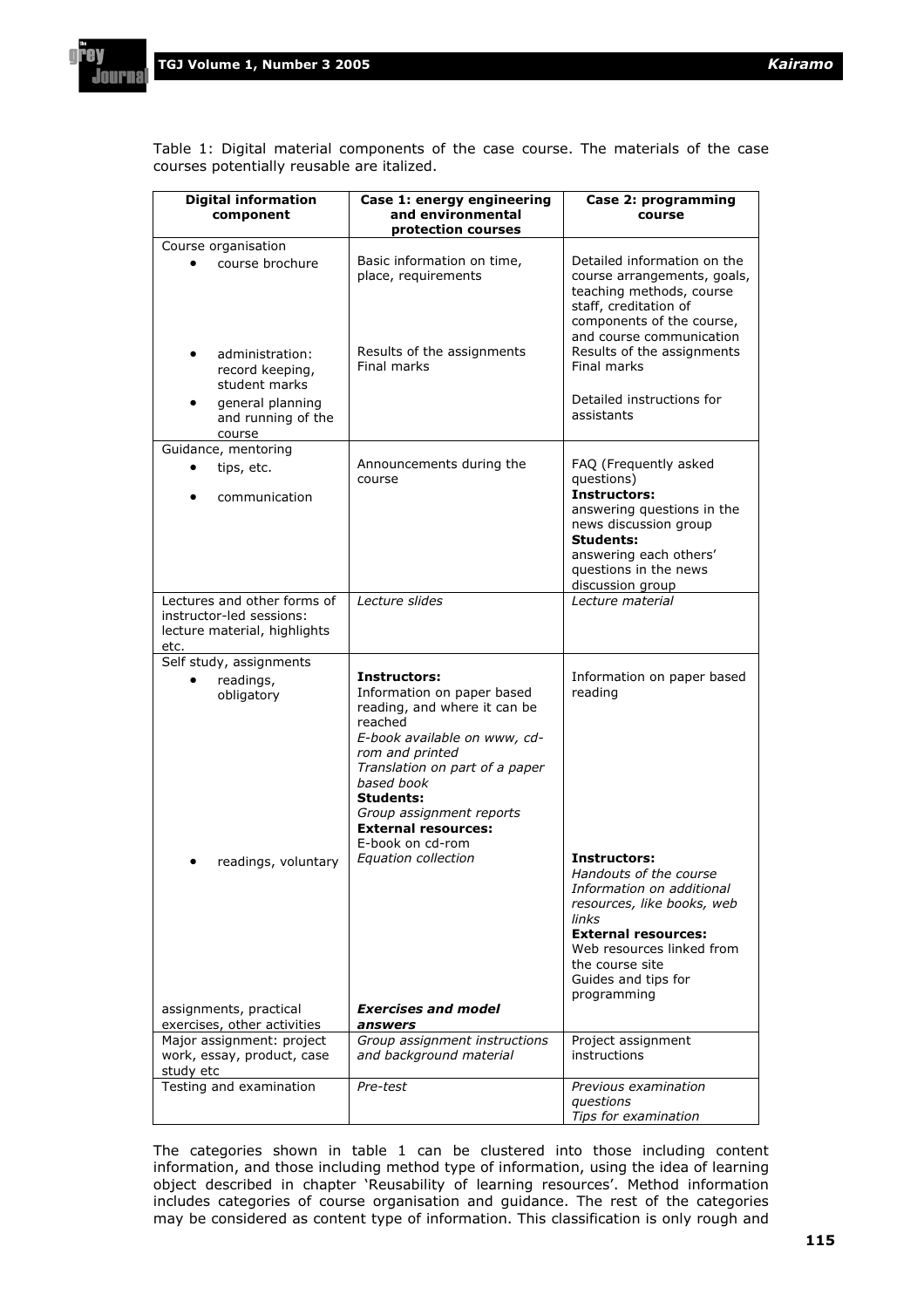mainly clustering in its type: each category may include both content and method information. In case 1, the content type of information was published as pdf-files and in case 2 programming course they were html-pages included in the web entity of the course and following the layout of it.

The information on the case courses differ in their completeness. In case 2 the student can find every detail of necessary information on web. In energy engineering and environmental protection courses case the web includes some basic information on the course arrangements. The focus of case 1 is clearly on publishing e-books and some support materials on web, thus on producing content type of information. In case 2 the focus is on computer based exercises and logistics and use of special tailored tool. In this case electronic information is highly method-type in its nature and thus may be more bounded to one course context.

Interesting question is the role of information that the students create during the course. In case 1 the written assignments acted as readings for the course. In case 2 the students acted openly and network-based as peer-supporters in newsgroup open for all. External digital resource of the case 1 is e-book developed by the partner university and in case 2 information behind links.

In case 1, the key enablers of the development process were the previous experiences of the instructors on implementing ICT in training and high technical skills of the key person of the project. A positive and encouraging culture for testing new ideas was also critical success factor. The active partnership with a foreign university within the field of education encouraged staff's endeavours. The key obstacle during the process turned out to be the strict rules of the IT centre of the university. The structures of published information are nowadays based mainly on the ideas of the laboratory, which might vary from the structures of the neighbour laboratories, not to mention other departments. The production system is vulnerable to a certain extent in such a small laboratory, since it is highly dependent on the skills of one person.

Within the department of case 2, ICT in education is not a tool, it is part of culture. As a result for solving the problem of a enormous amount of participants, the course is a very well organised and documented with all possible help for the student in written form on web.

The course process resembles 'lubricated' machine, where the role of each actor is well-defined and strictly rule-governed: the responsible teacher, the assistants and the students. The structure of electronic information has developed in an evolutionary process. The web site of the course is partly cumulative and partly consists of detailed information that has to be updated for each round of the course.

#### **Further research**

In this paper, the electronic information and knowledge created within a context of a course was approached by analysing two case study courses. In the context of the university, where the application of ICT in education is not centrally directed, different structures and content types emerge and the accuracy and extent of information and knowledge vary. There is also room for innovative solutions. In these case courses, potentially reusable digital resources may be content type of materials like e-books, information on additional resources including links, pieces of readings, and possibly student assignment reports. When the focus of course material creation is on methods, the reusable material might be related to resources meant to help the student.

Lots of questions remain unanswered on this phase of the study, and thus are worth for further examination: To what extent do the instructors search for possible external resources and why do they include or leave out materials in their course? How are the already produced resources of the courses reused in other contexts? How do the granularity and independence of the information object enable reusability? What are the criteria of the instructors for quality of information? To what extent is electronic scientific information used in courses and how?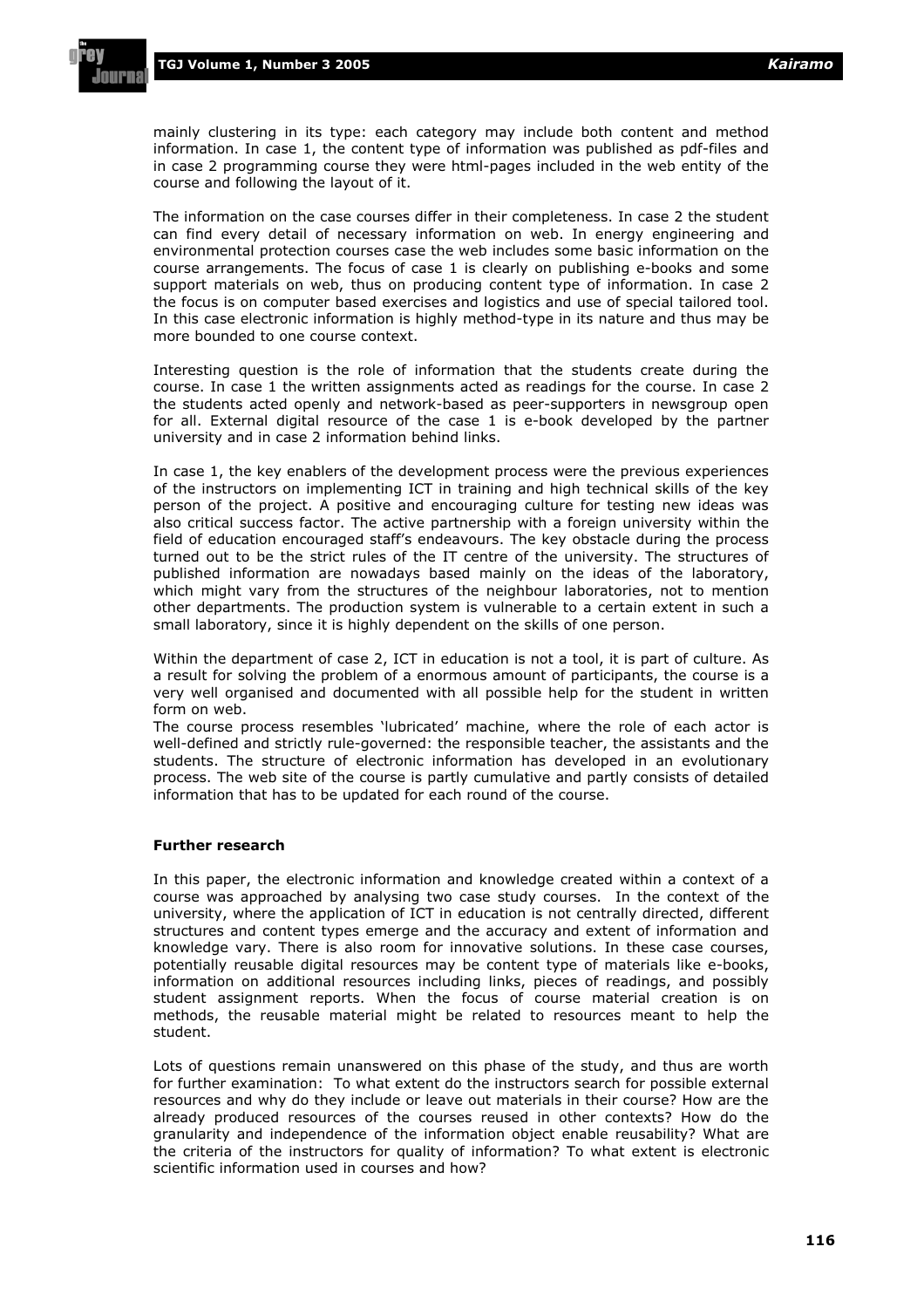#### **Acknowledgements**

This paper is written in the Helmi project (Holistic Development of e-Learning and Business Models) at SimLab, Helsinki University of Technology (www.simlab.hut.fi) guided by Riitta Smeds, Professor of Business Process Networks and Director of SimLab. The author is grateful for the research collaboration of the multidisciplinary Helmi project team that has made this paper possible. The Helmi project financed by the Academy of Finland and its Life as Learning Research Programme, Tekes – National Technology Agency of Finland, the City of Espoo, Elisa, eWSOY, Laurea Polytechnic and Helsinki University of Technology, which is gratefully acknowledged.

#### **References**

- Bates, A.W., Poole, G. (2003). Effective Teaching with Technology in Higher Education: Foundations for Success. London: Jossey Bass.
- Collis, B., Moonen, J. (2001). Flexible learning in a digital world: Experiences and expecations. London: Kogan Page.
- Conole, G. (2002). Systematising learning and research information. Journal of Interactive Media in Education, 2002 (7): 1-28.
- Fisser, Petra (2001). Using Information and Communication Technology. A Process of Change in Higher Education. Enchede: Twente University Press.
- Knowledge Management in the Learning Society (2000). OECD report. Organisation for Economic Cooperation and Development.

Koper, Rob (2001). Modeling units of study from a pedagogical perspective. The pedagogical meta-model behind EML. First Draft, version 2. Open University of the Netherlands.

Littlejohn, A. (2003). Issues in reusing online resources. In Littlejohn, A. (ed), Reusing online resources: a sustainable approach to e-learning (pp. 1-9). London: Kogan Page.

Smeds, R., Haho, P. & Forssén, M. (2001). Implementing Knowledge into Action in Organizations: Simulation Games for Successful Process Innovation. In Pantzar, E.,Savolainen, R. & Tynjälä, P. (eds.): In Search for a Human-centred Information Society.Reports of the Information Research Programme of the Academy of Finland 5. Tampere:Tampereen yliopistopaino., 171–194.

Smeds, R. (2003). Helmi: Holistic Development of e-Learning and Business Models. Learn Periodical 1/2003. Helsinki.

#### **Hyperlinked References**

Development plan for education and university research for the period 1999-2004 http://www.minedu.fi/julkaisut/KESU2004/eng/engKESU.html

Education, Training and Research in the Information Society; A National Strategy for 2000-2004 http://www.minedu.fi/julkaisut/information/englishU/index.html

Information Strategy for Education and Research 2000-2004; Implementation Plan http://www.minedu.fi/minedu/education/inform\_strategy\_implementation\_plan.pdf

The Strategy of the Finnish Virtual University

http://www.virtuaaliyliopisto.fi/arkisto/FVU-strategy.pdf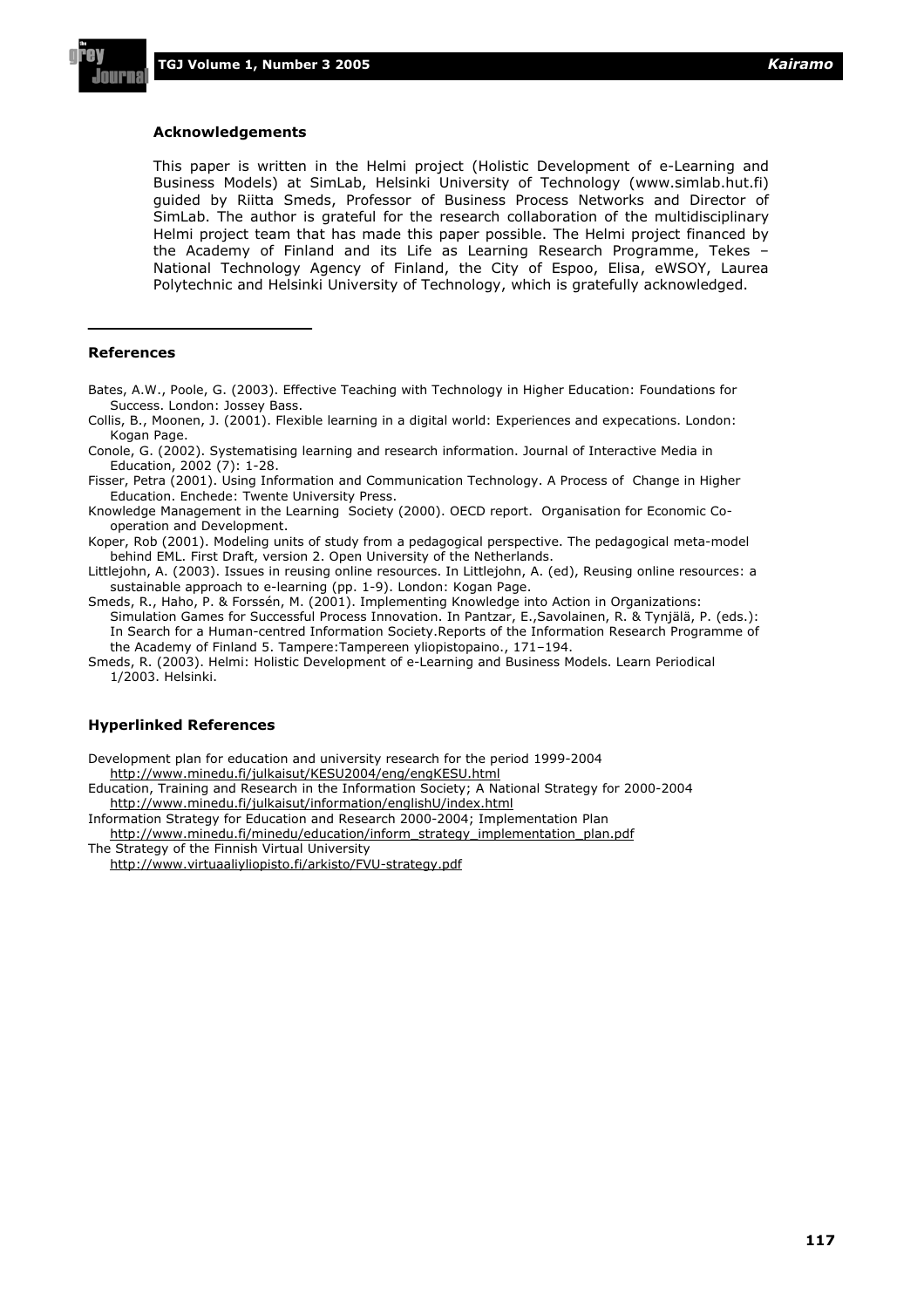#### **Designing Digital Libraries for Teaching**

*Kate Wittenberg (United States)* 

#### *Abstract*

*At the Electronic Publishing Initiative at Columbia (EPIC)1 we are exploring the relationship between teaching resources and digital library content in creating the next phase of electronic resources for faculty and students. In developing our electronic publications over the past several years, we have focused primarily on aggregating high quality content, with a particular focus on grey literature and its uses in both research and teaching, and building the tools and functionality needed to make that content useful to specific user groups. This process has involved understanding patterns of research and teaching, as well as evolving user needs in specific disciplines—mirroring, in many ways, traditional publishing activities, but using the digital environment and the opportunities it offers for innovative design and functionality. This article deals with one such initiative.* 

#### **Introduction**

Our work at EPIC is taking a more innovative and experimental turn, and is focusing increasingly on the complex relationship between the "closed" world of the classroom and teaching tools, and the "open" world of the Web. How do we create digital resources that allow faculty to develop and use teaching tools that are embedded within a rich digital library environment? Can we allow students to explore freely the vast array of research tools available through the Web, while still providing an appropriate level of guidance concerning how to select and evaluate the sources that they find?

The vast amount of information now available can be either a benefit or an obstacle to effective research and teaching, depending on how successfully we address the challenge of making this information meaningful to users with diverse experience and needs. One of our current projects has focused on exploring this question of how to find the right balance between directed and unfiltered presentation of digital content for students and faculty. As we move into the final phase of this project, it is useful to consider what has been achieved, and what next steps are possible as a result of the work we have completed. Here I will describe the major accomplishments of this project and discuss ways in which we can build on this work to develop other digital resources that can connect and enhance teaching and research in higher education.

#### **The DART Project**

This project, Digital Anthropology Resources for Teaching (DART)<sup>2</sup> is exploring the potential of digital resources for the teaching of undergraduate anthropology. The project is also investigating digital-library technologies that will allow for the flexible delivery and customized use of these resources in an "open" web environment. Columbia University and the London School of Economics (LSE) $3$  are partners in this project. At Columbia, DART is a collaboration among the Department of Anthropology, the Electronic Publishing Initiative at Columbia (EPIC), and Academic Information Systems (AcIS)<sup>4</sup>. At LSE, the Department of Anthropology and the Centre for Learning Technology have participated in the project. Drawing on the collective skills and existing infrastructures of these institutions and organizations, DART's goal is to initiate a meaningful and sustainable transformation of undergraduate education as well as create new models of digital resources that connect research and teaching materials.

The project began in February 2003 with a series of conversations among the Electronic Publishing Initiative at Columbia (EPIC), the Chairs of the Columbia and LSE Anthropology departments, and the Centre for Learning Technology at LSE. This group collaborated on writing a funding proposal to the National Science Foundation (Columbia) and the Joint Information Systems Committee (LSE) for a project designed to explore new models for the use of digital resources at our institutions.

Columbia and LSE received grants to create resources that integrate online teaching tools with digital library materials. Over the course of the project we have been able to build a digital library teaching environment and to test the usefulness of this resource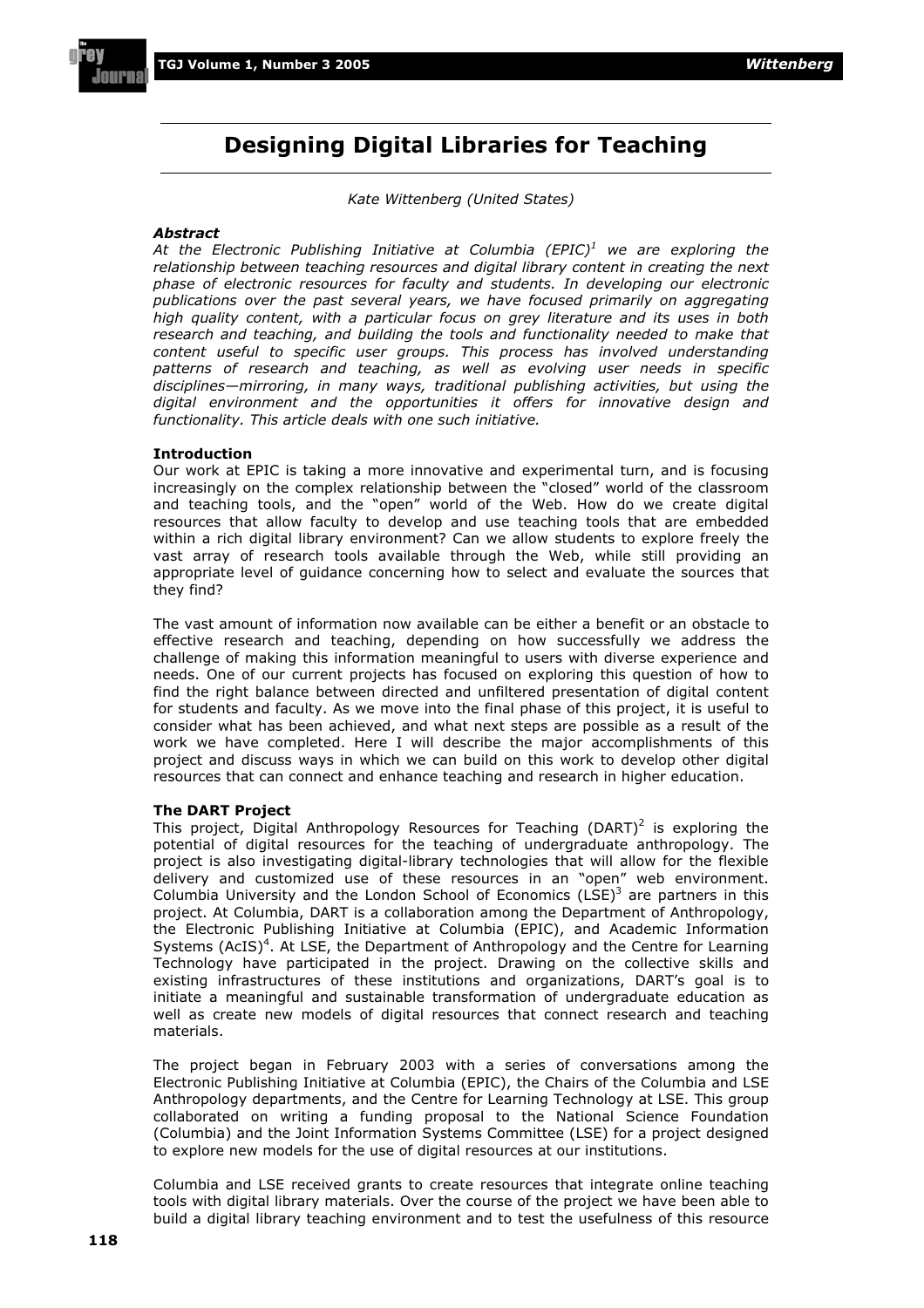**TGJ Volume 1, Number 3 2005** *Wittenberg*

in both the LSE and Columbia settings. We began by developing resources for classes taught by the post-doctoral Fellows hired for this program, and moved on to our most recent project, which is a site for a new class on Muslim societies taught by the Anthropology department Chair. In each of these sites, we have combined teaching materials designed for the specific class being taught with digital library content that is useful for research and teaching about larger topics such as South Asian culture, the ethnographic approach, and Muslim societies.

The project has a number of goals. First, it aims to help undergraduate students gain insight into the way in which anthropologists conduct research and draw conclusions. More broadly however, the project's mission is to improve the information literacy of undergraduate students through the guided use of digital resources. We have asked the following questions in shaping the project's agenda: How can students explore freely the vast array of research tools available through the Web, while still having an appropriate level of guidance concerning how to select and evaluate the sources that they find? How do we make information meaningful to users with diverse skills, experience, and needs? How do we find the right balance between "directed" and "open" presentation of web-based digital library materials in educational resources? In exploring these questions, we have developed new editorial and design models that have permitted us to build a new kind of resource for use by faculty and students. We are now in the process of exploring organizational and business models that will allow us to sustain the project over the long term.

One of the most interesting and promising aspects of the project has been the successful involvement of both junior and senior scholars, and the close collaboration with electronic publishing and technology staff both within and across the two institutions. Both teams have benefited greatly from the complementary skills and perspectives of the participants, and the model of pairing a senior faculty member with a senior manager in the electronic publishing (Columbia) or digital teaching (LSE) organization is a model that we would like to expand to development of resources in other fields. The understanding of the subject and how to teach it brought by the faculty member, combined with the understanding of editorial development, new models of design and functionality for digital resources, creates a powerful and effective team for building a new generation of educational materials for a new generation of students and faculty.

#### **The Use of Grey Literature**

This project has raised some interesting and important issues involving the use of grey literature in both teaching and research. The teaching and research materials we have included in this resource often represent scholars' thinking at its earliest stage. For example, we have a content section that contains notes written by an anthropologist while in the field, made available with images and other information about the subject and region, as well as the published ethnographies written from these field notes.

These materials allow students to understand the process of conducting anthropological research as well as see how this "raw" material is later transformed into a published ethnography. One of the assignments in this class is to write a research paper using the digital library materials provided on the site. We also included content that benefits significantly from the addition of discipline-appropriate tools and functionality, such as maps that we pair with accompanying background notes and explanation written by the Research Fellows teaching the course. Finally, we provide links to digital library materials created by other institutions that add context and provide background information to the content contained in the classroom resources.

This material is quite different from traditional publications such as journal articles and monographs, and it often has different editorial requirements such as frequent updating and different forms of peer review. It is also often not easily available to scholars, students, or libraries, as it falls outside of the categories of traditional publishing. In a positive sense, the development of this project has caused us to rethink the categories of traditional print publications as we develop content in response to scholars' research, teaching, and publishing needs. We have also re-thought the role of the publishing organization that develops this new kind of resource, working very closely with the scholars who are teaching and writing on the subjects. We have found that as a publisher we have taken on more of a role of a research center that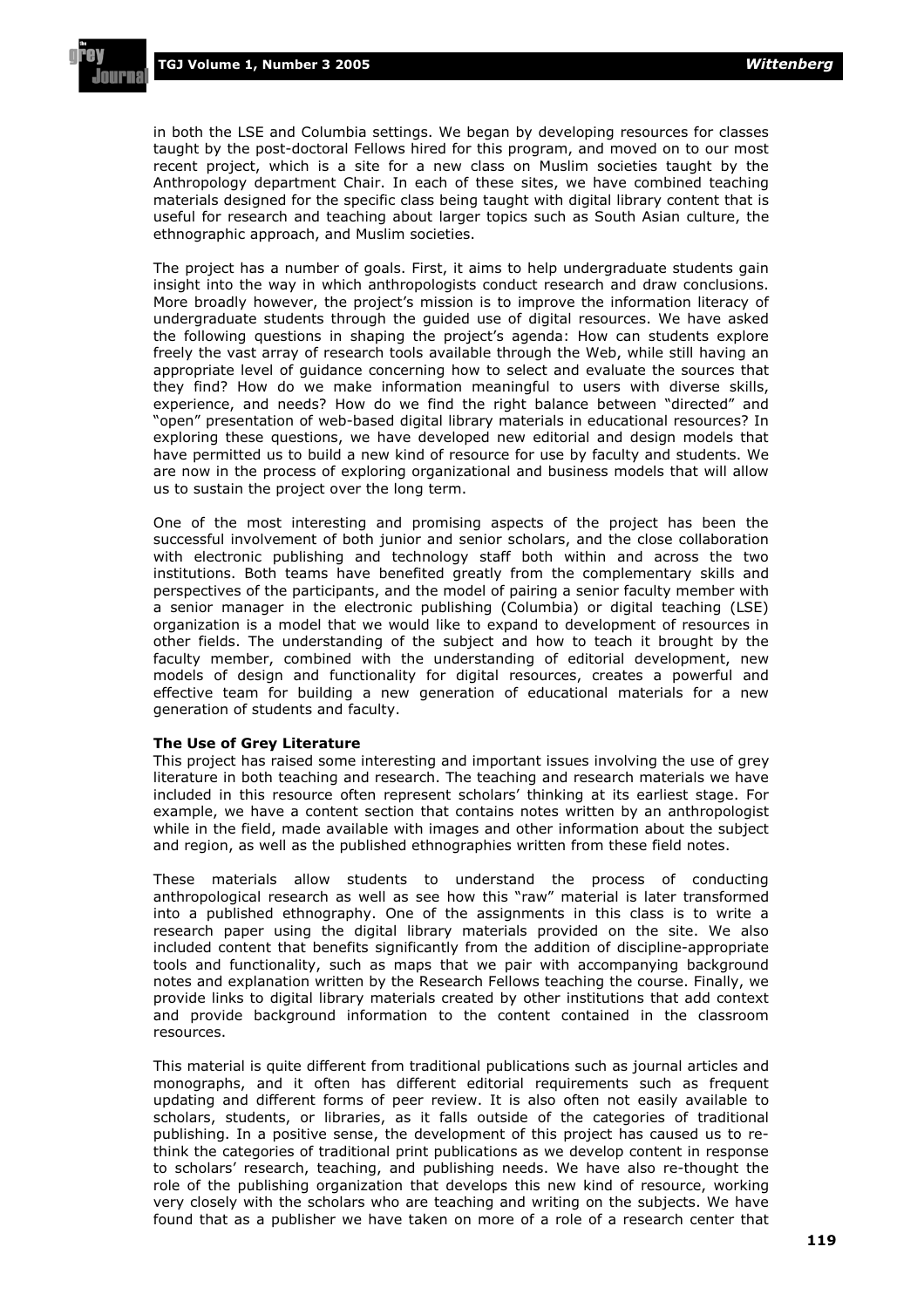

works closely with faculty to create new models for digital library content and lead innovation.

#### **Project Findings**

In the course of developing this project, we have already discovered much that is new in terms of content creation, design, functionality, and what type of organization is able to develop this new kind of hybrid teaching/research resource. First, there must be interest and initiative from faculty, librarians, or publishers at the institution. Second, the project managers must employ some form of peer review that is appropriate to the content (for example, while it may not be practical or appropriate to send out teaching materials to readers for formal reports, you might have an advisory board of faculty with expertise in several key areas related to the resource's content examine the teaching materials before they are included). In addition, the project must have access to someone with expertise in copyright and permissions management, to insure that the content being used is cleared for rights when appropriate. There must be high quality web development and design used in order for the resource to be attractive and useful to both faculty and students. Finally, the resource must have a means by which it can be sustained at a high quality so that scholars and their students can come to rely on it for their research, teaching, and learning. We will continue to explore this new area of content development and dissemination in this subject as well as in other fields and will report back to the community as this work progresses.

#### **References**

<sup>1</sup> EPIC, Electronic Publishing Initiative at Columbia http://www.epic.columbia.edu/

<sup>&</sup>lt;sup>2</sup> DART, Digital Anthropology Resources for Teaching http://www.columbia.edu/dlc/dart/

<sup>&</sup>lt;sup>3</sup> LSE, the London School of Economics and Political Science http://www.lse.ac.uk/

<sup>4</sup> AcIS, Academic Information Systems http://www.columbia.edu/acis/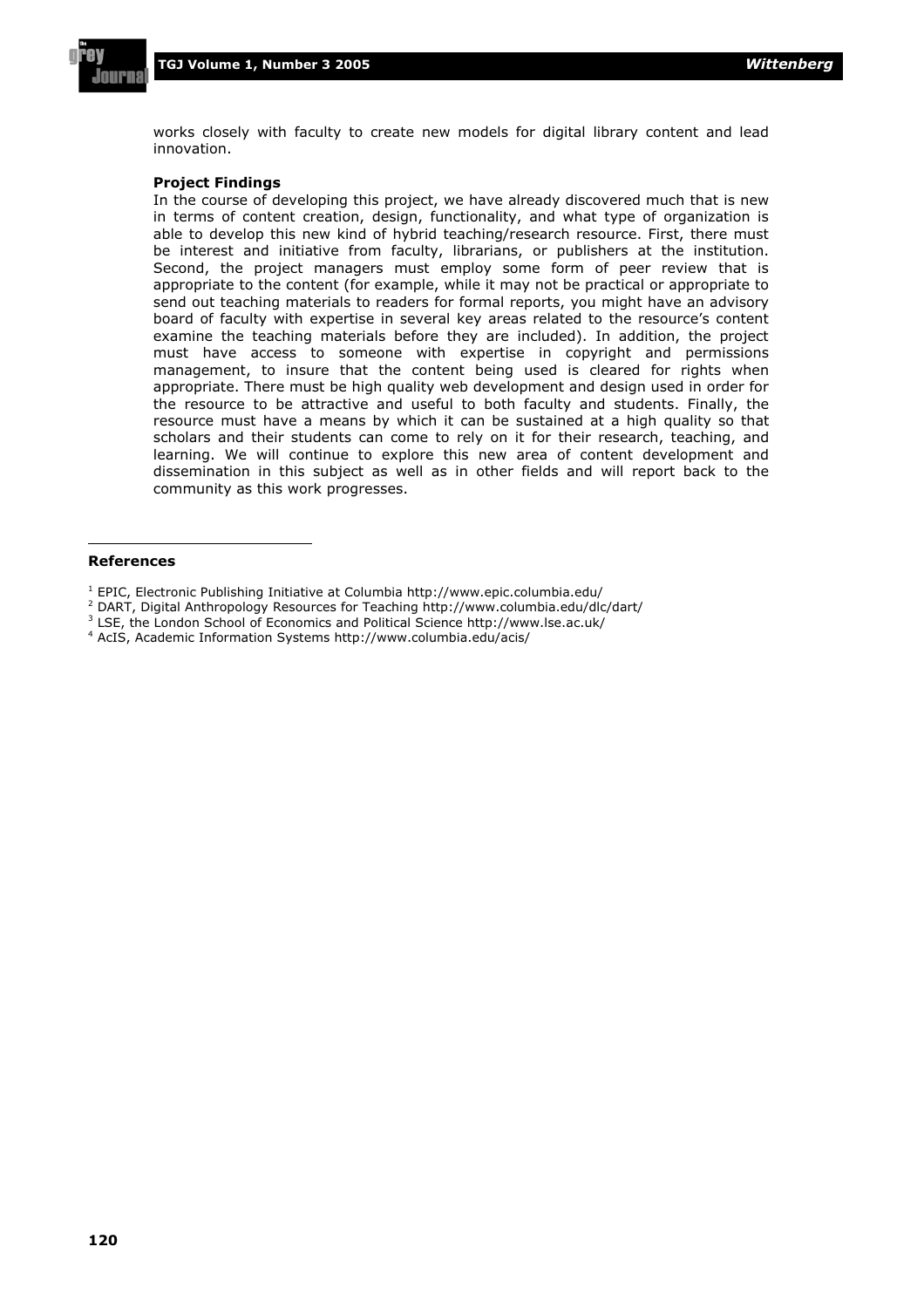

## **A study of teachers and researchers practices with digital documents, grey or not \***

*Céline Bourasseau and Cédric Dumas (France)* 

#### *Abstract*

Large-scale consumers of information such as lecturers and researchers have *nowadays widely adopted the digital document. These professionals cannot suffice with disaggregate data but instead need full text documents. These documents include the research production of their colleagues and the teaching resources designed both within and outside their institution – be they commercially published or not. The main source of information for these professionals is the Internet, which has become a victim of its own success. If lecturers and researchers claim to have gained better*  information accessibility, thanks to the Web, they still must account for the time *needed to examine the results obtained. Moreover, many of these net-users still camp*  with difficulties in information retrieval, where all too often their results are *unsuccessful or unsatisfactory. University lecturers and researchers at an Engineering College in Nantes on the West coast of France base this paper on a survey that examines the use of and performance with digital documents. The study was conducted during the year 2003 with about 70 persons from various fields and disciplines including physics, computer science, sociology, etc. This study looks at the lecturer-researcher in the capacity of information seeker and reveals a rather sedentary and autonomous figure, one who first relies on the resources offered by his/her own computer. Even though they are partly unsatisfied, they claim no time to waste on improving their information search skills. New tools bringing relevant, rich, and reliable scientific information and documentation are of interest to them. Certainly, if this would help them capture that which would otherwise have been neglected when only classical search techniques are applied. However, these tools must be simple to use, fast, and available where and when needed. This study is part of a user-centered design approach in the construction of an open archive platform, planned to create institutional repositories that will be managed by librarians in their respective institutions. Using this tool, the authors would be able to store, convert (XML), fully index, perpetuate, valorize, and distribute their digital documents. For those using, managing and/or developing such platforms, the results of this study could be used in understanding lecturers and researchers behavior and expectations. Likewise, through the use of statistics derived from this study, it is a first step in weighing our convictions and formulating questions on future digital library users.* 

#### **Introduction**

A digital library platform, CASTOR (CApitalization & STORage) [1] was developed three years ago. Our work takes a user centered design approach to build an open-archive platform and plans to create institutional repositories managed by librarians in their respective institutions. With this system, authors are able to store, convert (XML), fully index, manage, perpetuate, as well as valorize and distribute their digital documents. Since we couldn't find experimental users with this type of system in our institution, the user centered design approach has instead focused on a study of users information environment. Even if we have a strong knowledge of digital library use [2] [3], including local (French) studies [4][5], we still need to capture the practices and the vision of future users in a platform development cycle, reflecting local knowledge. The main objectives of the survey were to:

- x Understand the documentary practice of lecturers and researchers (for better usability)
- Take a census of user needs (for adapted services)
- x Evaluate the future users ability to adopt the digital library system (to provide better information and formation of this new service)

This survey has involved those researching and/or teaching at the Ecole Des Mines de Nantes: professors, associate professors, PhD students, research engineers, etc. These lecturers and researchers are divided into five departments: Automatic control and

<sup>\*</sup> Adapted from a paper first published in the GL6 Conference Proceedings, January 2005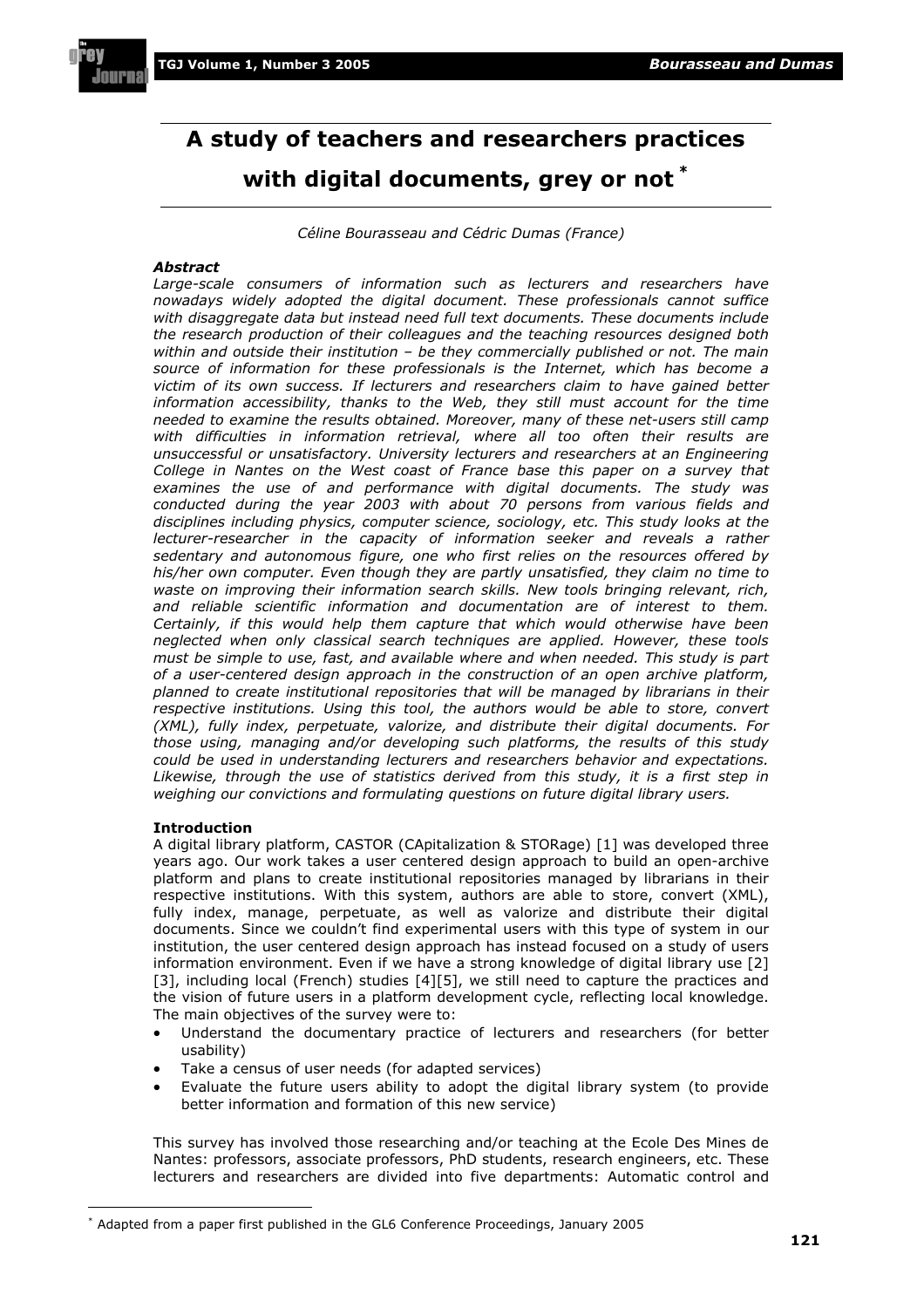

industrial engineering, Energetic and environmental engineering, Computer science, Subatomic physics and associated technologies, and the Human and social sciences.

Data were collected through an interview in order to coincide with the interviewed persons' meaning of the concepts used. This became all the more useful since the interviewed sample barely knew the vocabulary used by librarians. The meaning of words, now in vogue, remains unappreciated for example by ICT or the meaning of a word can be different according to the interlocutor for example in a digital library. The first part of the interview was a questionnaire [6] allowing for open answers about documentary practices. The second part was a semi-directed conversation dealing with information expectations and needs of lecturers and researchers. Seventy-eight lecturers and researchers were met, which represents half of those at the Ecole Des Mines de Nantes. This sample consisted of volunteers who were available for the survey. There was no preliminary defined panel.

The survey was designed and carried out in order to enable a double reading of the results both qualitative and quantitative. Data coming from the questionnaire were converted in percentages thanks to a simple statistical handling, either directly when the questions inferred short answers corresponding to the choice of an alternative, or indirectly after a thematic regrouping of the ideas expressed. This last method was also used to analyse the conversations.

#### **The lecturers and researchers documentary practices**

#### *Q .1 The beginning of information retrieval*

The information retrieval first aims at recovering full text documents, generally scientific articles. For 47 percent of the lecturers and researchers, searching for information means searching for documents. The remaining 53 percent expect either a document or an item of information, for example a mathematical constant.





*Percentage of lecturers and researchers starting their search by using name(s) of author(s), theme(s) or keyword(s), bibliographical reference(s)* 

The three elements listed in figure 1 are often used successively. First, the lecturer and researcher searches broadly starting with some topics or keywords; then, when the subject is delineated, they know which authors write on the topic/theme they are interested in and draw some new hints from the bibliographical references found in the selected documents.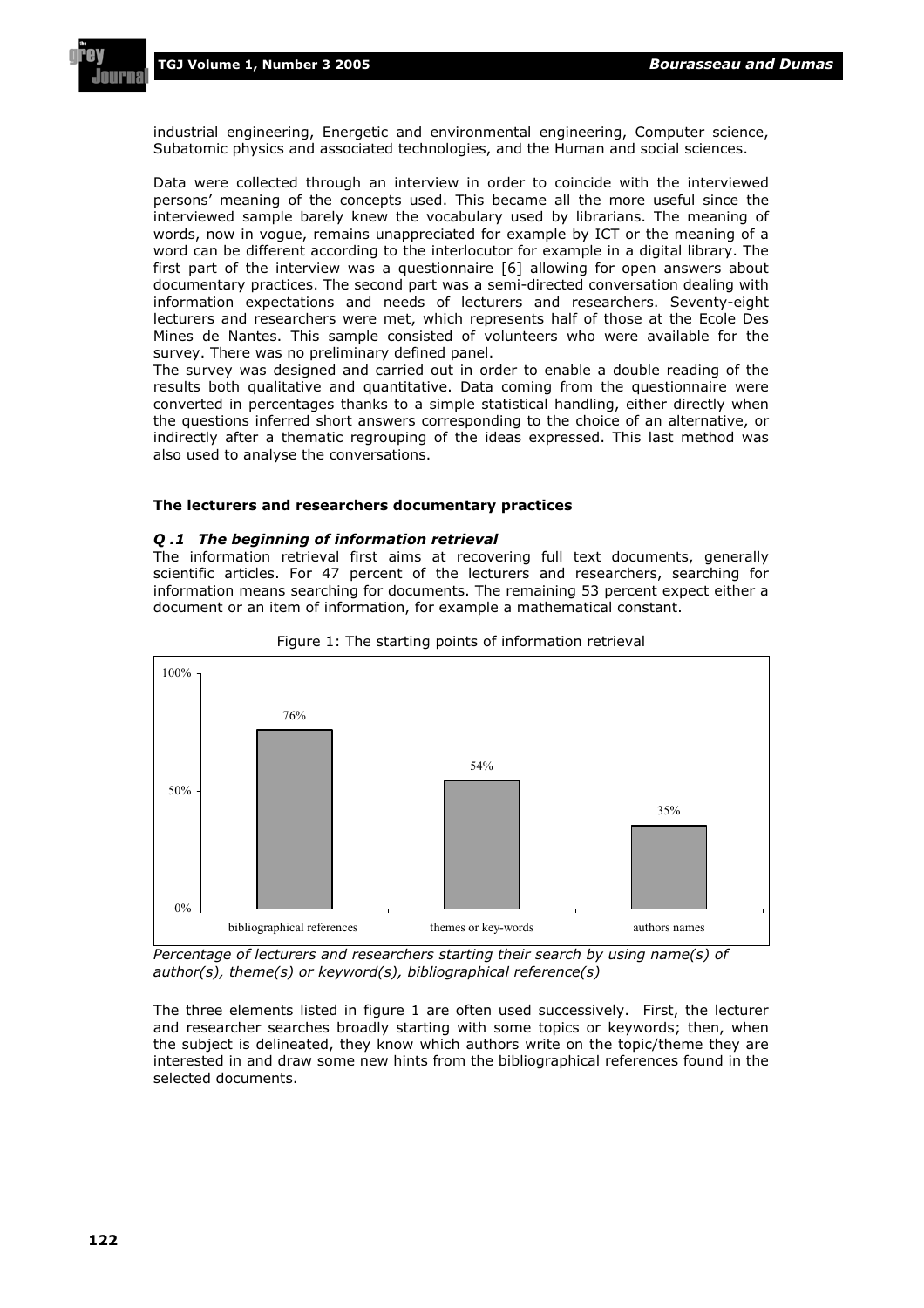#### *Q .2 The information sources*



Figure 2: The main information sources

As figure 2 indicates, every lecturer and researcher uses Internet. More than 20 percent of them even only use Internet with little exception. Others use more a variety of sources.



Figure 3: Internet sources of information

Figure 3 gives details on the main ways to access information available on Internet:

- By way of search engines, usually generic, Google leads;
- Through databases containing bibliographical references and/or full text documents (with a preference for full text documents) appreciated for the ergonomics of their search interfaces;
- Through disciplinary websites (scientific review, university, institute, or research team websites etc.), especially for grey literature.

Printed resources are still important (figure 2). Lecturers and researchers appreciate printed resources within the Ecole Des Mines de Nantes library. This is further supplemented by department subscriptions. A colleague's network enables one to get hold of a document, whereas the resource person is used to track down for example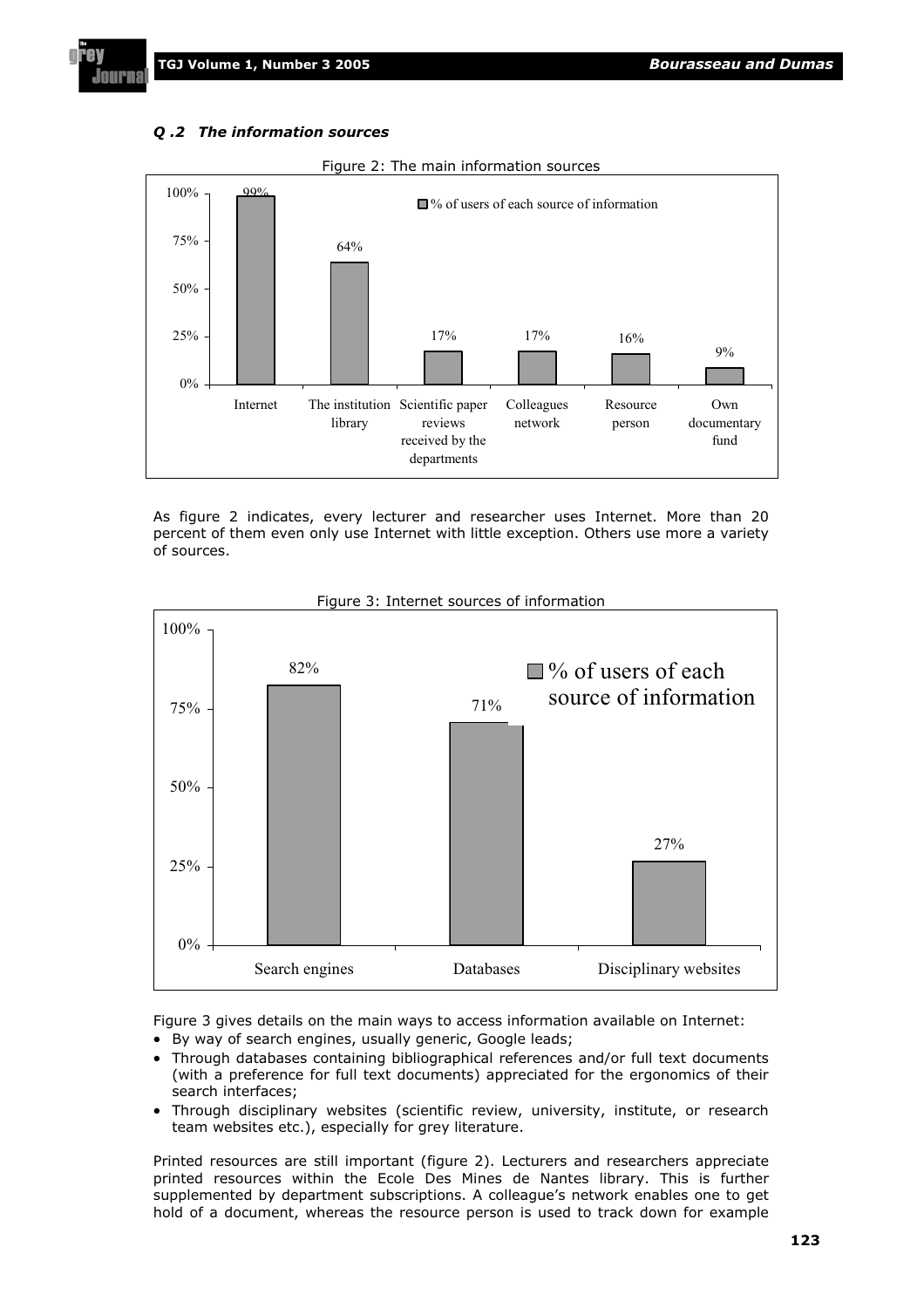**TGJ Volume 1, Number 3 2005** *Bourasseau and Dumas*

JAIIPI

the name of an author, review, website address, etc.). Not to forget of course bibliographical references. The lecturers and researchers personal documentary base is not extremely developed. Several of them admit that they prefer searching again on Internet for a document that they already printed rather than trying to find it in their office.

#### *Q.3 Problems with information retrieval*

Eighty percent of the interviewees have difficulties in their search for information. Figure 4 provides a list of problems encountered and their distribution. These difficulties add to the inherent problems linked with information searching. It's not always easy for a person to define exactly what he/she wants and then formulate the appropriate queries.





- 1. The lecturer and researcher doesn't find what he/she wants
- 2. There are too many answers in the midst of which relevant information is drowned
- 3. The lecturer and researcher lack method in information searching
- 4. It takes a long time to search for information
- 5. The lecturer and researcher encounter a lot of technical problems in accessing the Internet, downloading documents, etc.
- 6. Problems begin when the lecturer and researcher want full text documents
- 7. It's difficult to find older documents
- 8. The lecturer and researcher must constantly adapt his/her query according to each website depending on its structure, the search engine operation, etc.

The two main problems of the search for information, noise and silence, often correspond to two successive stages. First, one obtains too many hits. And then, when the search is reduced one is left with no or only a few results. These results pose a problem of interpretation *« When there is no answer, how is one sure that there are actually no results? », « How is one sure not to have missed a piece of information? », « How does one select information without loosing other relevant information? »*.

The interviewed lecturers and researchers often experience a lack of method while searching for information. Their knowledge is mostly empirical, and gives them the feeling of "managing" rather than really knowing how to search. Paradoxically, they admit not even attempting to ask for assistance.

The advent of Internet has induced contrasting effects. On the one hand, we have better access to information, while on the other hand; there is a waste of time to read through all the hits displayed by the generic search engines. Moreover, the increase in information supply also means an increasing number of different interfaces one has to deal with. This continual overflow of information hides the eternal problems of access to full text or older documents irrelevant of their age – be it few years or decades old. Finally, Internet considerably exacerbates the dependence on technical issues.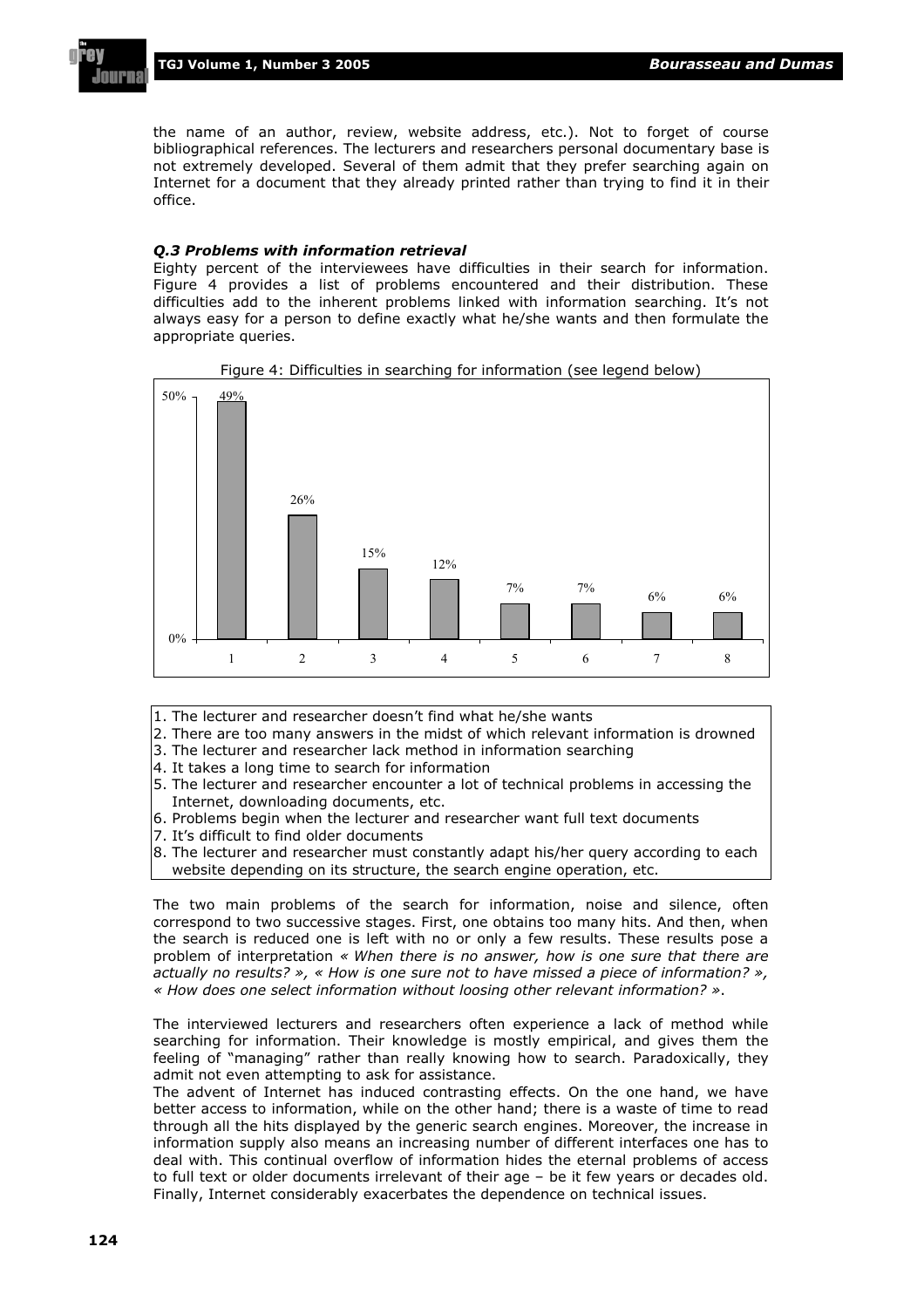



According to the majority of lecturers and researchers, documents found after information retrieval has been carried out still occupy a main activity. Many of them think they are central. Others « only » rank them as having an important place. That is, where a document is only part of the research or teaching activity, but is not central. Some lecturers and researchers think that a document's importance first stands central and later becomes smaller. Indeed, at the beginning of research, even at the time that a lecture is produced, it is necessary to carry out a state of the art followed by the personal contribution of the researcher, which then takes priority. Documentary retrieval evolves from awareness to a timely search for information.

Only a few lecturers and researchers rank the document as having a small place in their activities. This group consists especially of tutors, often PhD students. In fact, in this case, the lecturer performs the greater part of the information retrieval.

Generally, documents seem to be less important in teaching activities than in research activities. Several explanations can be proposed. For example, the subject taught is most often familiar to professors, and the knowledge transmitted evolves less quickly than in research areas.

Let's now try to appreciate the place of the digital document, which is simply defined as that which is displayed on a computer screen. The digital document is generally used in research and generally as often in teaching activities.



#### *Q.5 What type of documents do researchers and lecturers use?*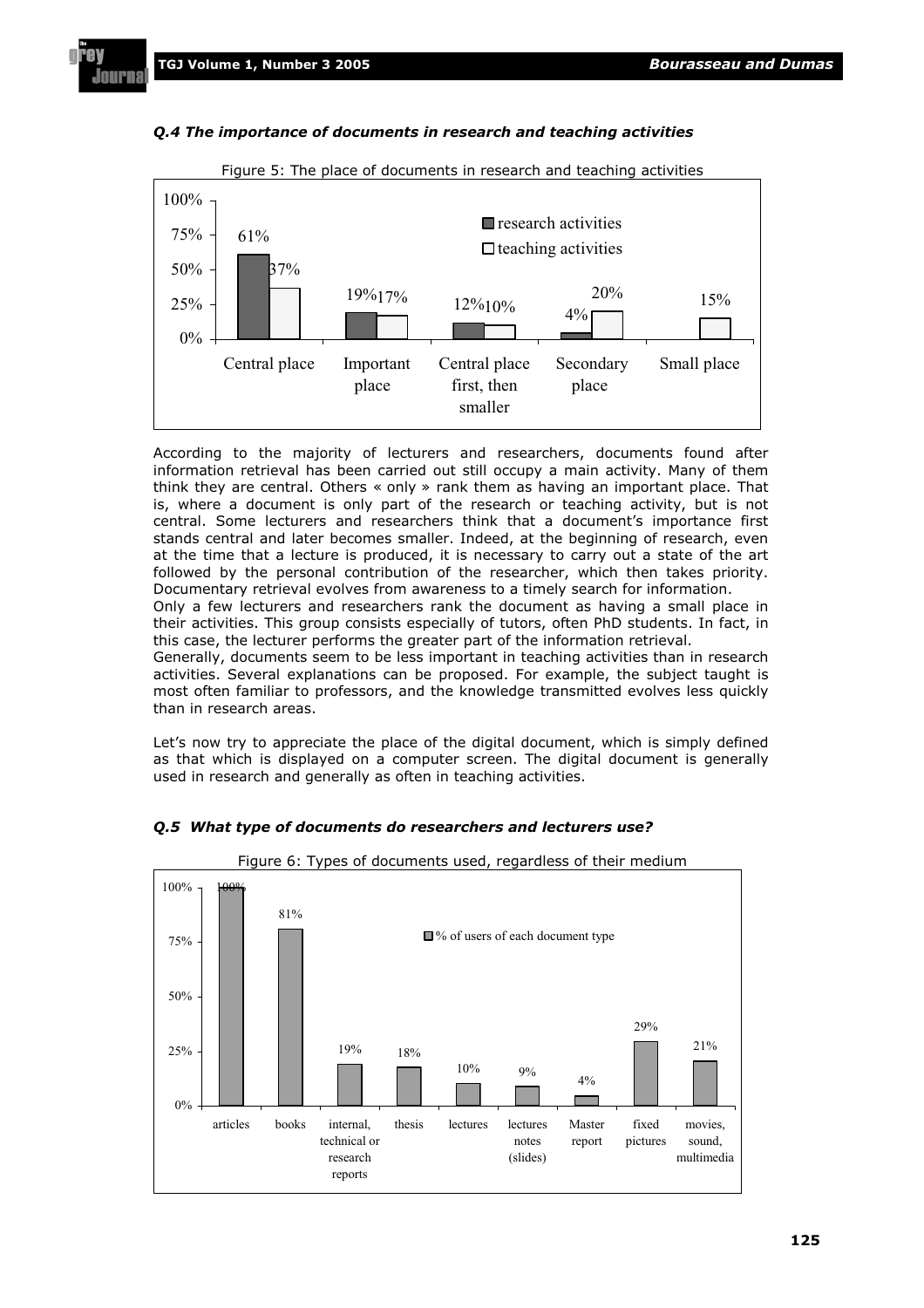

Figure 7: Types of digital documents used

Regardless of the document medium in (figure 6) or specifically with digital documents in (figure 7), journal articles are by far the most used type of document. As a general rule, these are scientific articles, sometimes popular-science publications.

A comparison of figure 6 and 7 shows that digital reports and theses are less often used than reports and theses. You may have noticed that digital books and master reports are missing in the graphics. The relatively small number of digital versions of these documents is perhaps a possible explanation for this? On the contrary, the more significant number of lectures and lecture notes in digital versions reflects the amount of pedagogical resources available on Internet. At last, we are now encountering some specific digital types of documents e.g. WebPages, tutorials, simulations, and demonstrations (with short programs like java applets). Multimedia remains important, however, it consists mainly of video material.

Closer observation of the distribution of the different types of documents used between research and teaching shows that:

- In doing research, lecturers and researchers first use articles, which are then followed far behind by books and eventually theses and reports.
- On the other hand, while teaching they first use books followed then far behind by scientific or popular-science articles, and then lectures and lecture notes.

When restricted to digital documents, similar analysis shows that articles form the overwhelming majority of research resources; however, for teaching purposes, lecturers and researchers use (in following order): lectures, lectures notes, articles and tutorials.

#### *Q.6 What types of documents do researchers and lecturers produce?*

The production of digital documents was widespread among the lecturers and researchers interviewed. However, these documents are still distributed by means of the paper. On the other hand, digital documents are not specifically designed for digital distribution. For example, scientific articles have the same form whatever the medium. As a general rule, when the document is distributed in digital medium, a person other than the author does it. This can be for a number of reasons either because he hasn't his own personal website or because an editor is assigned to distribute documents. Figure 8 details the types of digital documents produced and their range of distribution.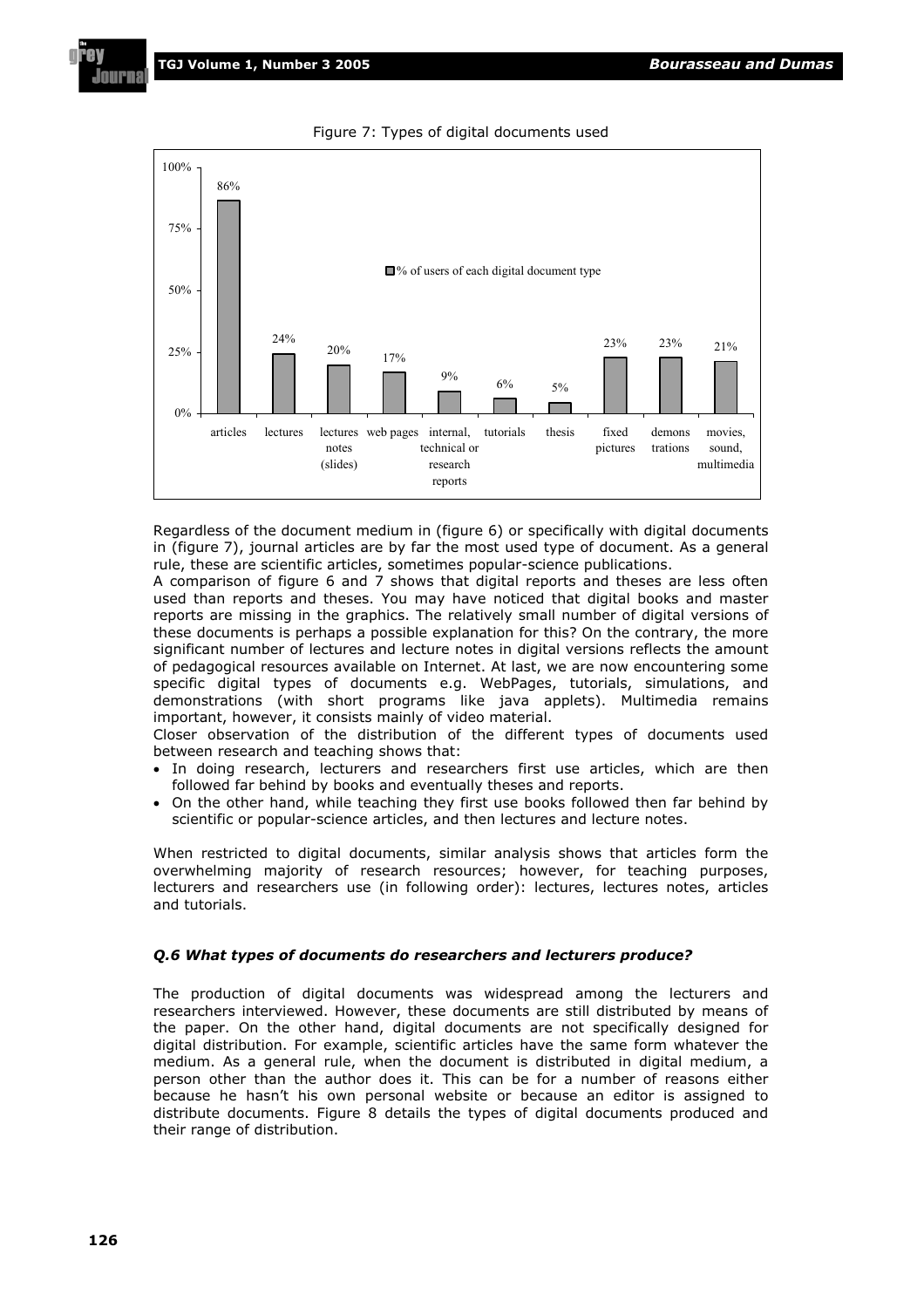

Figure 8: Types of digital documents produced





Figure 9: The main benefits of digital documents

According to lecturers and researchers, the first benefit of a digital document is time gained. Information and documents are quickly accessible with little effort and the lecturer and researcher is able to estimate the relevance of the results obtained faster than with printed documents. The second benefit is the ease in accessing digital information. Taking into account the difficulties encountered while searching for information, this may seem relative. According to lecturers and researchers, ease implies "the ability to reach a mass of very diverse information with only a few clicks of the mouse". The archiving possibilities are then the third benefit. In fact, a digitally stored document needs physically less space than the same document in print. Moreover, it seems easier not only to organize a digital repository using files but also to search in such a repository. The facility of digital document handling is likewise appreciated. It's easy to get abstracts, modify them, or even extract pictures, diagrams etc. and insert them elsewhere.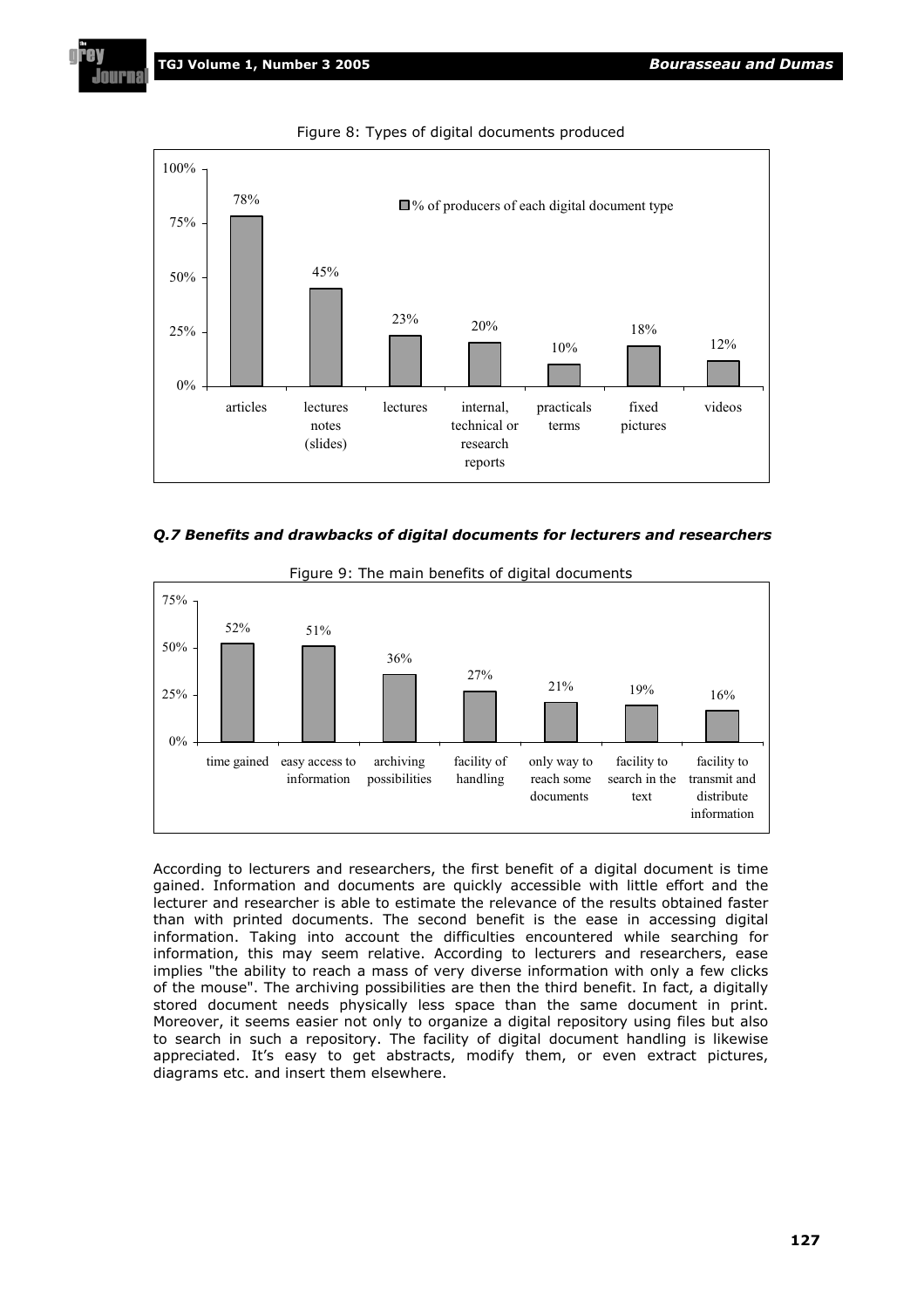

Figure 10: The main problems with digital documents

The first problem according to those interviewed is the near impossibility to annotate, or highlight. This doesn't mean that they would want this possibility to be implemented, however, it only means that paper is irreplaceable. Lecturers and researchers would like to become more familiar with the document content before visualizing the full text i.e. know its content level either for novice/advanced, popular science/research, etc. They would also like to have a summary, some keywords, and other meta-information (specifying the origin of the document, a film's duration, the size of a file to be downloaded, etc.). Many lecturers and researchers also want better readability. Reading from a screen still remains uncomfortable.

#### **Synthesis**

Nowadays, Internet has become a key-element in the lecturer and researcher's information environment. "*It's a window at the fingertip enabling one to know what researchers are doing everywhere in the world*". Digital technologies enable one to find information quickly, to communicate it, transmit it, or distribute documents easily, without leaving the office or workstation. So the lecturer and researcher have focused on the resources offered mainly via the computer.

At the same time, their perception of the role of the institutional library seems to have become more vague, even if they still often use library services. On the one hand, Internet creates a dazzling effect, which partly prevents one from distinguishing other information sources. On the other hand, lecturers and researchers have become upset when librarians, having to cope with Internet, seek to provide them with autonomous ways of searching for information. Nowadays, it's not always clear for lecturers and researchers that some digital resources might only be available thanks to the efforts of institutional libraries. Also, it seems that there is a persistent problem i.e. a lack of training in information retrieval. Lecturers and researchers have limited practice and skills in the Web's potential.

Finally, lecturers and researchers seem somewhat superceded by digital medium success. They find a lot of information on the Internet and receive a lot of information, but they then have to face relevance and reliability issues. Time gained in finding information is partly lost in selecting the results. However, while they are partly unsatisfied, the ratio between the benefits and inconveniences remain a point of interest. Lecturers and researchers are not yet ready or prepared to allocate time for training in the search for information.

#### **Lecturers and researchers documentary expectations and needs**

The second part of the interview, examines semi-directed conversations. Where we find that lecturers and researchers first and foremost want to reach more digital resources. This means easy and quick access to scientific information and full-text documents by means of targeted tools, which deliver reliable information and limit the time spent in selecting from among the results.

Lecturers and researchers want to easily be able to find research documents, especially those produced in their institute « *even inside one's own laboratory, the work of colleagues may not necessarily be known* ». This holds for theses, internal and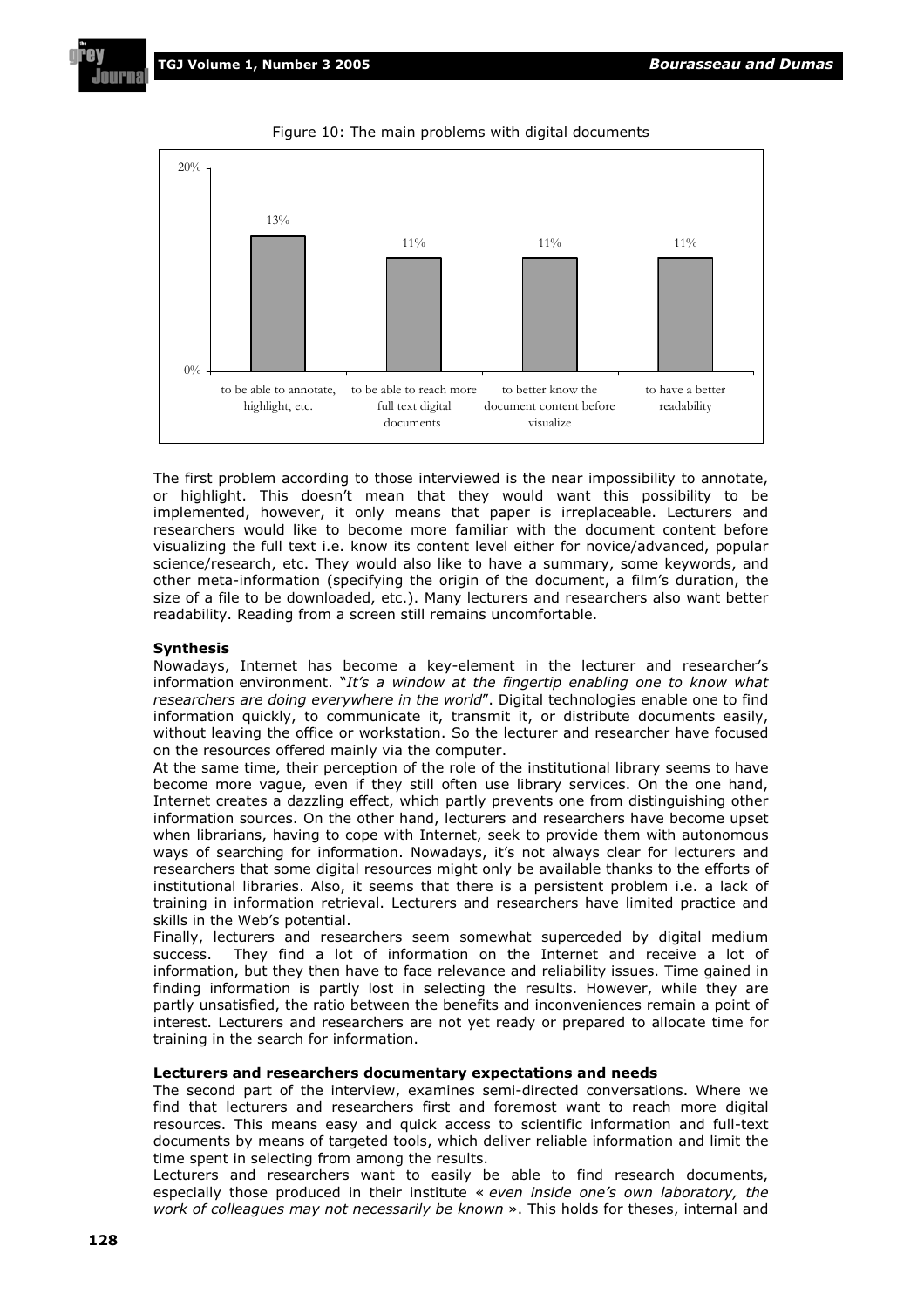research reports, as well as articles. This is then followed by documents produced by students involved in a research team (e.g. research reports, training course reports, etc.), where attention is paid to quality and reliability. Lecturers and researchers also mention documents of a didactic nature, especially those of their own institute. These include lectures and other documents intended for students. This is then followed by work in part or whole by the students themselves. Finally, bibliographies, first hand reports, some numeric data, data-processing code blocks, etc. are considered of value. Many of these resources are currently difficult to acquire outside the direct vicinity of the author.

Those interviewed also think that it is important to emphasize information access within one's own institute. This risks being overlooked, because documents may be scattered or lost. At the same time, it's necessary to ensure long-term access to such resources. However, a system with functionalities that are able to meet such expectations will have to fulfill certain conditions. Ease of use is a priority: « *even with less functionalities, the simpler the better* », « *the more keys, the less visitors* ». The content must not only be rich and relevant but also structured in a clear and appropriate way. The interface must be user-friendly, quick and easy to reach. Based on these points, lecturers and researchers think that an institutional project for a digital library of grey literature is a positive step in the right direction.

The survey conducted at the Ecole des Mines de Nantes also highlighted two potential obstacles to an optimum deployment of the project inside the institute. On the one hand, lecturers and researchers partly ignore their rights associated with the distribution of their documents. In the context of open access movement, it seems necessary to increase the author's awareness of possibilities that are available. While, on the other hand, the lecturer and researcher's attitude may appear inconsistent. As users, they want to get at more full text resources. While as authors, they are reticent to allow broad access to their documentary production.

Communication with lecturers and researchers on this project will have to heed these aspects and prove that the digital library answers the expectations they had expressed. The platform specifications have also been built according to the survey results.

#### **Direct implications for digital library platform design**

When the project began, we had three main hypotheses:

- First, we focused on the ability to manage documents produced by students, lecturers, or researchers. We did not limit ourselves only to long-established academic documents such as PhD Theses.
- Second, librarians and their view of library were placed at the center of the digital library design. The main implications result in: advanced bibliographic description of documents, domain structured collections controlled by librarians, and configurable workflow for document submission ending with a librarian's validation (controlled keywords, collections, etc).
- Third, we applied a user centered design approach to this study as well as to its prototyping and evaluation in an effort to arrive at clear and simple user interface.

Beyond this, much of results from the study were used directly in the design of the digital library platform. Other results were taken into consideration in refining the user's own representation, which we used to guide our choices. Some of them corresponded to well-known patterns of user behavior already depicted by our librarians in the early stages of the prototype and which were confirmed by real figures inferred by the questionnaire results. However, some results appear as new information related to user practices and expectations.

#### **Conclusion**

This study has had a great impact on the development of the platform. Since its release in November 2004, we have started evaluation tests with librarians and users to measure the performance and the quality of the interface and its other related services. This survey, dealing with lecturers and researchers documentary practices at the Ecole des Mines de Nantes enabled us to uncover a portrait of a rather sedentary and solitary information seeker, who is primarily focused on resources available on his/her own computer. Documents, especially grey literature, play a main role in one's research or teaching activities. Partly unsatisfied, this information seeker is aware of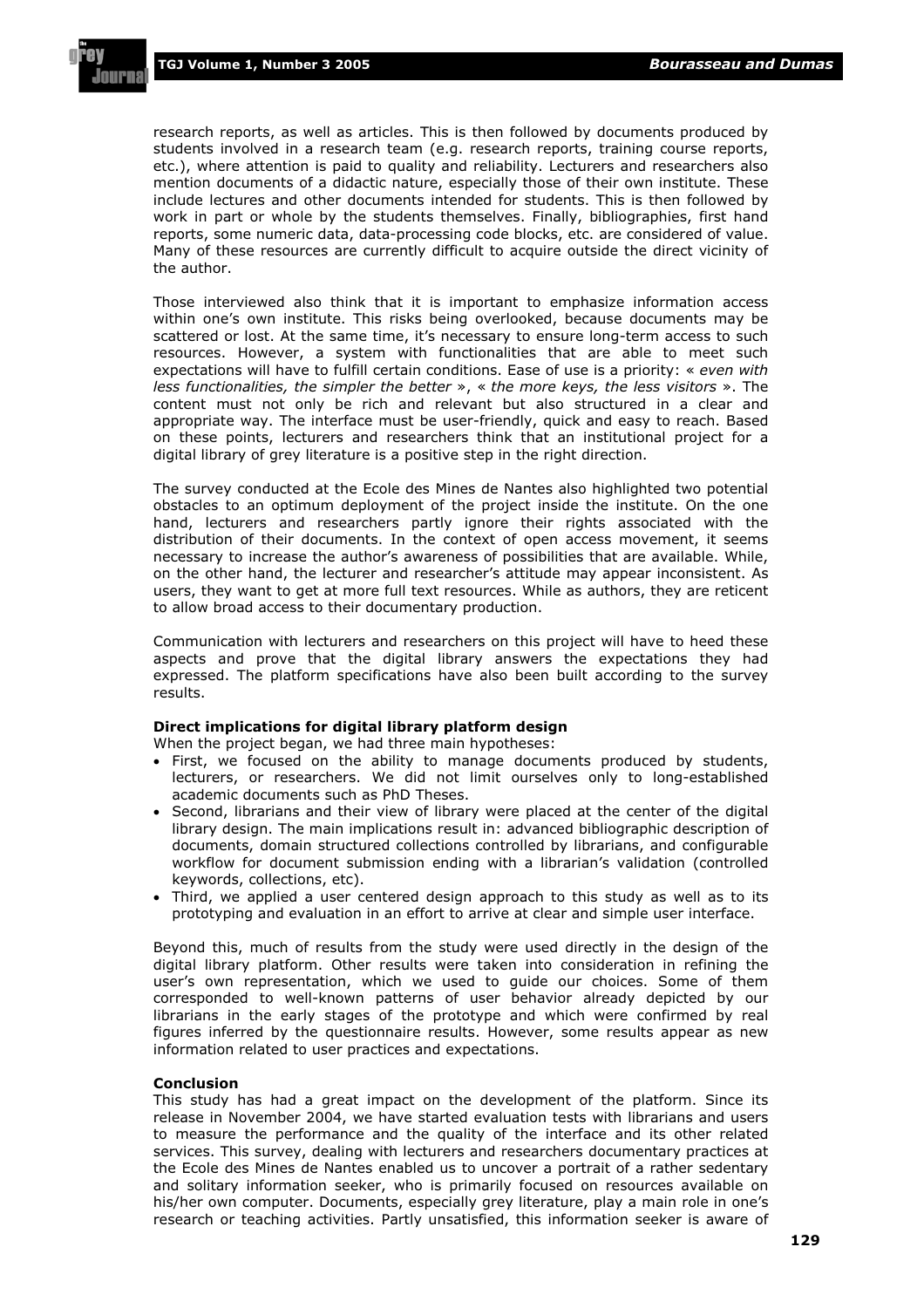

some of the problems, namely that of being overwhelmed with information and the lack of method in their search for information. However, the ratio between the benefits and the inconveniences of the current situation still balances positive. Thus, lecturers and researchers are seen as ready takers of intuitive tools but not as ready to spend more time in improving their methods and skills in information retrieval.

#### **Acknowledgements**

We would like to thank the *Pays de La Loire Council* and the French Ministry of Research for supporting this project.

#### **References**

- [1] The Castor project homepage, Ecole des Mines de Nantes. http://www.emn.fr/bn/
- [2] Gary Marchionini*. Information Seeking in Electronic Environments*, Cambridge Series on Human-Computer Interaction, Cambridge University Press, 2003.
- [3] Ann Peterson Bishop, Nancy A. Van House and Barbara P. Buttenfield. *Digital Library Use, Social Practice in Design and Evaluation*, MIT Press, 2003
- [4] CHARTRON Ghislaine. *Les chercheurs et la documentation numérique : nouveaux services et usages*, Paris: Editions du Cercle de la Librairie, 2002
- [5] SALAÜN Jean-Michel, VAN CUYCK Alain. *Les usages et les besoins des documents numériques dans l'enseignement supérieur et la recherche. Rapport final*, 1999, http://www1.mshparis.fr:8099/index.asp?choix=3-2
- [6] The study questionnaire : http://www.emn.fr/x-info/bn/documents/questionES.doc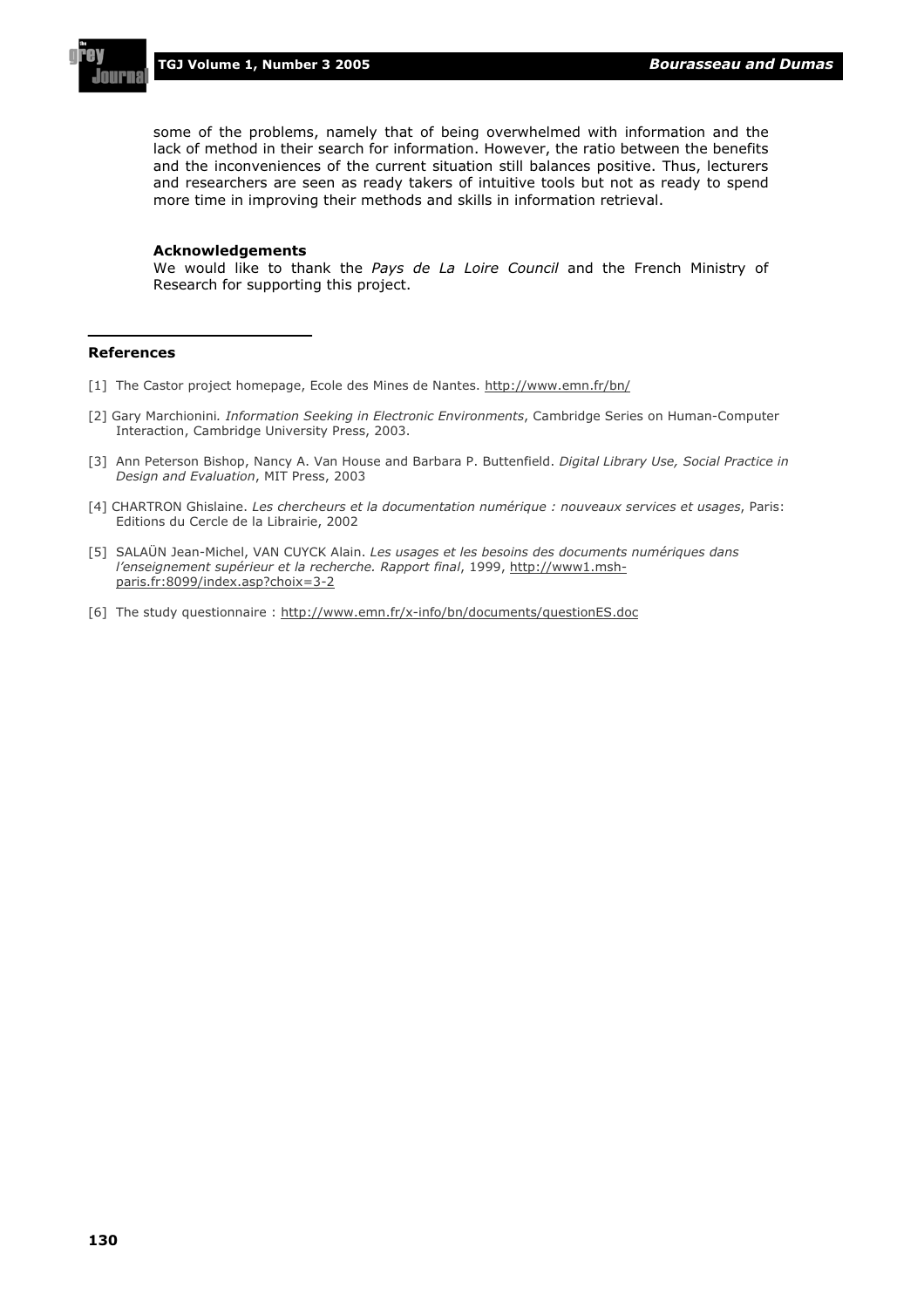#### **Learning about Grey Literature**

#### **by Interviewing Subject Librarians \***

#### Pat Sulouff, Suzanne Bell, Judi Briden, Stephanie Frontz, and Ann Marshall *(United States)*

#### *Abstract*

*During the 2003-2004 academic year, library staff at the University of Rochester studied how faculty members find, use, and produce grey literature to do their scholarly work. We formed a research team that included an anthropologist, librarians, a graphic designer, computer scientist, programmer, and cataloger, and we learned the methods of work-practice study<sup>1</sup> . With funding from the Institute of Museum and Library Services (IMLS), we then interviewed twenty-five faculty members in art and art history, economics, modern languages, linguistics, physics, and political science with the hope that what we learned would be useful in designing additions or modifications to our institutional repository2 .*

*As we conducted and analyzed the interviews resulting from this study, we discovered that some important questions about grey literature still remained. What exactly constitutes grey literature for Rochester's faculty in today's digital world? To what*  extent do our faculty members create and use grey literature, and might that material *be deposited in our institutional repository? We also knew that the information gained from the departments studied under the aegis of the grant was necessarily limited, and we were interested in somehow expanding the reach of the study. We wanted to know which types of grey literature are most prevalent in all the disciplines and departments on our campus, not just the ones represented in our study. Could we tap into the expertise of subject librarians who work with faculty to inform our understanding of the grey literature used in other academic departments? Ultimately, we hoped that what we discovered would be useful in providing support to faculty who wished to make their grey literature available via our institutional repository. To learn more, the five subject librarians who were part of the larger research team – the authors of this paper – interviewed all of the River Campus Libraries subject librarians on the topic of grey literature.* 

#### **Getting Started**

To begin, the five of us questioned each other about our own faculty members' use of grey literature to ensure that we were asking the right questions and to get a sense of how best to conduct the interviews. Interviewing subject librarians was important for several reasons. In our larger study, it was difficult to ask faculty some of the most basic questions regarding grey literature. Grey literature is not a term used by most faculty members. In addition, we found that faculty research, even within the same department, tends to be narrowly focused, making it a cumbersome and unrealistic task to get a general sense of the variety and range of grey literature from faculty members only. By contrast, our librarian colleagues were readily accessible to us, already had some familiarity with grey literature and with our project, and were enthusiastic about exploring the topic with us.

While most librarians are familiar with the term grey literature, we discovered that there was much that subject librarians did *not* know about grey literature, especially in disciplines other than their own. We all found it useful to pool our knowledge and make cross-disciplinary comparisons.

For consistency's sake, we provided a standard definition at the beginning of each interview. We defined grey literature as, "that which is produced by government, academics, business, and industries, both in print and electronic formats, but which is not controlled by commercial publishing interests and where publishing is not the primary activity of the organization."<sup>3</sup>

<sup>\*</sup> First published in *College & Research Libraries News* 66, no. 7 (2005)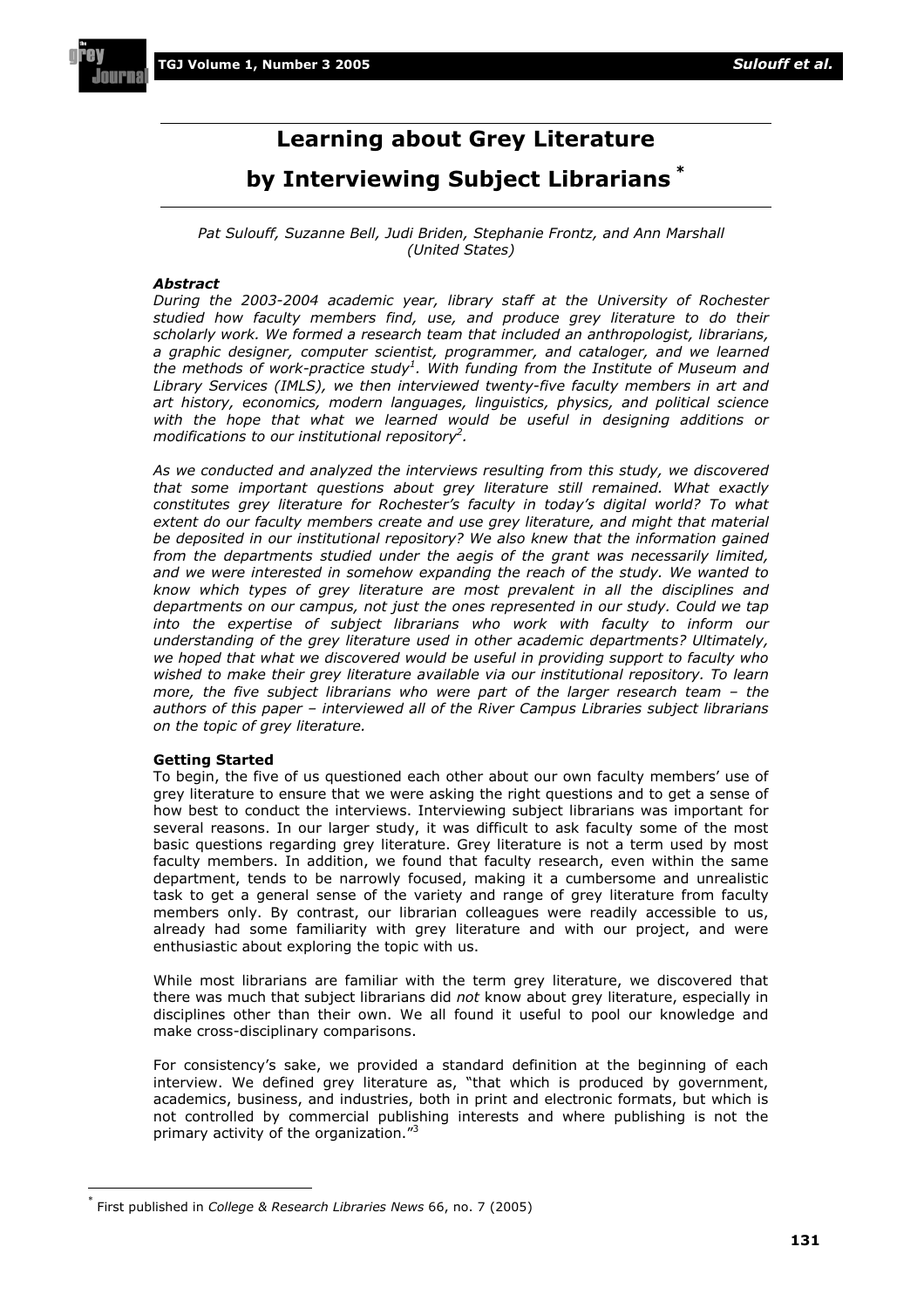In each interview we asked the same three questions:

- Do you know of materials in your area that would fall into the grey literature category?
- Do you get requests from faculty for grey literature? If so, what do they request?
- Has your interaction with grey literature changed within the past few years? If so, what do you think caused these changes?

Participation in the interviews was entirely voluntary. There were no "right" or "wrong" answers. We simply wanted to know what subject librarians thought was important grey literature for their departments. Each interview was tape-recorded and lasted for thirty minutes or less. After each interview, the grey literature team prepared a written summary and asked the librarian we had interviewed to review the summary for any corrections or omissions, which were then incorporated into the final summary. Altogether, we interviewed 20 subject librarians who are responsible for 25 disciplines.

In addition to interviewing subject librarians, we met with staff in the Interlibrary Loan Department to ask about the grey literature requests they receive from faculty members. These discussions were also a rich source of information.

#### **What We Learned**

Faculty members and graduate students in all disciplines use a number of types of grey literature. The most prevalent types are listed in Table 1, which shows that theses and dissertations are important to over half the departments, as are conference presentations and papers. Ten additional types of grey literature are significant to at least two departments, with datasets being important to six.

| <b>Type of Grey Literature</b>                    | <b>No. of Departments</b> |
|---------------------------------------------------|---------------------------|
| Conference presentations and papers               | 17                        |
| Theses and dissertations                          | 13                        |
| <b>Datasets</b>                                   | 6                         |
| Technical/research reports                        | 5                         |
| Videos                                            | 4                         |
| Teaching materials                                | 4                         |
| Government publications                           | 4                         |
| Preprints                                         | 3                         |
| Working papers                                    | っ                         |
| Invited talks                                     | フ                         |
| Miscellaneous materials to supplement publication | フ                         |
| Audio                                             | າ                         |

*Table 1: Grey Literature Important to Multiple University of Rochester Departments* 

At the other end of the spectrum are those types of grey literature that are significant to only one department seen listed in Table 2. A wide variety of subject areas is represented here including the linguists' dictionaries and grammars, the psychologists' tests, and the engineers' patents and standards.

*Table 2: Grey Literature Unique to a Single University of Rochester Department* 

| <b>Type of Grey Literature</b> | <b>Department</b>      |  |
|--------------------------------|------------------------|--|
| Dictionaries and grammars      | Linguistics            |  |
| Tests                          | Psychology             |  |
| Association papers             | Anthropology/Sociology |  |
| Images                         | Art/Art History        |  |
| Theatre and dance programs     | Dance                  |  |
| Research proposals             | Chemistry              |  |
| Patents                        | Engineering            |  |
| Standards                      | Engineering            |  |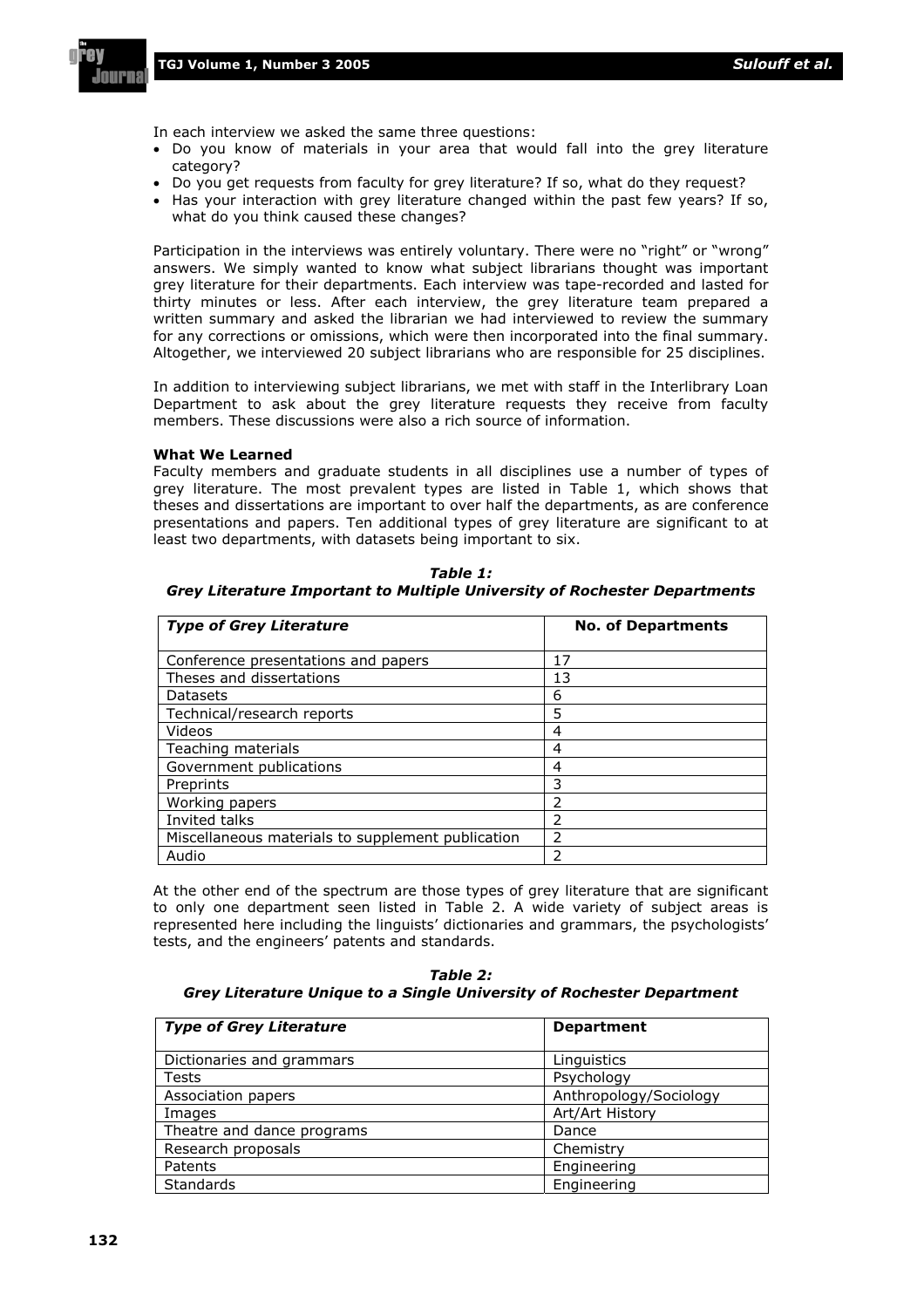**TGJ Volume 1, Number 3 2005** *Sulouff et al.*

While these same results would not be found at all institutions, the patterns seen here can provide insight into another institution's academic context. In our study, for example, theses and dissertations are of prime importance to departments offering doctoral programs. At other institutions, one might find sociologists with a strong research interest in datasets and historians who rely on images.

In addition to learning more about the range and types of grey literature used, we discovered that rather than working through their subject librarian, patrons often go directly to our Interlibrary Loan Department to obtain "grey" materials. For example, we learned that Interlibrary Loan fills more and more requests for media such as DVDs, VHS and audio files. Also, many Interlibrary Loan requests result in Internet links that can be passed on directly to requestors, and not surprisingly, Google is used by the Interlibrary Loan Department as a means of finding esoteric items. What is obvious is that one cannot make easy assumptions about grey literature. It takes on different forms in different departmental settings. For institutions supporting digital repositories, the lesson is threefold:

- To achieve campus-wide acceptance, repositories need to accommodate a variety of types of grey literatures
- Interest in various types of materials may be unique to a discipline or have a large cross-disciplinary audience
- Subject specialist librarians are an important source of expertise about grey literature.

Table 3 represents the distillation of all the discussions with our subject librarians and shows the major types of grey literature used by the departments at the University of Rochester. Putting information into this tabular form was useful in a number of ways:

- Common themes become apparent. For example, theses and dissertations are, as mentioned above, almost universal types of grey literature.
- Specialized and unusual types of material also stand out. Who would have thought that foreign government publications were so significant to the modern languages department?
- To be honest, for the subject librarians, compiling all the information into this extensive chart was gratifying.

| <b>Department or Discipline</b> | Ranking <sup>4</sup>     | Most Common Types of GL <sup>5</sup>                                                                                |
|---------------------------------|--------------------------|---------------------------------------------------------------------------------------------------------------------|
| Art and Art History             | 1                        | Images<br>Conference papers<br>Theses and dissertations<br>Videos<br>Archival material                              |
| Astronomy                       | 3                        | Theses and dissertations<br>Astrophysical Data System materials<br>NASA reports, data<br>Astronomical data catalogs |
| Biology                         | 3                        | Conference presentations and papers<br>Sequence databases                                                           |
| Brain and Cognitive<br>Sciences | $\overline{\phantom{a}}$ | Invited research talks<br>Videos<br>Cogprints<br>Sign Language Bibliography                                         |
| <b>Business</b>                 | $\mathcal{P}$            | Working papers<br>Theses and dissertations<br>Datasets                                                              |
| Chemistry                       | $\mathcal{P}$            | Research proposals and grant<br>applications<br>Conference presentations and papers                                 |
| Computer Science                | 1                        | Technical reports<br>Conference proceedings<br>Preprints<br>Some datasets                                           |

#### *Table 3: Types of Grey Literature Associated with Departments/Disciplines*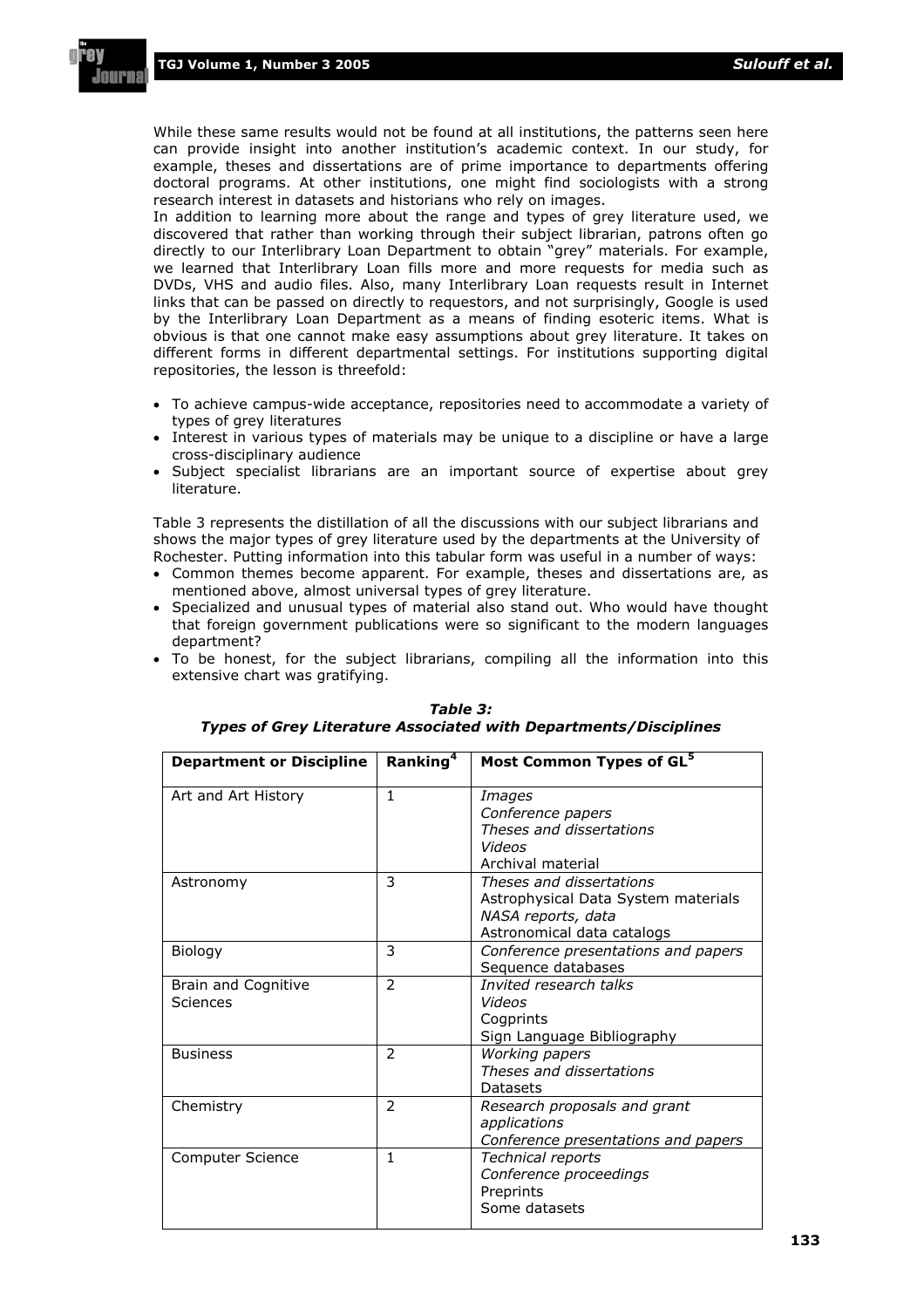f A٧

**Journal** 

 $\mathbf{r}$ 

4

| Dance                             | 1              | Videos of university and guest dance   |  |
|-----------------------------------|----------------|----------------------------------------|--|
|                                   |                | performances                           |  |
|                                   |                | Theatre and dance programs             |  |
| Economics                         | $\mathbf{1}$   | Working papers                         |  |
|                                   |                | Theses and dissertations               |  |
|                                   |                | Business school papers                 |  |
|                                   |                | Datasets                               |  |
| Education                         | $\mathbf{1}$   | Conference proceedings                 |  |
|                                   |                | Research reports                       |  |
|                                   |                | Theses and dissertations               |  |
|                                   |                |                                        |  |
|                                   |                | Teaching materials                     |  |
|                                   |                | Curriculum guides                      |  |
|                                   |                | Psychological tests                    |  |
| English                           | 3              | Conference papers                      |  |
|                                   |                | Invited talks                          |  |
|                                   |                | Teaching materials                     |  |
|                                   |                | Bibliographies                         |  |
|                                   |                | Unpublished studies and interviews     |  |
| Engineering                       | $\overline{2}$ | Patents                                |  |
|                                   |                | <b>Standards</b>                       |  |
|                                   |                |                                        |  |
|                                   |                | Conference proceedings                 |  |
|                                   |                | Technical reports                      |  |
|                                   |                | Theses and dissertations               |  |
|                                   |                | US Gov tech reports (EPA, DOE, etc)    |  |
|                                   |                | Corporate tech reports (HP, IBM,       |  |
|                                   |                | Microsoft)                             |  |
| History                           | $\overline{2}$ | Conference papers                      |  |
|                                   |                | Theses and dissertations               |  |
|                                   |                | Government documents                   |  |
|                                   | 3              |                                        |  |
| Laboratory for Laser              |                | Technical reports                      |  |
| Energetics                        |                | Conference papers                      |  |
|                                   |                | <b>Datasets</b>                        |  |
|                                   |                | Theses and dissertations               |  |
|                                   |                | Preprints and eprints                  |  |
|                                   |                | Annual reports                         |  |
|                                   |                | <b>Bulletins and newsletters</b>       |  |
|                                   |                | House journals, manuals, and           |  |
|                                   |                | technical specifications and standards |  |
|                                   |                | Bibliographies                         |  |
| Linguistics                       | $\mathbf{1}$   | Dictionaries and grammars              |  |
|                                   |                | Audio and data to supplement           |  |
|                                   |                |                                        |  |
|                                   |                | published work                         |  |
|                                   |                | Conference papers                      |  |
| <b>Mathematics and Statistics</b> | 3              | Preprints                              |  |
|                                   |                | <b>Datasets</b>                        |  |
| Modern Languages and              | $\overline{2}$ | Conference papers                      |  |
| Cultures                          |                | Theses and dissertations               |  |
|                                   |                | Government and international           |  |
|                                   |                | publications                           |  |
|                                   |                | Association publications               |  |
| Music                             | $\mathbf{1}$   | Conference papers                      |  |
|                                   |                | Theses and dissertations               |  |
|                                   |                | Video and audio of performances        |  |
|                                   |                | Musical society newsletters and        |  |
|                                   |                | bulletins                              |  |
| Optics                            | 3              | Supplements to published work          |  |
|                                   |                |                                        |  |
|                                   |                | Company and lab reports. (both in-     |  |
|                                   |                | house and published)                   |  |
|                                   |                | Military standards                     |  |
| Philosophy                        | 3              | Conference papers                      |  |
|                                   |                | Theses and dissertations               |  |
|                                   |                | Teaching materials                     |  |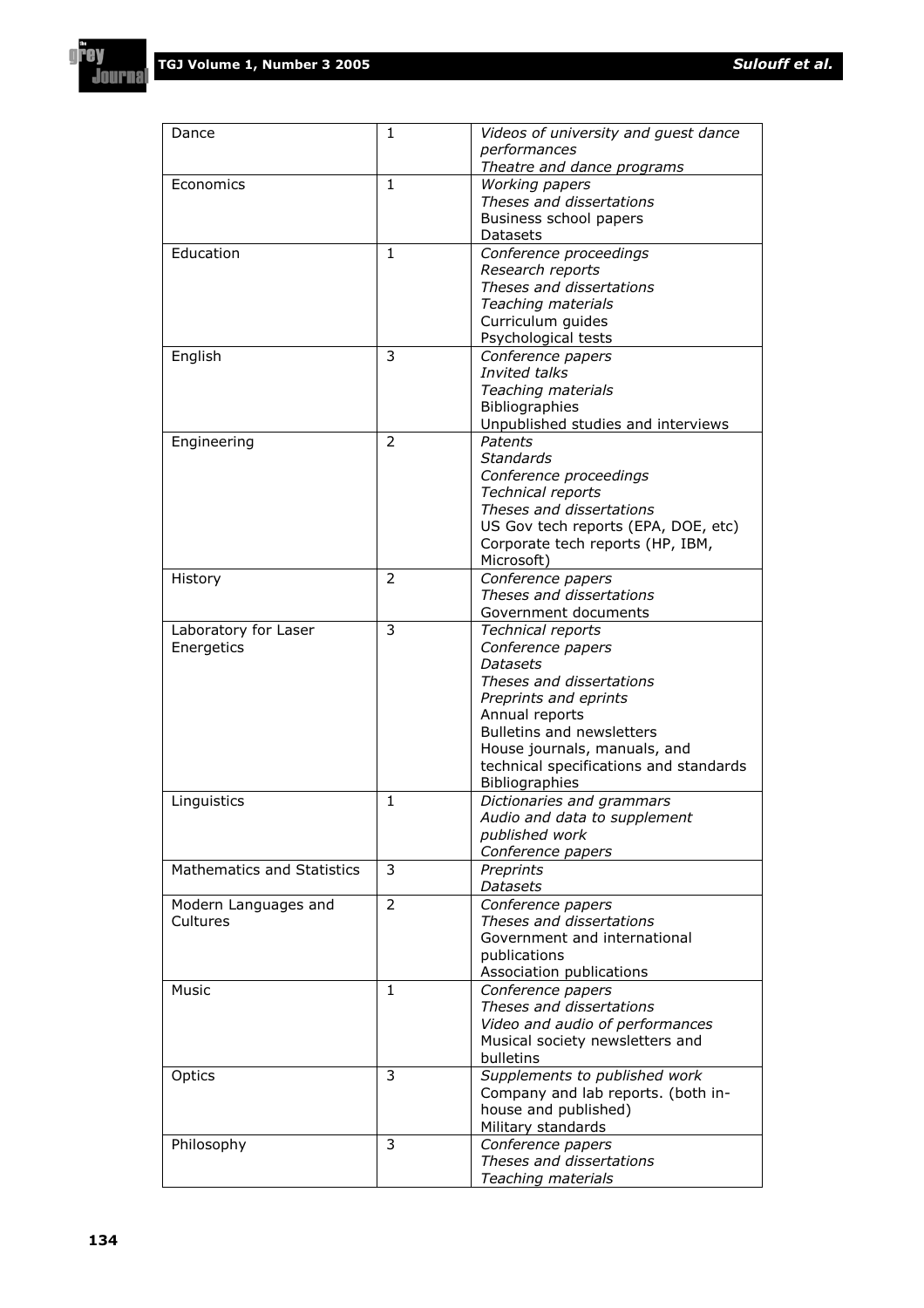| Physics                  | 3              | Theses and dissertations<br>ArXiv, SLAC, CERN eprints<br>Government documents<br>Reports and data from NASA, NIST, |  |
|--------------------------|----------------|--------------------------------------------------------------------------------------------------------------------|--|
| <b>Political Science</b> | $\mathbf{1}$   | and national labs                                                                                                  |  |
|                          |                | Working papers<br><b>Datasets</b>                                                                                  |  |
|                          |                | Policy briefs                                                                                                      |  |
|                          |                | Think tank, institute, and non-profit                                                                              |  |
|                          |                | newsletters, reports, and statistics                                                                               |  |
|                          |                | Government documents                                                                                               |  |
| Psychology               | $\mathcal{P}$  | Conference papers                                                                                                  |  |
|                          |                | Tests                                                                                                              |  |
|                          |                | <b>Datasets</b>                                                                                                    |  |
|                          |                | Theses and dissertations                                                                                           |  |
| Religion and Classics    | $\mathbf{1}$   | Conference papers                                                                                                  |  |
|                          |                | <b>Theses</b>                                                                                                      |  |
|                          |                | Teaching materials                                                                                                 |  |
|                          |                | Church papers                                                                                                      |  |
|                          |                | Archival materials                                                                                                 |  |
| Sociology and            | 3              | Association papers                                                                                                 |  |
| Anthropology             |                | Conference presentations<br>Materials to supplement publications                                                   |  |
|                          |                | Theses and dissertations                                                                                           |  |
| Women's Studies          | $\overline{2}$ | Conference papers                                                                                                  |  |
|                          |                | <b>Newsletters</b>                                                                                                 |  |
|                          |                | Research reports from<br>non-profit,                                                                               |  |
|                          |                | international<br>NGOs,<br>government,                                                                              |  |
|                          |                | agencies                                                                                                           |  |
|                          |                | Conference proceedings                                                                                             |  |
| <b>Writing Program</b>   | 3              | Curricular materials                                                                                               |  |
|                          |                | Conference papers                                                                                                  |  |
|                          |                | <b>ERIC</b> materials                                                                                              |  |

Since subject librarians do not fill many direct requests for grey literature, they tend to believe that they are not very knowledgeable about it. On the contrary, we find that subject librarians have a depth of knowledge about the grey literature used in their own disciplines that is extensive, hard won, and valuable. This knowledge was easily increased by the sharing that occurred as part of the interviewing and debriefing processes.

Lastly, and of most importance for one of our immediate goals, it gives us a guide to the principal types of material we may expect the various disciplines to deposit into DSpace, our institutional repository.

#### **Implications for Institutional Repositories**

Our institution has recently implemented an institutional repository, so one of our primary interests in conducting the study was to identify the departments and disciplines that are most likely to be early contributors. In this regard, we paid special attention to the copyright issues associated with each type of material and with what we know of the culture of each discipline. We asked, for example, whether a given discipline was known for sharing, perhaps by putting its results on the web as soon as possible, or for playing it "close to the chest" until the results can be formally published. Based on these considerations, we identified the departments to approach first in soliciting material for our institutional repository. These departments represent disciplines in which grey literature is not currently easy to locate and retrieve. Our expectation is that this targeted, high-probability-of-success approach will give our institutional repository a strong start that only gains momentum in the months and years to come.

We have gained a better understanding of how our faculty members acquire information on their own and thus a better sense of how to support faculty both in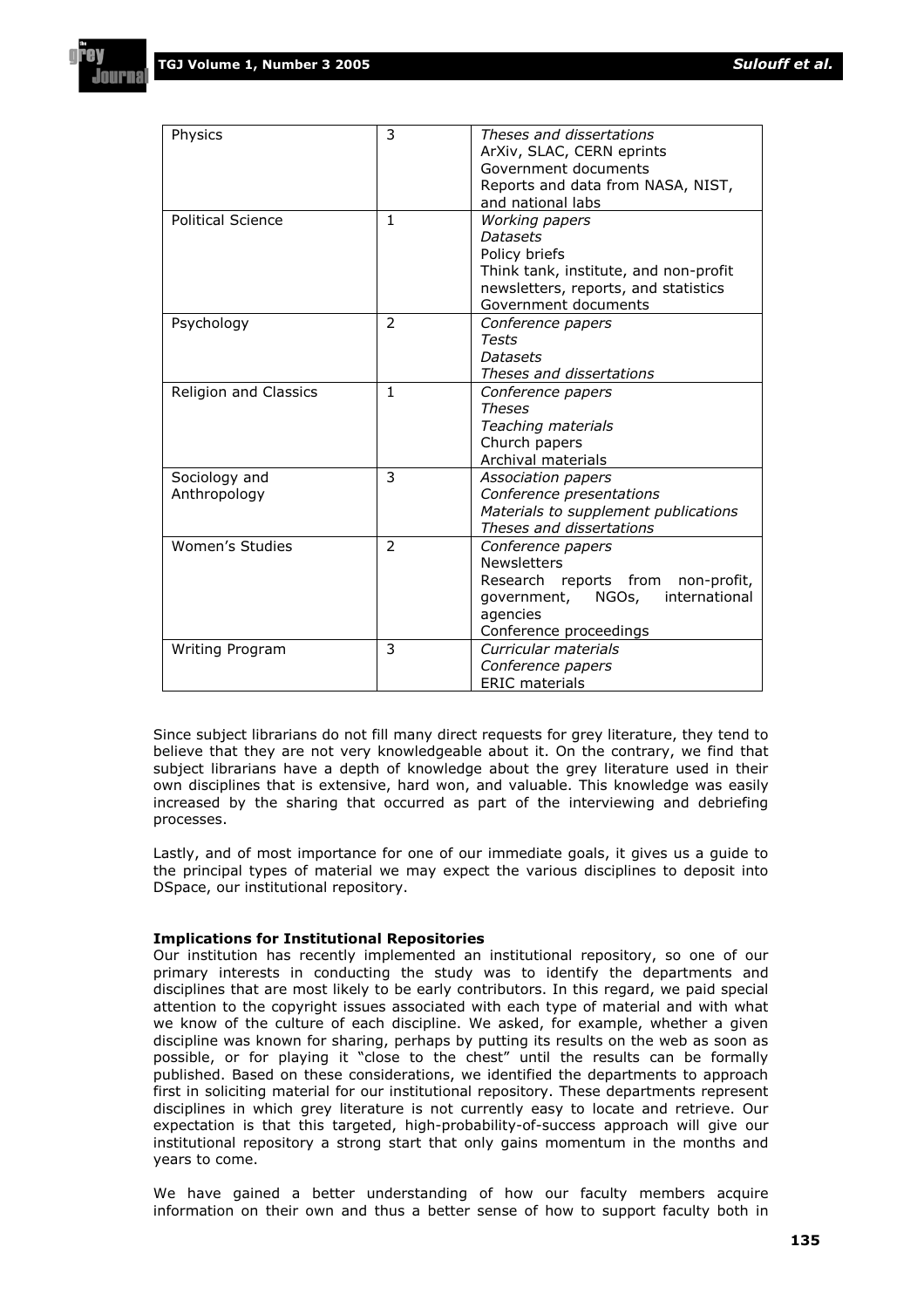bringing outside literature into the university, and in disseminating the grey literature produced within the university by our own scholars. The interview process provided us with an opportunity to learn more about our colleagues, the departments they support, and the grey literature that is typical in other disciplines. We have a greater appreciation of the huge range of materials and formats covered by grey literature, the overlap of this literature among some disciplines and the relative importance of grey literature to all our disciplines. Most importantly, we know how we, as librarians, can help our institutional repository to become an even better instrument for archiving and disseminating grey literature.

#### **Acknowledgements**

We wish to thank our subject librarians, the Interlibrary Loan staff, Katie Clark, Nancy Foster and Susan Gibbons for their contributions to this article.

#### **References**

<sup>1</sup> Foster, Nancy Fried and Susan Gibbons. "Understanding Faculty to Improve Content Recruitment for Institutional Repositories." D-Lib Magazine 11, no.1 (2005) http://www.dlib.org/dlib/january05/foster/01foster.html (accessed Jan. 20, 2005)

<sup>2</sup> https://urresearch.rochester.edu/index.jsp Accessed May 20, 2005

<sup>3</sup> Farace, D. Third Annual Conference on Grey Literature, Luxembourg, November 1997.

4 Ranking refers to the likelihood that the department is a good source of submissions to our university's digital repository. Departments with a  $#1$  ranking are the ones that we plan to approach first.

 $^5$  Types of grey literature that appear in italics are those that are most likely to be submitted by our own faculty into our university's digital repository.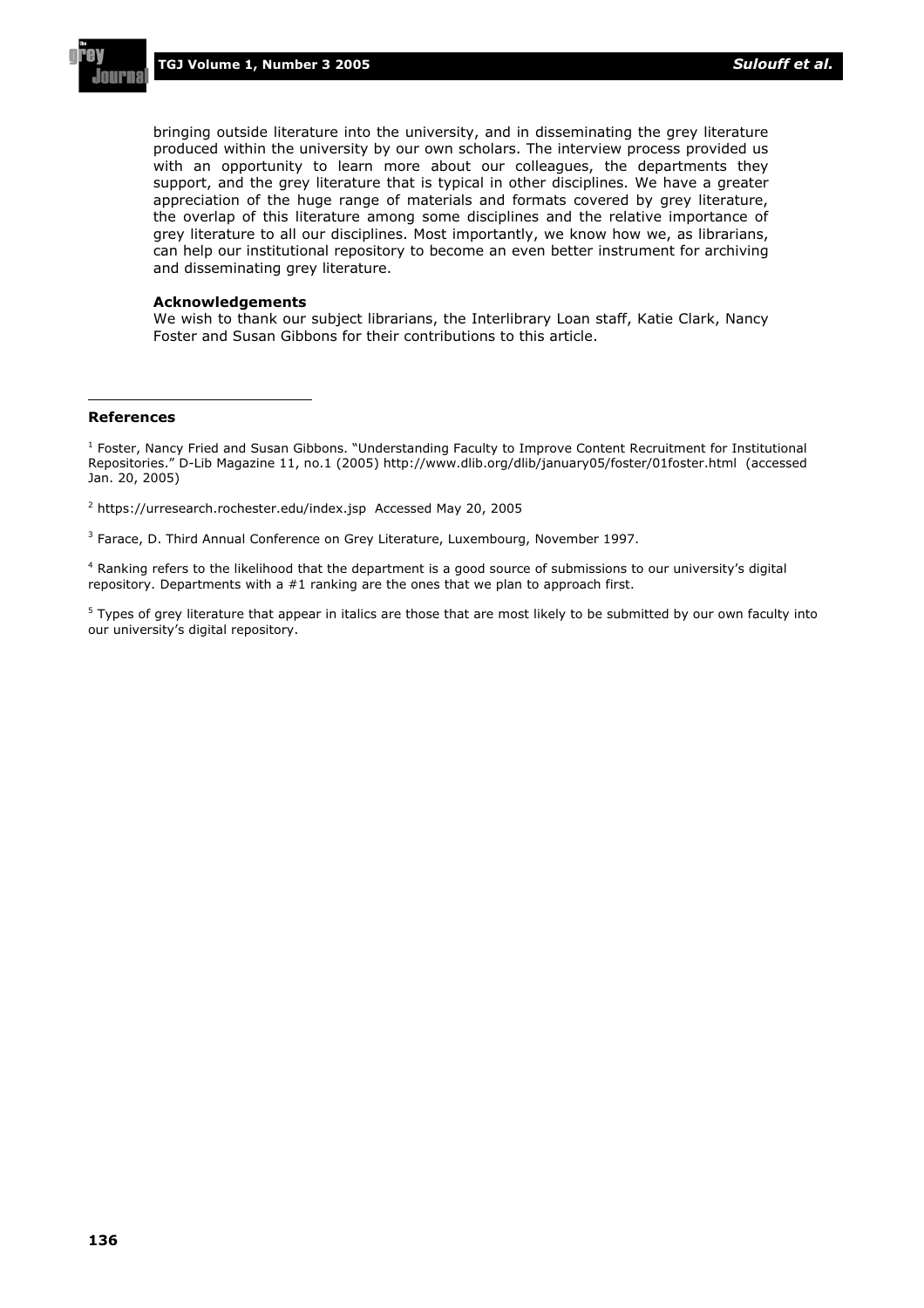# Find the piece that fits your puzzle ... **Find the piece that fits your puzzle …**

# from The New York Academy of Medicine **The Grey Literature Report The Grey Literature Report** from The New York Academy of Medicine

on a bi-monthly basis. over 250 non-commercial publishers the Report delivers content from and selected public health topics, Focused on health services research the Report delivers content from on a bi-monthly basis. over 250 non-commercial publishers and selected public health topics, Focused on health services research

and are searchable through the indexed by information professionals, Report resources are selected and Academy Library's online catalog. Academy Library's online catalog. and are searchable through the indexed by information professionals, Report resources are selected and

today! subscribe to the Grey Literature Report Let us help you put it all together; subscribe to the Grey Literature Report Let us help you put it all together;



Or contact us at: Or contact us at:

# www.greylit.org **www.greylit.org**

website For more information please visit our For more information please visit our

Mww.nyam.org **www.nyam.org**

THE NEW YORK ACADEMY OF MEDICINE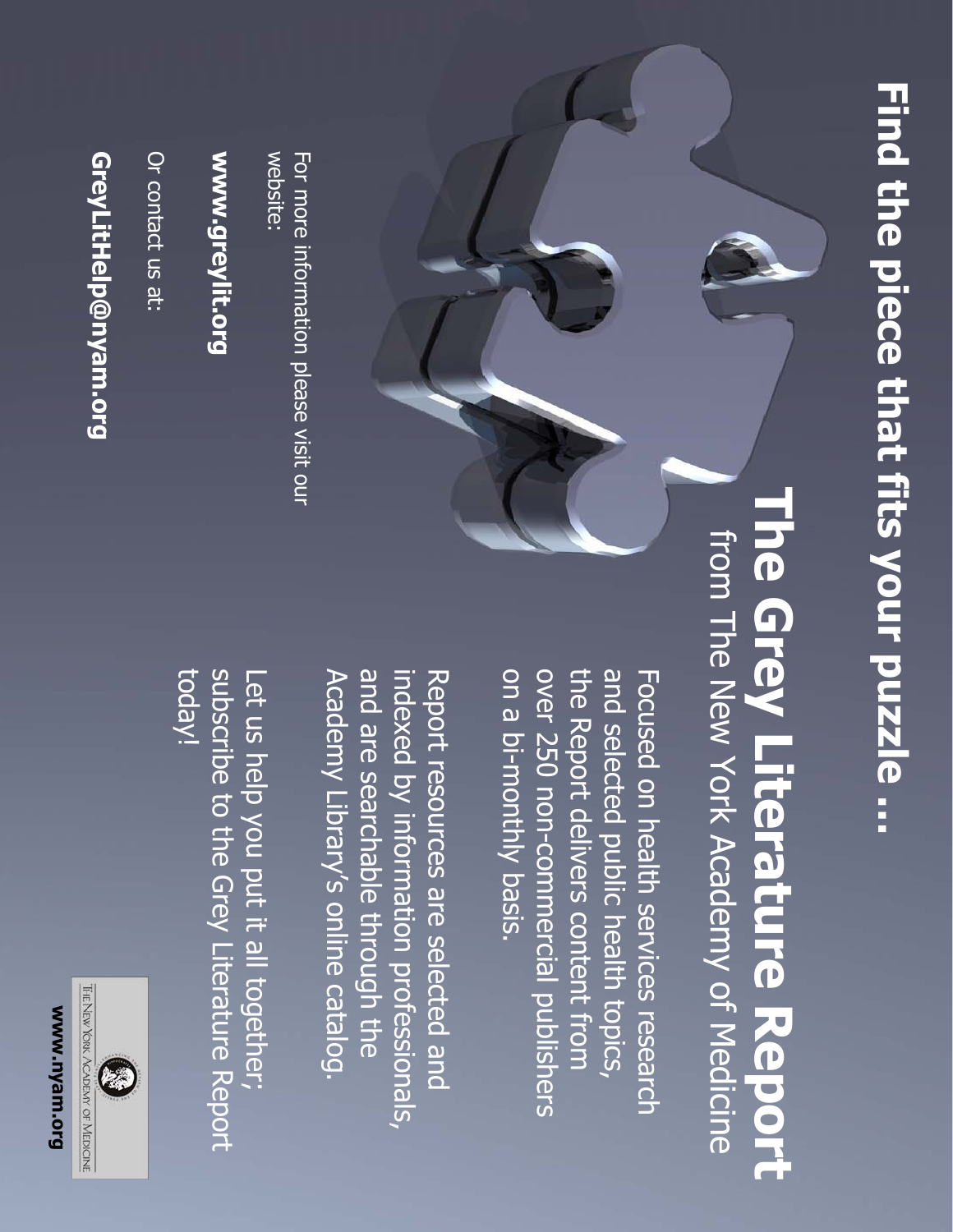# **A Review of Four Information Professionals - Their Work and Impact on the Field of Grey Literature \***

*Dominic J. Farace and Jerry Frantzen (Netherlands)* 

#### *Abstract*

*When one addresses education in an area of study, certainly in higher education, the ideas of early theorists and practitioners in a field, as well as their core contributions are resourced and referenced. This scholastic procedure provides common ground on which a student, colleague, or instructor can further explain and elaborate on a scientific or technical field. When the field is information science and the area is grey literature, four information professionals whose careers spanned the last four decades of the 20th Century can be considered required reading. They are Vilma Alberani (Italy), Peter Auger (United Kingdom), Ulrich Wattenberg (Germany/Japan), and Andrei Zemskov (Russia). They are the vanguard of the grey literature community. For the readers who are familiar with these persons or for those who are unfamiliar, we invite you to (re) acquaint yourself with the direction and force, which quided their work in this field of information and which has had a formative impact in shaping the grey landscape.* 

#### **Introduction**

In December 1993, the First International Conference on Grey Literature entitled "Weinberg Report 2000"<sup>1</sup> was convened in Amsterdam, Netherlands. A special tribute was paid to Alvin M. Weinberg, who in the early 60's chaired President Kennedy's Science Advisory Committee and produced the famous report "Science, Government, and Information: the Responsibility of the Technical Community and the Government in the Transfer of Information"2 . Along similar lines - a decade later - a special tribute was paid at the Fifth International Conference on Grey Literature to four information professionals, who have had long careers in information, who themselves attended and presented papers at the First International Conference on Grey Literature (GL'93), and who have made lasting contributions to specific areas in the field of grey literature. The four are Vilma Alberani (Italy), Peter Auger (United Kingdom), Ulrich Wattenberg (Germany/Japan), and Andrei Zemskov (Russia). In the summer of 2003, each of the four authors were contacted via GreyNet's office and asked to provide bibliographic, autobiographic and other human-interest reference material in an effort to gather firsthand information for this article and its presentation.

#### **Grey Matters in the World of Four Information Professionals**

In the **1960's** these four individuals were starting their careers in the field of information and science. It was a time when the sky was the limit, but it was also a period when the awareness of unchecked and excessive expansion began to emerge. Great challenges offset by (un) known consequences required the skills and foresight of professionals in designing and facilitating information and knowledge transfer between and among the sectors of business, academics, and government. In mid-1970, Peter Auger completed his first publication, which would eventually move on to a 4<sup>th</sup> edition<sup>3</sup>. This grey primer was initially titled *Use of Reports Literature*<sup>4</sup>, revised to Information Sources in Grey Literature<sup>5</sup> in its 2<sup>nd</sup> and consecutive editions. In early 1980, Vilma Alberani was appointed Director of the Editorial Services at the Italian National Institute of Health (ISS), where she was able to influence both national and European information policy for the benefit of grey. In early 1990, Ulrich Wattenberg returned after two decades of service in Japan to the synthesis of his work and that of GMDs initiative to harvest Japanese STI making it available to the West and the rest of the world. This culminated in his edited oeuvre *Japanese Information in Science,*  Technology and Commerce<sup>6</sup>. And, in the first years of 21<sup>st</sup> Century, Andrei Zemskov, stands in the forefront of open source archives, initiating a Russian-German Project to establish a digital archive of Russian mathematical publications titled RusDML<sup>7</sup>.

**<sup>138</sup>** Adapted from a paper first published in the GL5 Conference Proceedings, January 2004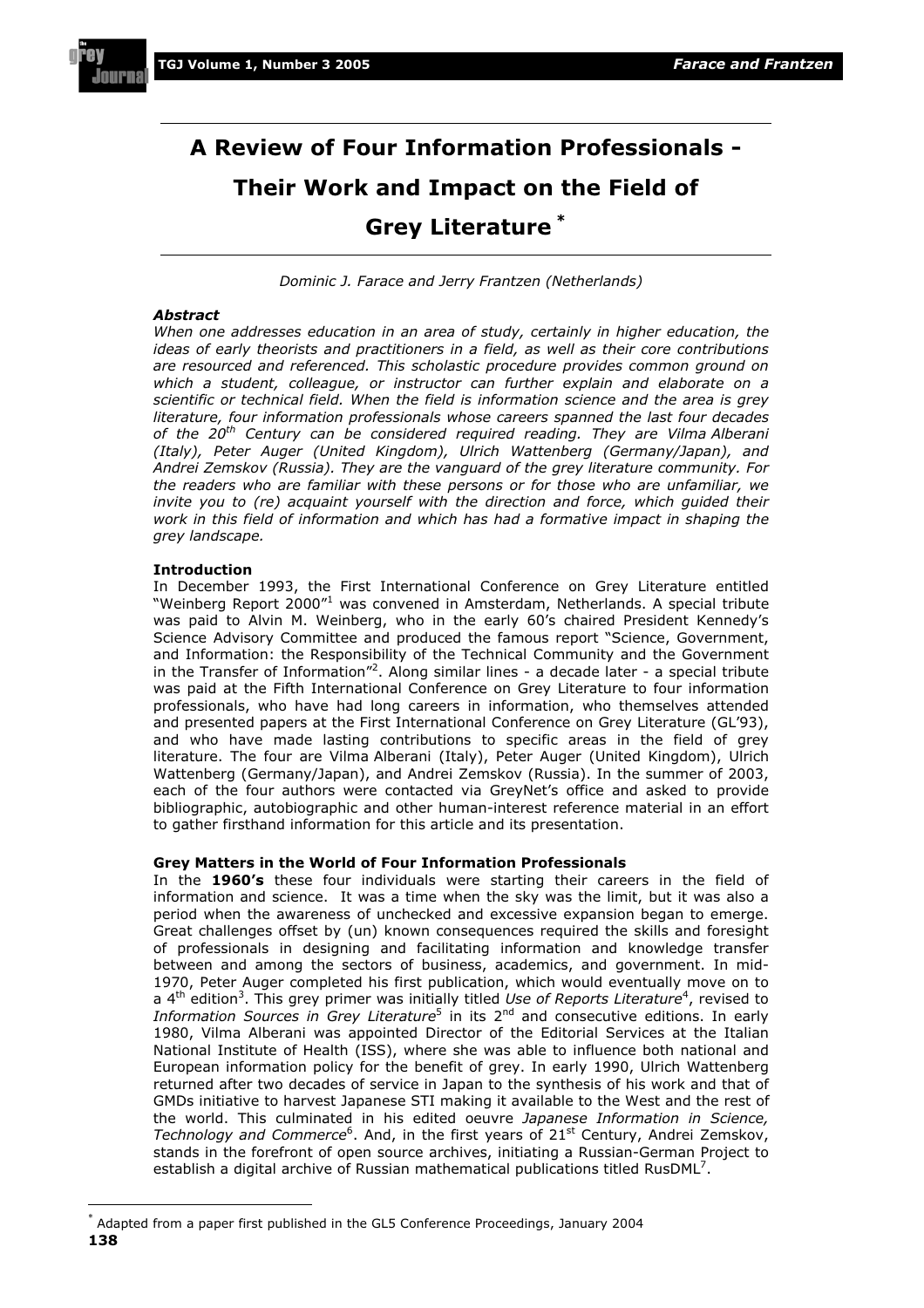

#### **Alberani,** *the European*

*"Grey Literature is not dependent on the means of distribution and circulation."* 

Vilma Alberani is perhaps the one person most responsible for organizing a national program in and for grey literature in which collection development, processing, diffusion on the one hand were balanced by reflection, authorship, and dialogue on the other. Alberani's concerns with the implementation of ISO standards for Report and Theses presentations, Report numbers/codes<sup>8</sup>, were among the topics at the National Conferences, which she organized in 1992 $^9$ , 1996<sup>10</sup>, and 1999<sup>11</sup>. Throughout her career, Alberani



has (co) authored some eighty articles and fifteen books and is responsible for the editing of about 250 reports. The turning point in her +40 year career, which started in 1958, came however in 1978 with her invited attendance to the York Seminar.

On 13-14 December 1978, thirty participants from European Member States met in York, United Kingdom to discuss ways of improving access to and bibliographic  $coverage$  of non-commercial published materials<sup>12</sup>. This meeting was organised by the EEC and hosted by British Library. Among the accomplishments of this seminar were the establishment of EAGLE, the European Association for Grey Literature Exploitation, which lived to celebrate its 25<sup>th</sup> Anniversary, and the SIGLE-database (System for Information on Grey Literature in Europe), which is today online available via STN International.

Alberani returned to Rome after the York Seminar to implement and develop standards for grey literature that would be used not only by ISS, but also by the Italian National Research Council (CNR) and the Italian Library Association (AIB) – in essence in every national center in Italy. No doubt these efforts were responsible for her earning in 1993, lifelong Honourable Membership in the Italian Library Association (AIB). Alberani's work in grey literature did not end with her official retirement in 2000, but has instead led her to concentrate on information and knowledge transfer to colleagues just starting out and others long working in the field. Within the AIB, she has organised some courses on grey literature and continues to maintain active edialog.

#### **Auger,** *the Encyclopedist*

*"Today, grey literature is that which fails to appear in paper format."* 

Peter Auger started out with Lucas Industries in 1958 moving up through various departments, while envisioning a mosaic of grey literature collections and services well beyond Lucas. In fact his published work in 1975 and its later revised editions provided the first 'roadmap of grey literature systems and services'. His words of preface echo throughout each new and revised edition<sup>13</sup>: "In literature, color coding in the literal sense is nothing new" – white papers (official documents), green papers (proposed



government policy), blue books (official reports), black books (e.g. from the national treasury, red data books (lists of endangered species) all of which are grey – i.e. not controlled by commercial publishing.

The first chapters of each edition spelled out the ABC-&-D of grey **A**cquisition, **B**ibliographic control, **C**ollection development & **D**istribution. This then followed by a roadmap for the various branches of science and information, namely Aerospace (e.g. ESA, NASA); Life sciences (e.g. Caricom, Agris, Biosis); Business and Economics (e.g. IMF, WB, UNCTAD); Education (e.g. Eudised, Unesco, ERIC); Energy (e.g. DOE, ERA, IAEA, INIS); Science and Technology (e.g. CORDIS, DTIC, NTIS, VNTIC), all familiar organizations and agencies to the global grey literature community. In 1988, Auger left Lucas Industries to establish his own information consultancy, and has since retired in 1997.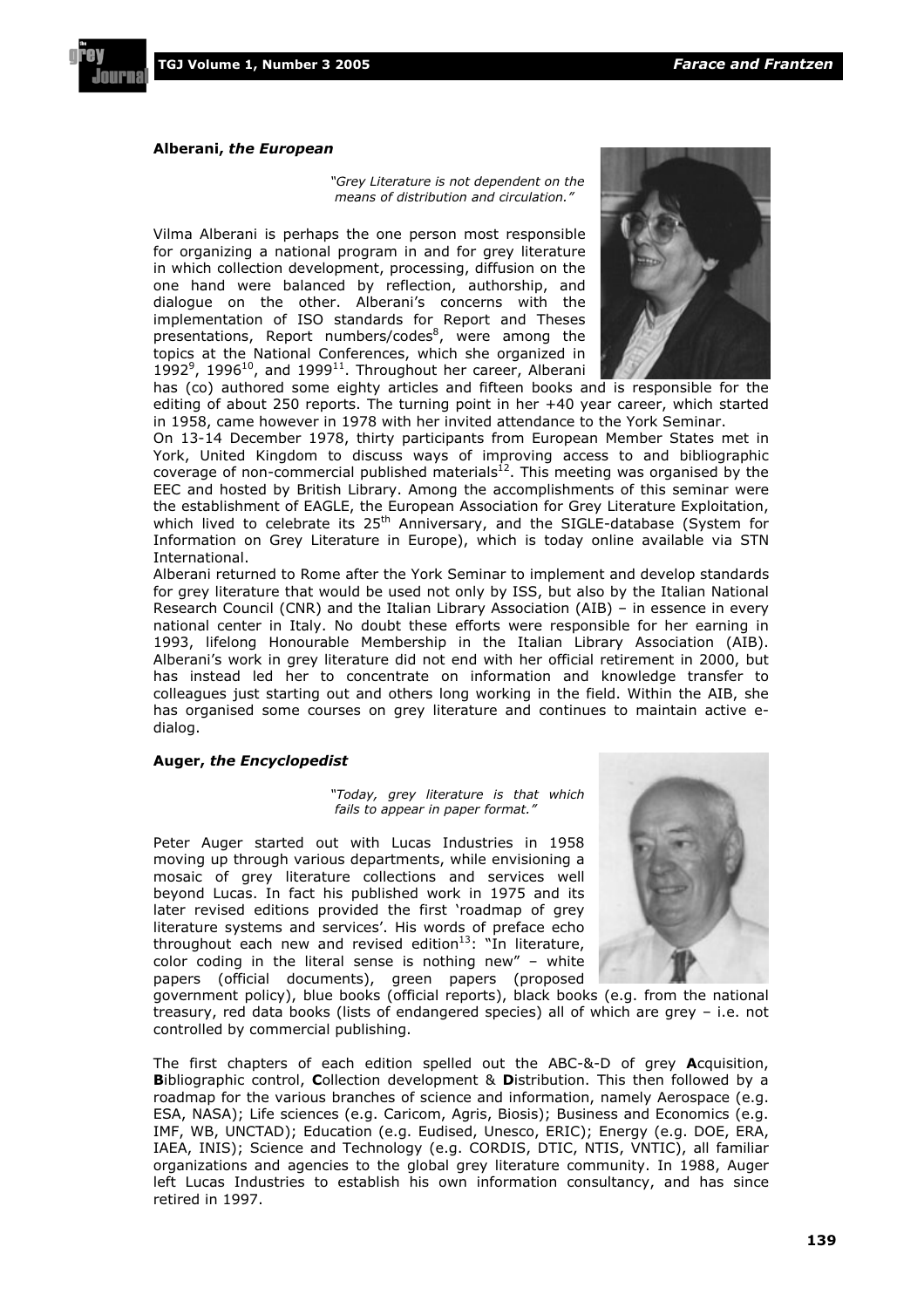

#### **Wattenberg,** *the Ethnologist*

*"Industry shows interest in Japanese grey literature when it is free-of-charge, exclusive, and well translated."* 

Ulrich Wattenberg received his Doctors degree in natural science in 1972 and was granted a four-year scholarship to Tokyo University by the German Academic Exchange Service (DAAD), where he studied Japanese and did research on silicon. It was there that he became aware of the richness of Japanese Scientific and Technical Information. As it might appear, Wattenberg was being primed in a field of specialization for which an infrastructure was to be custom



built. The name of the organization would change throughout his further quarter of a century stay in Japan, where he worked in the liaison office of IDW (Instituut fur Dokumentationswesen) a department of the Max Planck Society, later to become GID, then GMD, Gesellschaft fur Mathematik und Datenverarbeitung), today known as GMD First.

While names changed, the human resource, Ulrich Wattenberg remained constant, until his return to the home office in Berlin in 1993. In that year, JICST, now JST (Japan Science and Technology Agency) held membership on the GL'93 Program Committee; and was instrumental in his response to the conference call-for-papers. During the final decade of his information career, Wattenberg was confronted with a more formidable change than that of a name. The earlier investment principle, which also applied to grey literature, where there would be "first costs then benefits" was replaced by other principles to which grey literature would have difficulty in adjusting. Industry was calling for exclusivity, value added and tailor made information. Upon his retirement in 2002, Ulrich was not as yet convinced that internet search engines, while providing valuable grey literature would be able to completely replace the contacts and links of the information professional - for him a prerequisite to grey literature acquisition and diffusion.

#### **Zemskov, the Envoy**

"Information specialists can benefit from an electronic depository of grey full-text documents…"

In 1965, Andrei Zemskov received his PhD in Low Temperature Plasma Physics from the Moscow Institute of Technical Physics. In that same year, he began as scientist, moved to senior scientist later to become Supervisor of the Plasma Physics and High Energy Accelerator Program at the Kurchatov Atomic Energy Institute in Moscow. Zemskov was also politically active in the CPSU, first as secretary of a local, later to First Secretary of the Moscow Regional Office. In 1990, just months after the fall of the Berlin Wall, Andrei



Zemskov was appointed Director of the Russian National Public Library for Science and Technology (NPLS&T) a position that he still holds today. His work at NPLS&T and his professional and personal interest led him to explore the free access of information, grey literature $^{14}$ , and compact disc technology.

Andrei Zemskov is in more than a way a bridge from soviet closed society to a democratic open one, where information is free to access, where there are no checkpoints and walled borders on the electronic highway. Zemskov's affinity with grey may have been his break with red? He is author of more than 90 publications in physics and Library and Information Studies (LIS). A number of which deal with grey literature and which carry the term explicitly in the title. He served on the editorial advisory Board for IJGL (International Journal on Grey Literature), the forerunner of TGJ (The Grey Journal) and is currently Chief Editor of SciTech Libraries Journal. He has membership on a number national and international Committees such as IFLA, IATUL, ILIAC, and the former FID, etc. No doubt, this is not the first time that Zemskov has been honored for his achievements. He is the recipient of national and international recognition for Merit, Leadership, and Friendship of which the Who's Who in the World<sup>15</sup> will attest.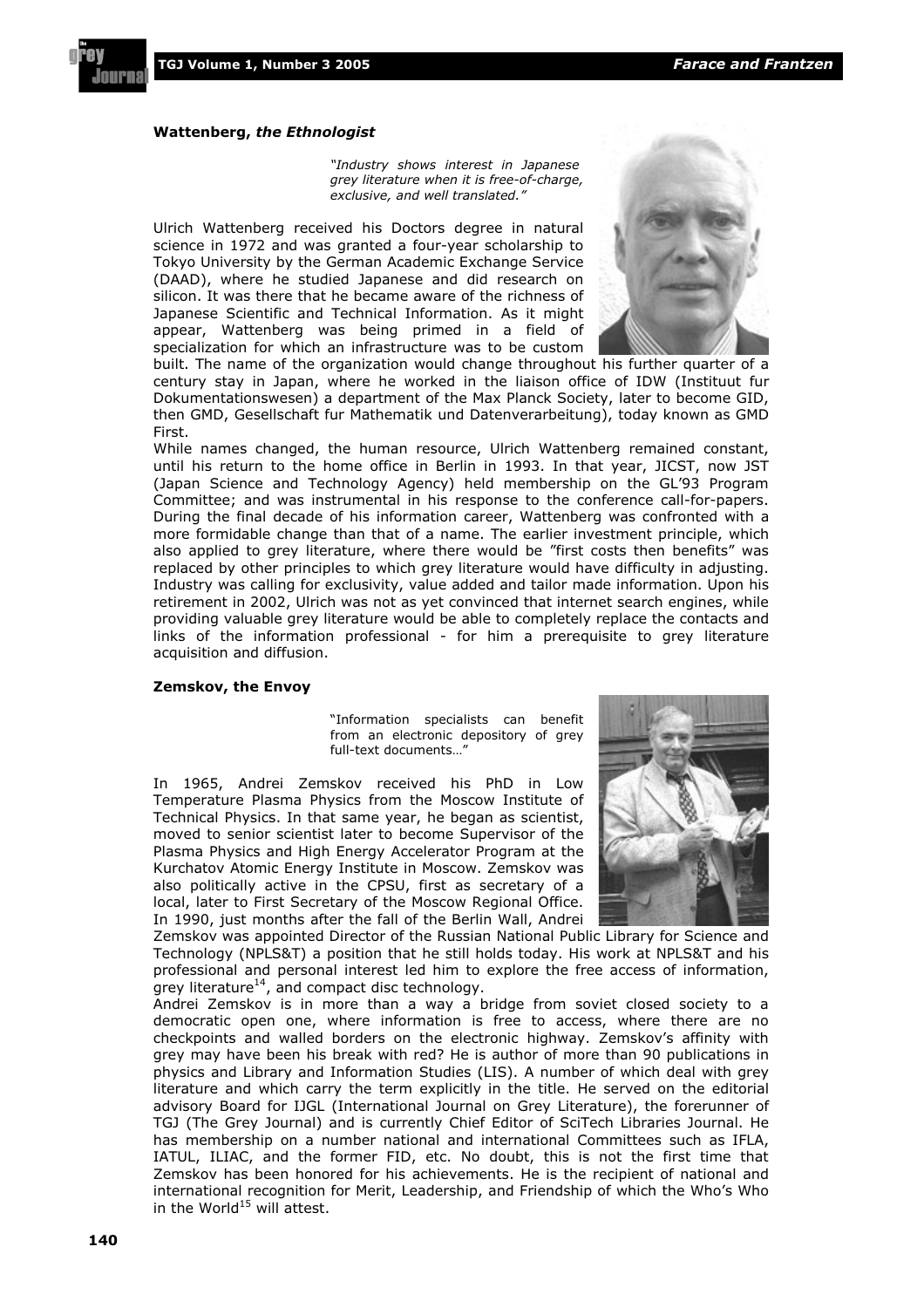

#### **Closing Remarks**

Grey Literature is a field, which has attracted and drawn information professionals from the many branches of science in both public and private sectors. The four individuals presented in this article are representative of the thousands, who are supported in part or whole by their respective organizations in the work of grey literature. At the Seventh International Conference on Grey Literature (GL7), which will be hosted by INIST-CNRS in Nancy, a Roundtable dealing with "Curriculum Development and Research on Grey Literature" will aim to bring together delegates and participants with vested interests in education. Thanks to the work of the four information professionals covered in this article, common ground has been defined.

#### **References**

<sup>1</sup> Farace, D.J. (ed.) (1994), GL'93 Conference Proceedings : First International Conference on Grey Literature : Weinberg Report 2000, December 13-15, 1993. - GreyNet, Grey Literature Network Service. - Amsterdam : TransAtlantic, XIV, 418 p. - (GL-conference series, ISSN 1386-2316 ; No. 1). - ISBN 90- 74854-03-6

<sup>2</sup> Weinberg, A.M., et al. (1963), Science, government, and information : the responsibility of the technical community and the government in the transfer of information / The President's Science Advisory Committee. - Washington, D.C. : The White House, 52 p.

<sup>3</sup> Auger, C.P. (ed.) (1998), Information sources in grey literature. 4th ed. - London : Bowker-Saur, 1998, 177 p. tbls. refs. - ISBN 1-85739-194-2.

4 Auger, C.P. (ed.) (1975), Use of reports literature. - London : Butterworths, 226 p. – ISBN 0-408-70666- X.

<sup>5</sup> Auger, C.P. (ed.) (1989), Information sources in grey literature. - 2nd ed. - London : Bowker-Saur, 1989. 175 p.

6 Wattenberg, U. [et al.] (1990), Japanese Information in Science, Technology and Commerce. – Amsterdam : IOS Press, 630 p. – ISBN 90-51990-22-7

<sup>7</sup> RusDML, Russian Digital Mathematics Library http://www.rusdml.de/rusdml/?lang=en

<sup>8</sup> ISO 3297, http://www.niso.org/standards/resources/ISO3297-1998.pdf

<sup>9</sup> Alberani, V., De Castro Pietrangeli, P. (eds.) (1992), 1. Convegno nazionale : La letteratura grigia, Roma 4-5 giugno 1992. - Roma : Istituto superiore di sanita, ISS. - (ISTISAN Congressi ; 29). - Text in Italian.

<sup>10</sup> Alberani, V., De Castro Pietrangeli, P., Minutoli, D. (eds.) (1996), 2. Convegno nazionale : La letteratura grigia, Roma, 20-21 Maggio 1996. - Roma : ISS, 210 p. - (ISTISAN Congressi; 48). - Text in Italian.

<sup>11</sup> Alberani V., De Castro Pietrangeli, P. (eds.) (2000), 3. Convegno nazionale : La letteratura grigia : politica e pratica, Roma 25-26 novembre 1999. - Roma : ISS, 167p. – (ISTISAN Congressi ; 67). - Text in Italian.

 $12$  Gibb, J.M., Phillips, E. (1979), A better fate for grey or non-conventional literature. - In: Journal of research communication studies (1), pp.225-234.

 $13$  Auger, C.P. (ed.) (1993), Information sources in grey literature. - 3rd ed. - London : Bowker-Saur, 1993. - 170 p. ; 22 cm. ISBN 1-85739-007-5

<sup>14</sup> Zemskov, A.I., Komov, V.V., Skorikova, I.A. (1993), Literature of limited circulation 'grey literature' including publications on history and philosophy of science in the stock of NPLST. - IATUL Proceedings (New Series) 2, pp. 169- 176. - refs. - ISSN 0966-4769

<sup>15</sup> Who's Who in the World, 16th Edition, 1999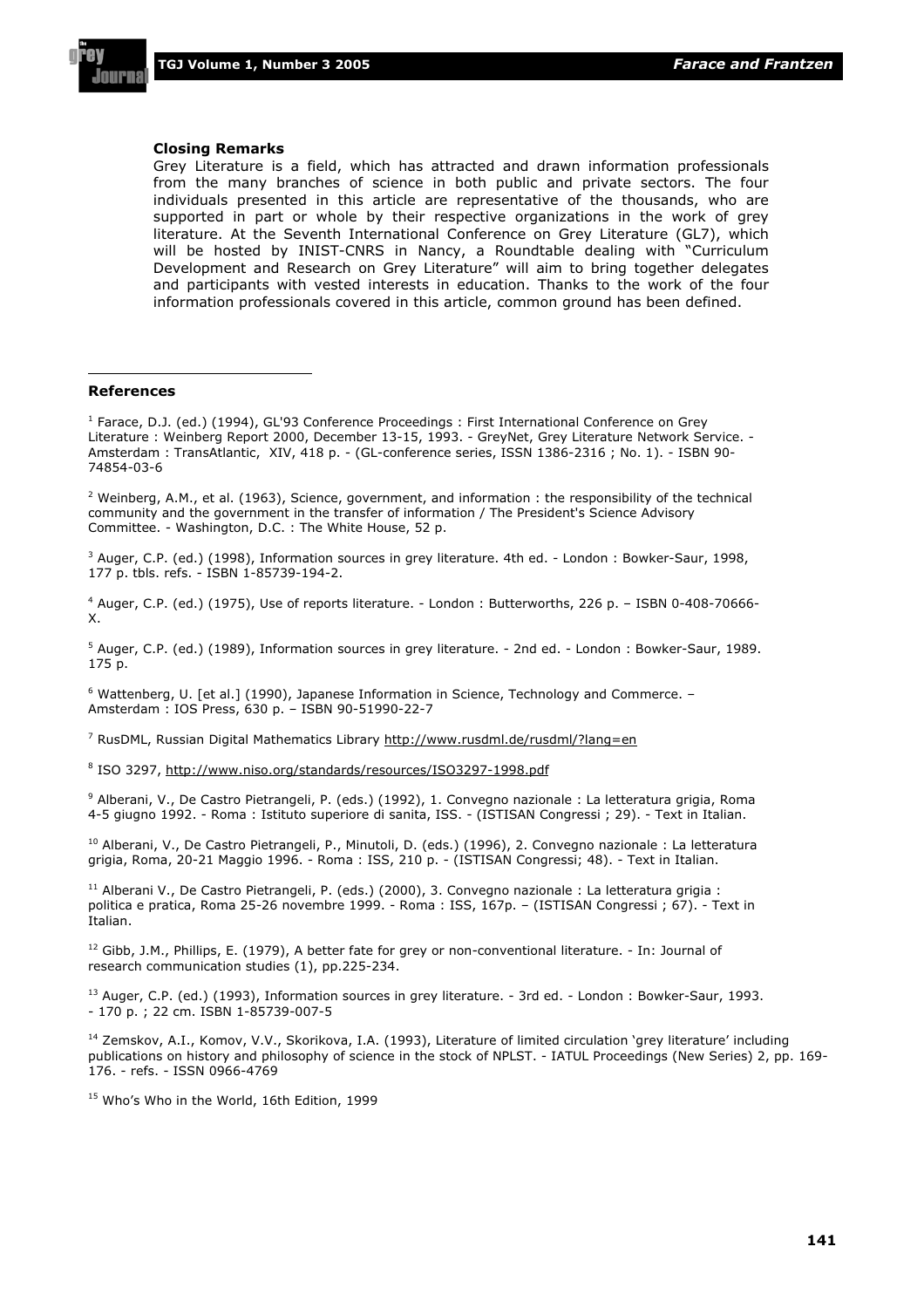

lawr

Open Access to Grey Resources

INIST-CNRS Nancy, France 5-6 December 2005

#### **SEVENTH INTERNATIONAL CONFERENCE ON GREY LITERATURE**

## **CONFERENCE PROGRAM AND SCHEDULE**

#### **Monday, 5 December 2005**

 *A R R I V A L S , R E G I S T R A T I O N S 9:00 - 10:00*  **O P E N I N G S E S S I O N 10:00-11:00** 

Chair: J. Schöpfel, Institut de l'Information Scientifique et Technique, INIST/CNRS - France

#### **Welcome, Opening**

**Inaugural Address**

Dr. Laurent Romary, Centre National de Recherche Scientifique, CNRS - France

**Rejoinder: Italian initiatives on Open Access** Maria Castriotta, ISPESL; Rosa Di Cesare, Daniela Luzi, and Roberta Ruggieri IRPPS/CNR - Italy

| <b>MORNING BREAK</b>                                                                                                                                                                                      | 11:00 -11:30 |
|-----------------------------------------------------------------------------------------------------------------------------------------------------------------------------------------------------------|--------------|
| <b>SESSION ONE</b><br>Chair: D. Luzi, National Research Council, CNR/IRPPS - Italy                                                                                                                        | 11:30 -13:00 |
| <b>Grey in the R&amp;D Process</b><br>K.G. Jeffery, CCLRC - Rutherford Appleton Laboratory - United Kingdom<br>A. Asserson, University of Bergen, UiB - Norway                                            |              |
| Assisting scientists to make their research results world wide free available:<br>An experience begun in the 90's<br>S. Biagioni, Institute of Information Science and Technologies, ISTI/CNR - Italy     |              |
| Grey Literature: Problems and Prospects for Collection Development in E-environment<br>M. Natarajan, National Institute of Science Communication and Information Resources, NISCAIR - India               |              |
| LUNCH                                                                                                                                                                                                     | 13:00 -14:00 |
| <b>PANEL ONE</b><br>Chair: D. Cutler, Office of Scientific & Technical Information OSTI/DOE - United States                                                                                               | 14:00 -15:30 |
| Repositories, Tools for NGOs Involved in Public Health Activities in Developing Countries<br>J. Crowe, Information International Associates, IIa - United States                                          |              |
| A Survey of Open Access Barriers to Scientific Information: Providing an Appropriate Pattern<br>for Scientific Communication in Iran<br>M. Ghane, Regional library of Science and Technology, RLST - Iran |              |
| Anna, Annan ta Anna nanarranna Annanturkina an d'aballanana in Tudis                                                                                                                                      |              |

**Open Access to Grey resources: Opportunities and challenges in India**  M. Tripathi and H.N. Prasad, Banaras Hindu University, India

**Science and Technology Grey Literature Management: A Case Study**  V. Lellis, C. da Silva, M. Guimarães and H. Cristovão, Instituto Nacional de Tecnologia, INT - Brazil

|                       | AFTERNOON BREAK                                                 | 15:30 - 16:00   |
|-----------------------|-----------------------------------------------------------------|-----------------|
| R O U N D T A B L E S |                                                                 | 16:00 - 17:30   |
|                       | RECEPTION                                                       | 18:30 – 19:30 I |
|                       | $\tau$ . Hence $\tau$ . We have Basic as Halasanat Cost Ham the |                 |

*Tribute:* Yizkor Books as Holocaust Grey Literature Prof. Gretta E. Siegel, Portland State University, USA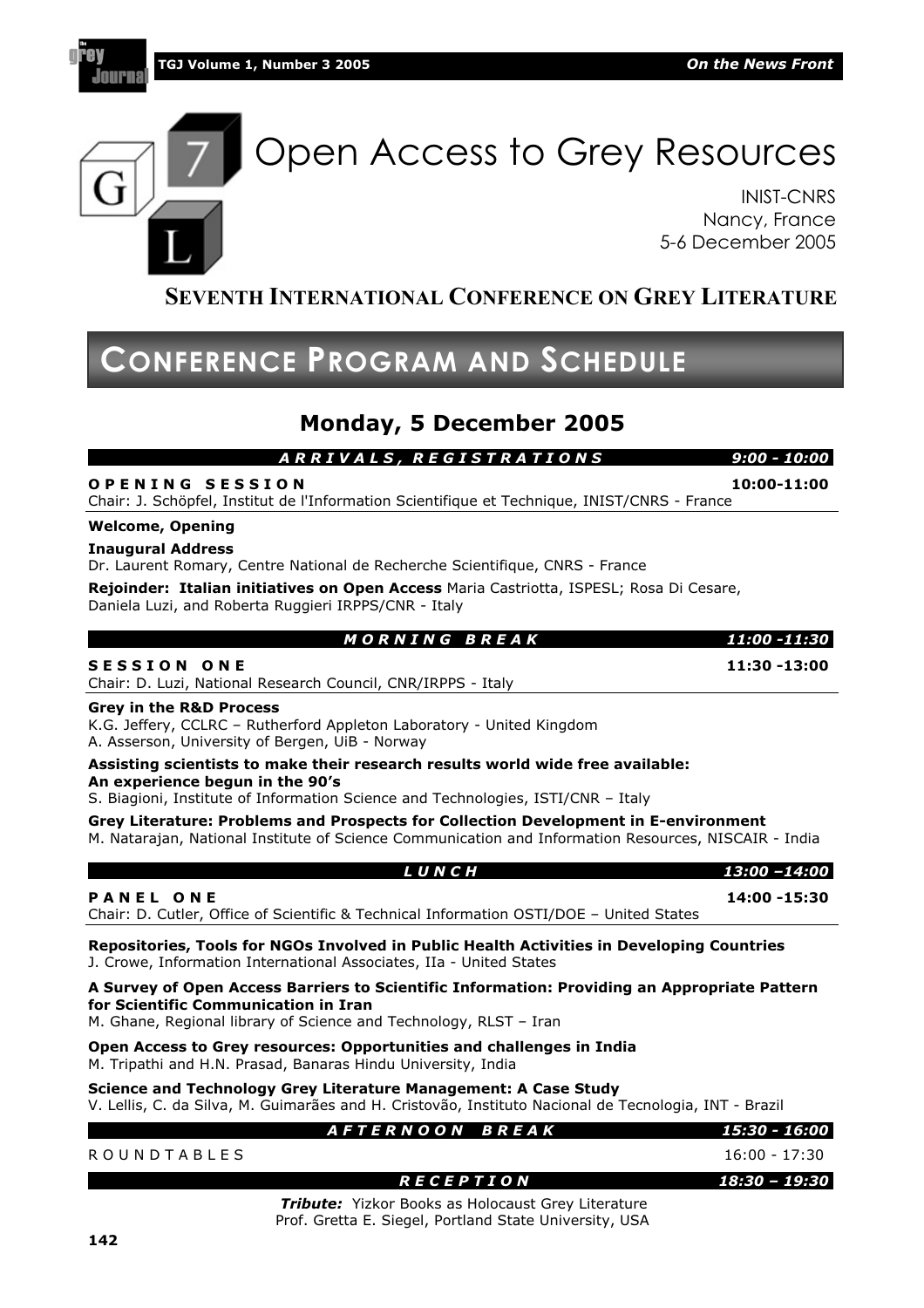| <b>Roundtable 1</b>                                                                                                                                                                              | <b>Roundtable 2</b>                                                                                                                   | <b>Roundtable 3</b>                                                                                                                                                    | <b>Roundtable 4</b>                                                                                        |
|--------------------------------------------------------------------------------------------------------------------------------------------------------------------------------------------------|---------------------------------------------------------------------------------------------------------------------------------------|------------------------------------------------------------------------------------------------------------------------------------------------------------------------|------------------------------------------------------------------------------------------------------------|
| <b>Curriculum</b><br><b>Development and R&amp;D</b>                                                                                                                                              | <b>Theses and</b><br><b>Dissertations</b>                                                                                             | <b>Repositories and</b><br><b>Collections of GL</b>                                                                                                                    | <b>Quality Assessment</b><br>of Grey Literature                                                            |
| Facilitator:<br>J. Gelfand, UCI - USA                                                                                                                                                            | Facilitator:<br>C. Stock, INIST - FR                                                                                                  | Facilitators:<br>K. Jeffery, CCLRC - UK<br>G. Siegel, PSU - USA                                                                                                        | Facilitator:<br>P. De Castro, ISS - IT                                                                     |
| <b>Discussion Papers:</b>                                                                                                                                                                        | <b>Discussion Papers:</b>                                                                                                             | <b>Discussion Papers:</b>                                                                                                                                              | <b>Discussion Papers:</b>                                                                                  |
| J. Gelfand, USA<br>D. Farace, et al., NL/FR<br>D. White, et al., USA                                                                                                                             | I. de Torres, et al., ES<br>D. Boudia et al., FR<br>J. Vijayakumar, et al.,<br>Antigua/India<br>J. Cuvillier, FR<br>S. Grésillaud, FR | P. Pagano, et al., IT<br>S. Lambert, et al., UK<br>F. Sarmento, et al., PT<br>H. Hwang, et al., KR<br>Ramos-Lum, et al., USA<br>F. Jones, et al., USA<br>P. Erwin, USA | P. De Castro, et al., IT<br>M. Weber, CH<br>C. de Blaaij, NL<br>C. Boukacem, et al., FR<br>J. Schöpfel, FR |
| <b>Tuesday, 6 December 2005</b><br>REGISTRATION DESK OPEN<br>$9:00 - 9:30$                                                                                                                       |                                                                                                                                       |                                                                                                                                                                        |                                                                                                            |
| <b>SESSION TWO</b>                                                                                                                                                                               | Chair: Anne Asserson, University of Bergen, UiB - Norway                                                                              |                                                                                                                                                                        | $9:30-11:00$                                                                                               |
| Towards a Continuum of Scholarship: The Eventual Collapse of the Distinction Between Grey<br>and non-Grey Literature?<br>M.A. Banks, New York University School of Medicine, NYU - United States |                                                                                                                                       |                                                                                                                                                                        |                                                                                                            |
| International Nuclear Information System: 35 years of successful international co-operation<br>T. Atieh, A. Tolstenkov and R. Workman, International Atomic Energy Agency, IAEA - Austria        |                                                                                                                                       |                                                                                                                                                                        |                                                                                                            |
| Populating Institutional Repositories - The Experience of the University of Minho<br>E. Rodrigues, Â. Miranda, A. A. Baptista, I. Pinto Ramos and F. Sarmento, UMINHO - Portugal                 |                                                                                                                                       |                                                                                                                                                                        |                                                                                                            |

#### *M O R N I N G B R E A K 11:00 -11:30*

**P A N E L T W O 11:30 -13:00** 

Chair: A.K. Boekhorst, Universities of Amsterdam and Pretoria, Netherlands/South Africa

**J-STAGE: System for Publishing and Linking Electronic Journals**  M. Wada, Japan Science and Technology Agency, JST - Japan

**Sorting out the mess: How OECD re-published 1000 working papers properly**  T. Green, Organisation for Economic Co-operation and Development, OECD – France

**PsyDok: Electronic Full text Archive for Psychological Documents**  U. Herb, Saarland University and State Library, Germany

#### **LARA – Open Access to Scientific and Technical Reports**

C. Stock and E. Rocklin, Institut de l'Information Scientifique et Technique, INIST - France

| LUNCH                                                                                         | 13:00-14:00     |
|-----------------------------------------------------------------------------------------------|-----------------|
| <b>ROUNDTABLES</b>                                                                            | 14:00 - 15:30   |
| AFTERNOON BREAK                                                                               | 15:30 -16:00    |
| CLOSING SESSION<br>Chair: D.J. Farace, Grey Literature Network Service, GreyNet - Netherlands | $16:00 - 17:00$ |

#### **Reports from the Roundtable Facilitators**

Julia Gelfand, Christiane Stock, Keith G. Jeffery, Gretta E. Siegel, and Paola De Castro

#### **Conference Evaluation**

Dr. Dominic J.Farace, *Program and Conference Director*

#### **Farewell**

Dr. Joachim Schöpfel, *GL7 Host and Sponsor* 

#### **TGJ Volume 1, Number 3 2005** *On the News Front*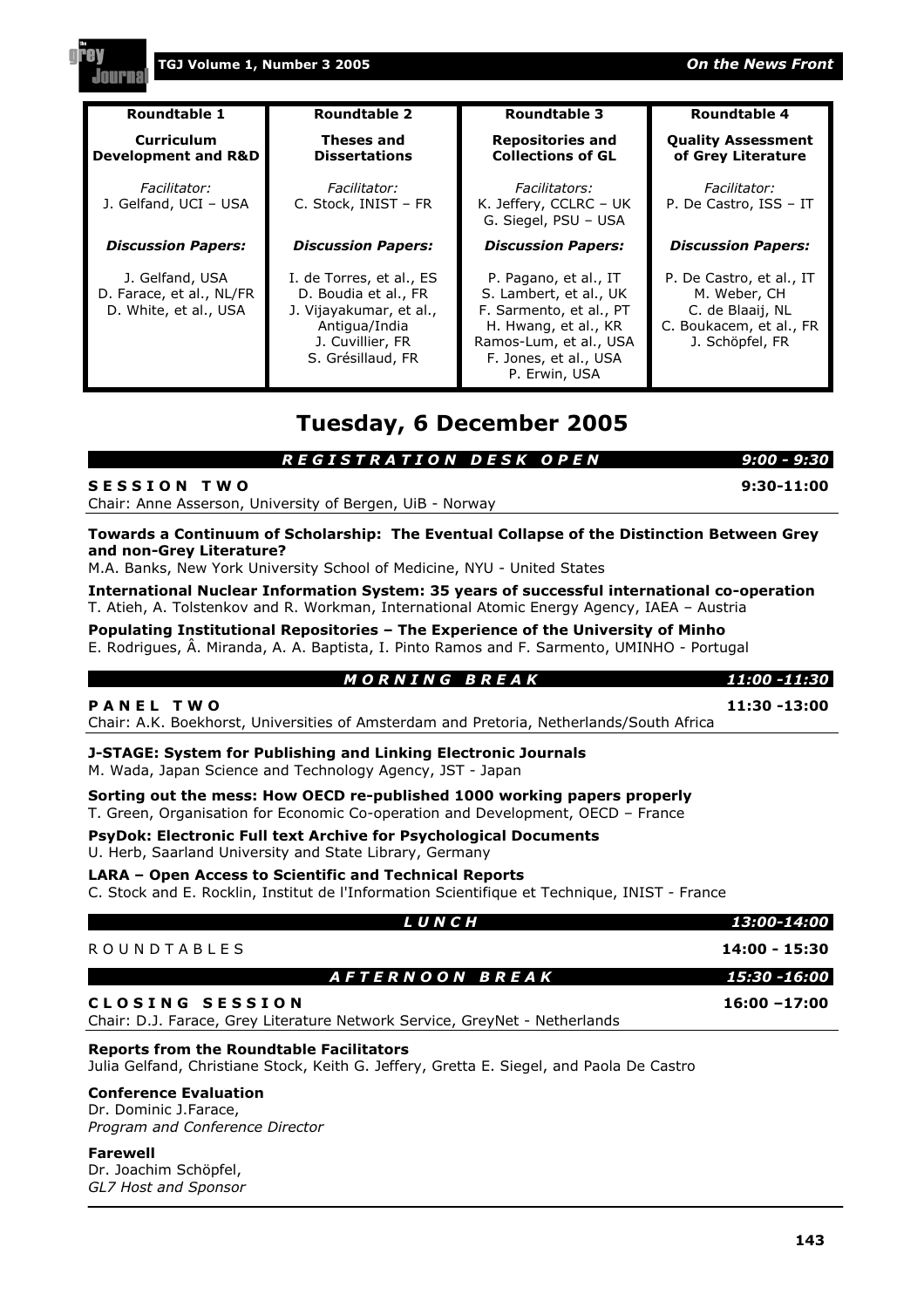

# **GL7 DISCUSSION PAPERS**

Journs

#### **ROUNDTABLE 1: CURRICULUM DEVELOPMENT AND RESEARCH ON GREY LITERATURE**

*Facilitator:* J. Gelfand, University of California, Irvine, UCI – United States

**Challenges for Collections in New Collaborative Teaching and Learning Environments: Does Grey Literature Fill a Void?** *J. Gelfand, UCI – USA*

**Access to Grey Content: An Analysis of Grey Literature based on Citation and Survey Data**  *D.J. Farace, J. Frantzen, and A.K. Boekhorst – Netherlands; J. Schöpfel and C. Stock – France* 

**Grey literature, peer review, and the interdisciplinary study of school and community violence: Sorting what's best for human development** *D.L. White and Susan R. Driscoll, GWU – USA* 

#### **ROUNDTABLE 2: THESES AND DISSERTATIONS**

*Facilitator:* C. Stock, Institut de l'Information Scientifique et Technique, INIST - France

**The accessibility to doctoral theses in Spain: A political change and a reconsidering of its nature** *I. de Torres Ramirez, University of Granada; M. Ayuso-García, University of Murcia - Spain* 

**TEF: Metadata for French dissertations** *D. Boudia and R.M. Gómez de Regil, Institut National des Sciences Appliquées de Lyon – France* 

**Introducing Electronic Theses and Dissertations in Universities: An Indian Perspective** *J.K. Vijayakumar, American University of Antigua; T.A.V. Murthy and M.T.M. Khan – India* 

**Indexing grey resources: considering the usual behaviour of library users and the use of Dublin Core metadata using a database of specialised vocabulary** *J. Cuvillier, LABCIS – France*  **An innovative concept to disseminate scientific communications** *S. Grésillaud, INIST-CNRS -* 

*France*

**ROUNDTABLE 3: REPOSITORIES AND COLLECTIONS OF GREY LITERATURE** 

*Facilitators:* K.G. Jeffery, CCLRC – Rutherford Appleton Laboratory - United Kingdom G.E. Siegel, Portland State University, PSU – United States

**Managing OA Multimedia Multi-type Digital Documents in the OpenDLib Digital Library Management System** *P. Pagano and D. Castelli, Istituto di Scienza e Tecnologie dell'Informazione, Italy*

**Grey Literature, Institutional Repositories, and the Organisational Context** *S. Lambert, B. Matthews and C. Jones, CCLRC, Rutherford Appleton Laboratory - United Kingdom*

**Use behavior of an institutional repository: A study focusing on the research community of the Department of Information Systems** *F. Sarmento, A.A. Baptista and I. Ramos, U. of Minho – Portugal*

**Patterns of Research Output produced by Scholarly Communities in South Korea** *H. Hwang, H. Choi, and T. Seo, Korean Institute of S&T Information; S. Lee, Pusan National University, South Korea* 

**Entering Grey Waters: Challenges and Solutions of Providing Access to Non-traditional literature in an Aquarium's library** *M. Ramos-Lum and S. Vogel, Cabrillo Marine Aquarium – USA* 

**Yizkor Books as Holocaust Grey Literature** *F. Jones, New York Public Library; G.E. Siegel, PSU - USA* **Building a Digital Commons for Cyber Security Resources** *P. Erwin, Institute for Information Infrastructure Protection/Dartmouth College, USA* 

#### **ROUNDTABLE 4: QUALITY ASSESSMENT OF GREY LITERATURE**

*Facilitator:* P. De Castro, Istituto Superiore di Sanità, ISS - Italy

**Uniform requirements also for Grey literature? Proposal for the adoption of a "Nancy style"**  *P. De Castro and S. Salinetti, ISS – Italy* 

**Grey Literature in Public Administration: An Example of a Specific Quality Assessment System** *M. Weber, SFOPH – Switzerland* 

**Public funded research and Open Access: Perspectives and policies** *C. de Blaaij, Library of Zeeland, ZEBI – Netherlands* 

**Access and document supply: a comparative study of grey literature** *C. Boukacem, University of Lyon; J. Schöpfel, INIST – France* 

**MetaGrey Europe, A Proposal in the aftermath of EAGLE-SIGLE** *J. Schöpfel, INIST – France*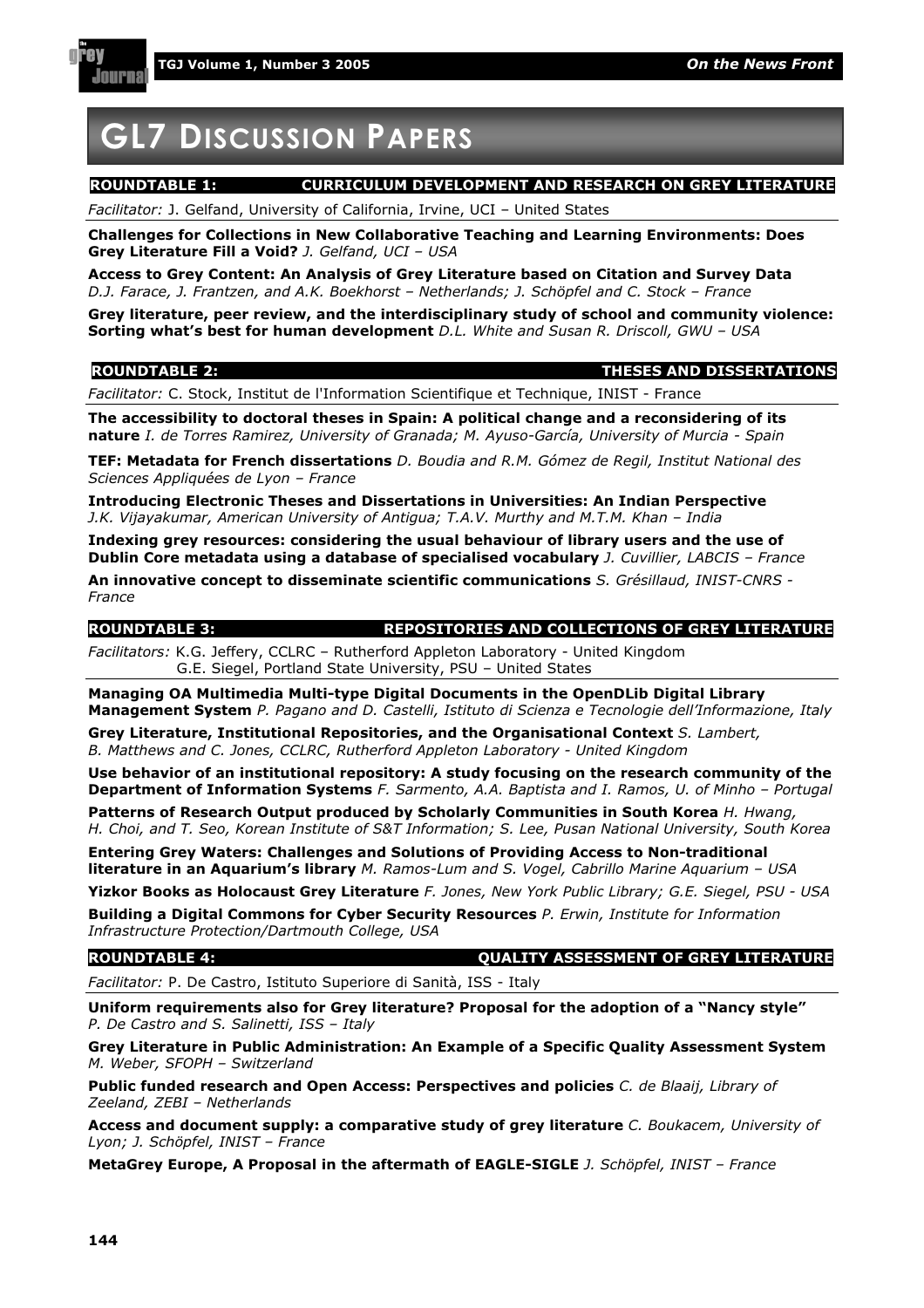

# Open Access to Grey Resources

INIST-CNRS Nancy, France 5-6 December 2005

Tel/Fax: +31(0) 20-672.1217

#### **SEVENTH INTERNATIONAL CONFERENCE ON GREY LITERATURE**

# **Registration Form**

The Conference Fee includes attendance at all Sessions, Panels, and choice of Roundtable on the day(s) of the conference. The conference fee also includes a copy of the GL7 Program and Abstract Book, the Conference Papers and PowerPoint Presentations on CD-Rom, as well as the conference pouch and participant badge. Lunches, refreshments during the morning and afternoon breaks, the Reception, and local taxes are also included.

#### *Please Indicate your choice of Roundtable:*

| Curriculum Development<br>and Research on GL                                               | 2. $\Box$<br>Theses and<br><b>Dissertations</b> | كا .3<br>Repositories and<br>Collections of GL | ـا .4<br><b>Quality Assessment</b><br>of Grey Literature |  |  |
|--------------------------------------------------------------------------------------------|-------------------------------------------------|------------------------------------------------|----------------------------------------------------------|--|--|
| Payment after 1 October 2005 add a €uro 45 surcharge                                       |                                                 |                                                |                                                          |  |  |
| €uro 450 - Participant Fee                                                                 |                                                 | €uro 375 Author Fee                            | €uro 250 Day Pass                                        |  |  |
| I am a <i>GreyNet</i> Member entitled to a 20% reduction on the GL7 Conference Fee: YES/NO |                                                 |                                                |                                                          |  |  |
| Registrant's Name:                                                                         |                                                 |                                                |                                                          |  |  |
| Organization:                                                                              |                                                 |                                                |                                                          |  |  |
| Address/P.O. Box:                                                                          |                                                 |                                                |                                                          |  |  |
| Postal Code/City/Country:                                                                  |                                                 |                                                |                                                          |  |  |
| Tel/Fax/Email:                                                                             |                                                 |                                                |                                                          |  |  |

#### *Please Check One of the Boxes below for the Method of Payment:*

Direct bank transfer to TextRelease, Account No. 3135.85.342 - Rabobank, Amsterdam **BIC:** RABONL2U **IBAN:** NL70 RABO 0313 5853 42, with reference to GL7 and Registrant Bank check/draft made payable to TextRelease, with reference to GL7 and Registrant Card No. Expiration Date: If the name on the credit card is not that of the registrant, print the name that appears on the card, here \_\_ Signature: **CVC II code:** \_\_\_\_\_ *(Last 3 digits on signature side of card)* Place: Date: GL7 Program and Conference Bureau Beysterveld 251, 1083KE Amsterdam, Netherlands www.textrelease.com ■ conference@textrelease.com  $\Box$  MasterCard/Euro Card  $\Box$  Visa Card  $\Box$  American Express

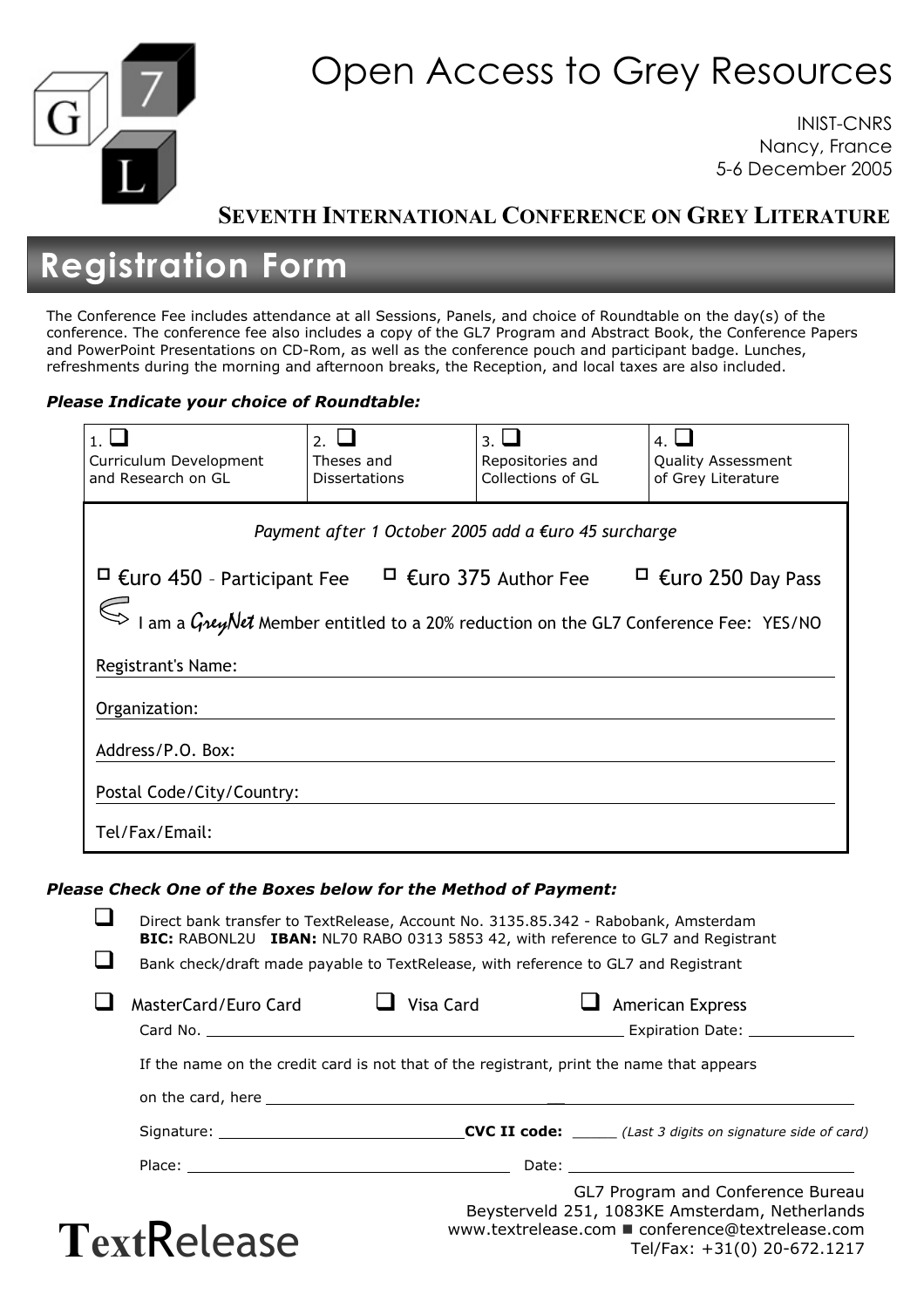# *No longer a riddle… Grey literature from Russia and China.*

East View is the most comprehensive source of grey literature from the former Soviet Union and China, offering works that go far beyond those traditionally available.

#### **Russia and other former Soviet countries**

Our extensive network spans the former Soviet Union, allowing us to find documents issued by government, academia, business, and industry, in both print and electronic formats, including:

- ► Low-press run and rare books published by various institutes of the Academies of Sciences, private research groups, business organizations and governmental bodies.
- ► Works of independent research and advisory bodies.
- $\blacktriangleright$  Materials from the periphery, including all the former Soviet republics and distant cities within Russia.
- $\blacktriangleright$  Dissertations and abstracts ("avtoreferats").
- $\blacktriangleright$  Formerly classified works released through East View's efforts.
- ► Rare and out-of-print materials from Arkhiv Pechati on microform.
- $\blacktriangleright$  Formerly unpublished manuscripts made available by East View on microform.

Grey literature from Russia and other countries of the former Soviet Union is also available through approval plans.

#### **China**

Online access to the China Proceedings of Conferences Database, which contains full-text documentation of grey literature from national and international conferences.

Primary source materials from academic associations, industrial organizations, governmental agencies, and international bodies on hundreds of topics:

- $\blacktriangleright$  Social sciences
- ► Economics
- ► History
- $\blacktriangleright$  Law
- <sup>ʇ</sup> Philosophy
- **Exerciture**
- <sup>ʇ</sup> Politics
- **Education**
- $\blacktriangleright$  Medicine
- **Exercise Technology**
- **Agriculture**



Tel: 763-550-0961 books@eastview.com www.eastview.com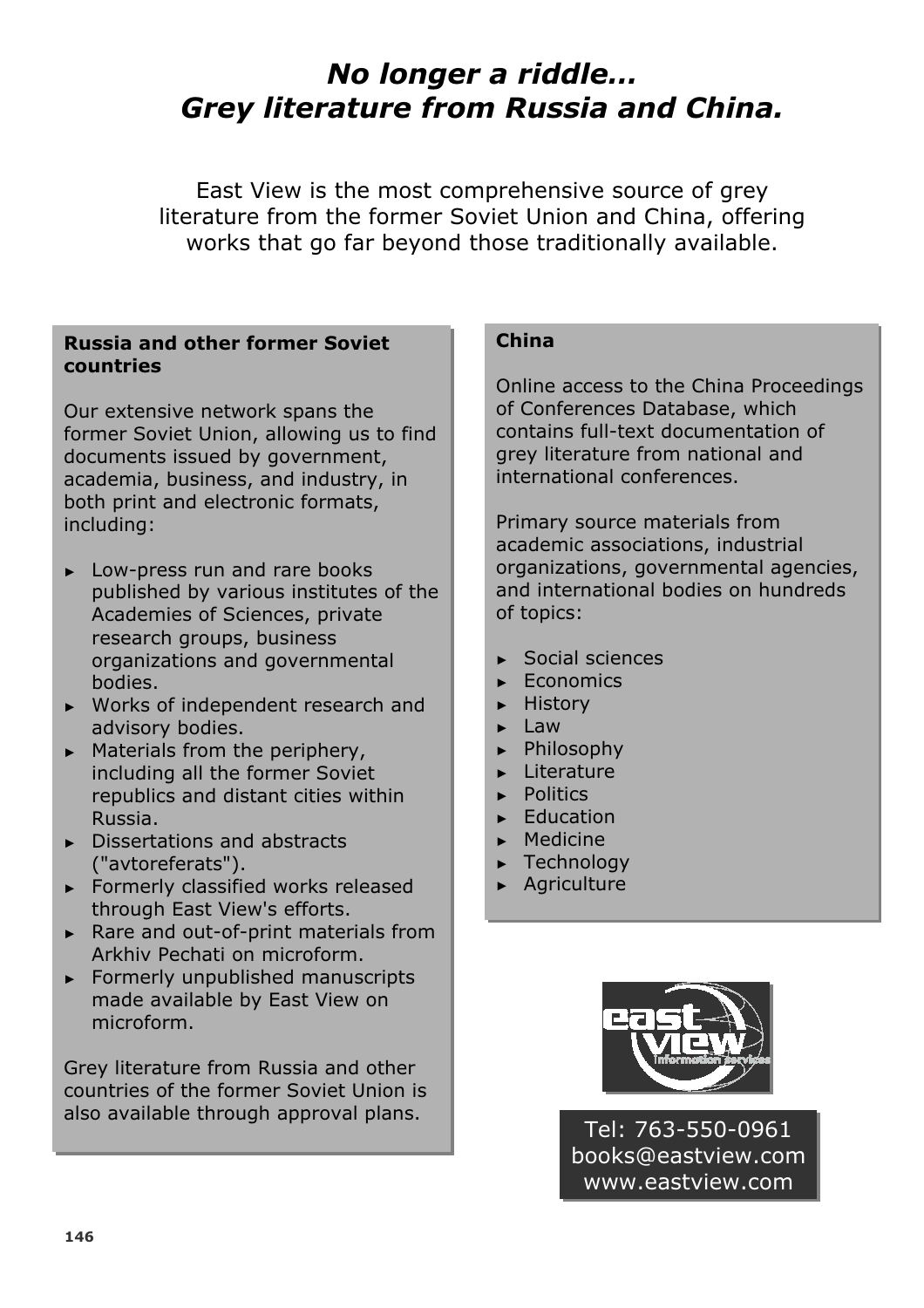

# SCIENTIFIC AND TECHNICAL DOCUMENT DELIVERY

# Find and receive the information you need in a simple and easy way.

With INIST-CNRS, the leading French scientific document delivery center, you are certain to obtain a copy of the majority of the documents you need in Science, Technology, Medicine, Humanities, and Social Sciences.

#### AN EXCEPTIONAL MULTIDISCIPLINARY **DOCUMENT COLLECTION**

The collections of INIST and its international network of partner libraries cover the core literature published worldwide in Science and Technology. INIST's own collection contains 26 000 French and international periodical titles, including 8 000 current subscriptions, as well as a significant number of scientific reports, conference proceedings and doctoral dissertations.

#### ORDERING AND DELIVERY, TAILOR-MADE SERVICES

INIST offers a complete range of tailor-made services for you to locate, order and receive copies of the documents you need.

If you are an occasional user, the ArticleSciences search engine is available to order an article and pay for it online with a bank card. If you are a frequent user, after opening an account at INIST, you can use an interface (http://services.inist.fr) that offers a whole range of ordering and payment methods tailored to your needs.

# For more information: http://docdelivery.inist.fr



Contact and information: INIST-CNRS - Customer Services 2, allée du Parc de Brabois - F-54514 Vandœuvre-lès-Nancy Cedex Téléphone : +33 (0)3 83 50 46 64 - Télécopie : +33 (0)3 83 50 46 66 Email: infoclient@inist.fr

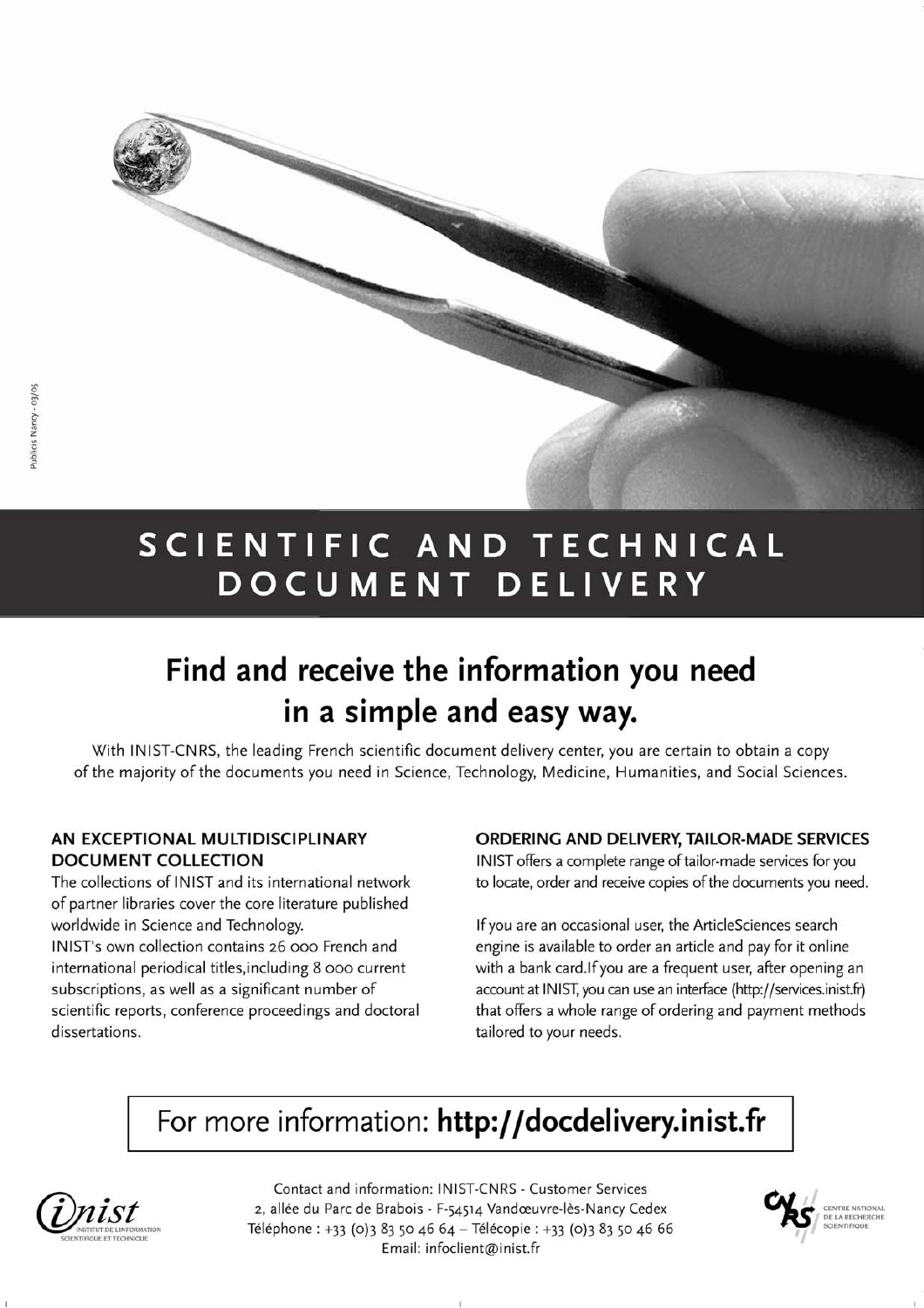#### **Author and Title Index 2005**

| N <sup>o.</sup> and Page |                                                                                                                                                                         |
|--------------------------|-------------------------------------------------------------------------------------------------------------------------------------------------------------------------|
|                          | А                                                                                                                                                                       |
|                          | Anderson, N. see Japzon, A.C.                                                                                                                                           |
| 1, p. 9                  | Artus, H.M.<br>Old WWWine in New Bottles? Developments in electronic information and<br>communication: structural change & and functional inertia                       |
| 1, p. 6                  | Asserson, A. and Jeffrey, K.G.<br>Research Output Publications and CRIS                                                                                                 |
|                          | в                                                                                                                                                                       |
| 2, p. 91                 | <b>Barrueco, J.M.</b> and Krichel, T.<br>Building an Autonomous Citation Index for Grey Literature: RePEc, The<br>Economics Working Papers Case                         |
| 1, p. 17                 | Blaaij, C. de<br>Two Worlds: About Bars and Stars in Scientific Information Publishing,<br>An Analysis of Open Source Ideology As a Means of Self-controlled Publishing |
| 1, p. 41                 | <b>Boekhorst, A.K.</b> , Farace, D.J. and Frantzen, J.<br>Grey Literature Survey 2004: A research project tracking developments in the<br>field of grey literature      |
| 3, p. 121                | <b>Bourasseau, C.</b> and Dumas, C.<br>A study of teachers and researchers practices with digital documents: grey or not                                                |
| 2, p. 91                 | Building an Autonomous Citation Index for Grey Literature: RePEc, The<br>Economics Working Papers Case / Barrueco, J.M. and Krichel, T.                                 |
|                          | C                                                                                                                                                                       |
| 1, p. 31                 | Citation Analysis and Grey Literature: Stakeholders in the Grey Circuit /<br>Schöpfel, J., Stock, C., Farace, D.J. and Frantzen, J.                                     |
| 2, p. 73                 | Claerebout, M.<br>Grisemine, A Digital Library of Grey University Literature                                                                                            |
|                          | D                                                                                                                                                                       |
| 3, p. 118                | Designing Digital Libraries for Teaching / Wittenberg, K.                                                                                                               |
| 2, p. 83                 | Dijk, E.<br>Sharing Grey Literature by using OA-x                                                                                                                       |
|                          | Dumas, C. see Bourasseau, C.                                                                                                                                            |
| 1, p. 25                 | Dunn, K.<br>Impact of the Inclusion of Grey Literature on the Scholarly Communication<br>Patterns of an Interdisciplinary Specialty                                     |
| 2, p. 98                 | Е<br>El Niño and Grey Literature – A CORDIS News interview with Dr. Sven Thatje                                                                                         |
|                          | F                                                                                                                                                                       |
| 3, p. 138                | <b>Farace, D.J.</b> and Frantzen, J.<br>A Review of Four Information Professionals - Their Work and Impact on the<br>Field of Grey Literature                           |
|                          | Farace, D.J. see Boekhorst, A.K.                                                                                                                                        |
|                          | Farace, D.J. see Schöpfel, J.                                                                                                                                           |
|                          | <b>Frantzen, J.</b> see Boekhorst, A.K<br>Frantzen, J. see Farace, D.J.                                                                                                 |
|                          | Frantzen, J. see Schöpfel, J.                                                                                                                                           |
|                          | G                                                                                                                                                                       |
| 2, p. 61                 | Gelfand, J.<br>'Knock, Knock': Are Institutional Repositories a Home for Grey Literature?                                                                               |
| 3, p. 109                | Gelfand, J.<br>What's new in Grey Literature? Everything from the textbook market to the blogosphere                                                                    |
| 1, p. 41                 | Grey Literature Survey 2004: A research project tracking developments in the<br>field of grey literature / Boekhorst, A.K., Farace, D.J. and Frantzen, J.               |
| 2, p. 73                 | Grisemine, A Digital Library of Grey University Literature / Claerebout, M.                                                                                             |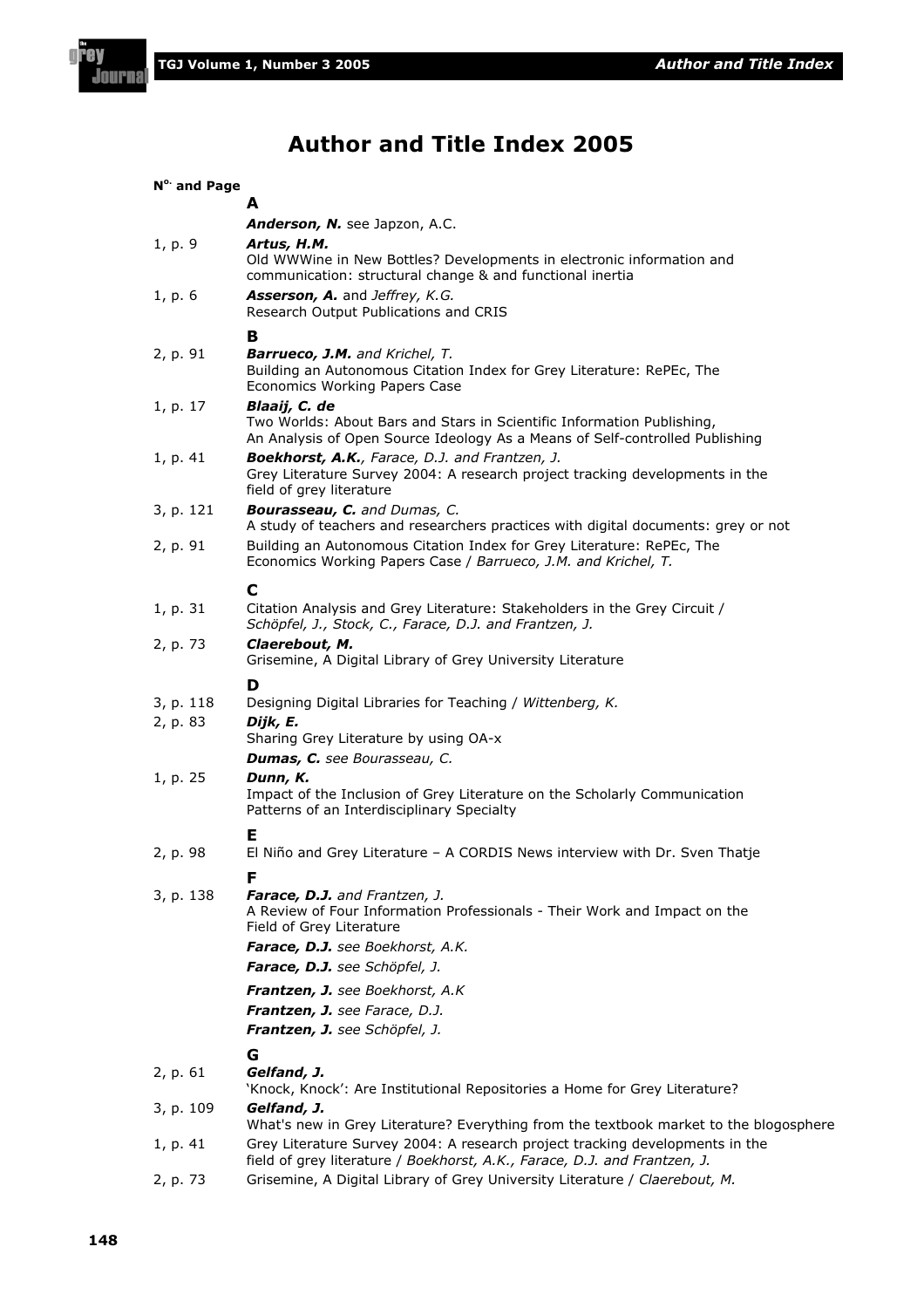f 'n٧

# **Author and Title Index 2005** *continued*

| N <sup>o.</sup> and Page |                                                                                                                                                                           |  |  |  |
|--------------------------|---------------------------------------------------------------------------------------------------------------------------------------------------------------------------|--|--|--|
|                          | 1                                                                                                                                                                         |  |  |  |
| 1, p. 25                 | Impact of the Inclusion of Grey Literature on the Scholarly Communication<br>Patterns of an Interdisciplinary Specialty / Dunn, K.                                        |  |  |  |
|                          | J                                                                                                                                                                         |  |  |  |
| 2, p. 77                 | Japzon, A.C. and Anderson, N.<br>Wallops Island Balloon Technology: Can't see the Repository for the Documents                                                            |  |  |  |
|                          | Jeffrey, K.G see Asserson, A.                                                                                                                                             |  |  |  |
|                          | K                                                                                                                                                                         |  |  |  |
| 3, p. 111                | Kairamo, A.<br>(The) moving border of tacit and explicit knowledge in e-Learning: Use and<br>production of information and knowledge in technical university education    |  |  |  |
| 2, p. 61                 | 'Knock, Knock': Are Institutional Repositories a Home for Grey Literature? /<br>Gelfand, J.                                                                               |  |  |  |
|                          | Krichel, T. see Barrueco, J.M.                                                                                                                                            |  |  |  |
|                          | L                                                                                                                                                                         |  |  |  |
| 2, p. 67                 | LaFleur, L.J. and Rupp, N.<br>Making Grey Literature Available through Institutional Repositories                                                                         |  |  |  |
| 3, p. 132                | Learning About Grey Literature By Interviewing Subject Librarians /                                                                                                       |  |  |  |
|                          | Sulouff, P., Bell, S., Briden, J., Frontz, S. and Marshall, A.                                                                                                            |  |  |  |
| 2, p. 67                 | M<br>Making Grey Literature Available through Institutional Repositories /                                                                                                |  |  |  |
|                          | LaFleur, L.J. and Rupp, N.                                                                                                                                                |  |  |  |
| 3, p. 111                | Moving border of tacit and explicit knowledge in e-Learning: Use and<br>production of information and knowledge in technical university education /<br>Kairamo, A.        |  |  |  |
|                          | Ο                                                                                                                                                                         |  |  |  |
| 1, p. 9                  | Old WWWine in New Bottles? Developments in electronic information and<br>communication: structural change & functional inertia / Artus, H.M.                              |  |  |  |
|                          | R                                                                                                                                                                         |  |  |  |
| 1, p. 6                  | Research Output Publications and CRIS / Asserson, A. and Jeffrey, K.G.                                                                                                    |  |  |  |
| 3, p. 138                | Review of Four Information Professionals - Their Work and Impact on the<br>Field of Grey Literature / Farace, D.J. and Frantzen, J.                                       |  |  |  |
| 1, p. 51                 | Review of the GL6 Conference in New York / Seidenberg, L.                                                                                                                 |  |  |  |
|                          | <b>Rupp, N.</b> see LaFleur, L.J.                                                                                                                                         |  |  |  |
|                          | s                                                                                                                                                                         |  |  |  |
| 1, p. 31                 | Schöpfel, J., Stock, C., Farace, D.J. and Frantzen, J.<br>Citation Analysis and Grey Literature: Stakeholders in the Grey Circuit                                         |  |  |  |
| 1, p. 51                 | Seidenberg, L.<br>Review of the GL6 Conference in New York                                                                                                                |  |  |  |
| 2, p. 83                 | Sharing Grey Literature by using OA-x / Dijk, E.                                                                                                                          |  |  |  |
|                          | Stock, C. see Schöpfel, J.                                                                                                                                                |  |  |  |
| 3, p. 121                | Study of teachers and researchers practices with digital documents: grey or not /<br>Bourasseau, C. and Dumas, C.                                                         |  |  |  |
|                          | т                                                                                                                                                                         |  |  |  |
| 2, p. 98                 | Thatje, S.<br>El Niño and Grey Literatue - A CORDIS News interview                                                                                                        |  |  |  |
| 1, p. 17                 | Two Worlds: About Bars and Stars in Scientific Information Publishing, An<br>Analysis of Open Source Ideology as a Means of Self-controlled Publishing /<br>Blaaij, C. de |  |  |  |
|                          | W                                                                                                                                                                         |  |  |  |
| 2, p. 77                 | Wallops Island Balloon Technology: Can't see the Repository for the Documents /<br>Japzon, A.C. and Anderson, N.                                                          |  |  |  |
| 3, p. 109                | What's new in Grey Literature? Everything from the textbook market to the<br>blogosphere / Gelfand, J.                                                                    |  |  |  |
| 3, p. 118                | Wittenberg, K.<br>Designing Digital Libraries for Teaching                                                                                                                |  |  |  |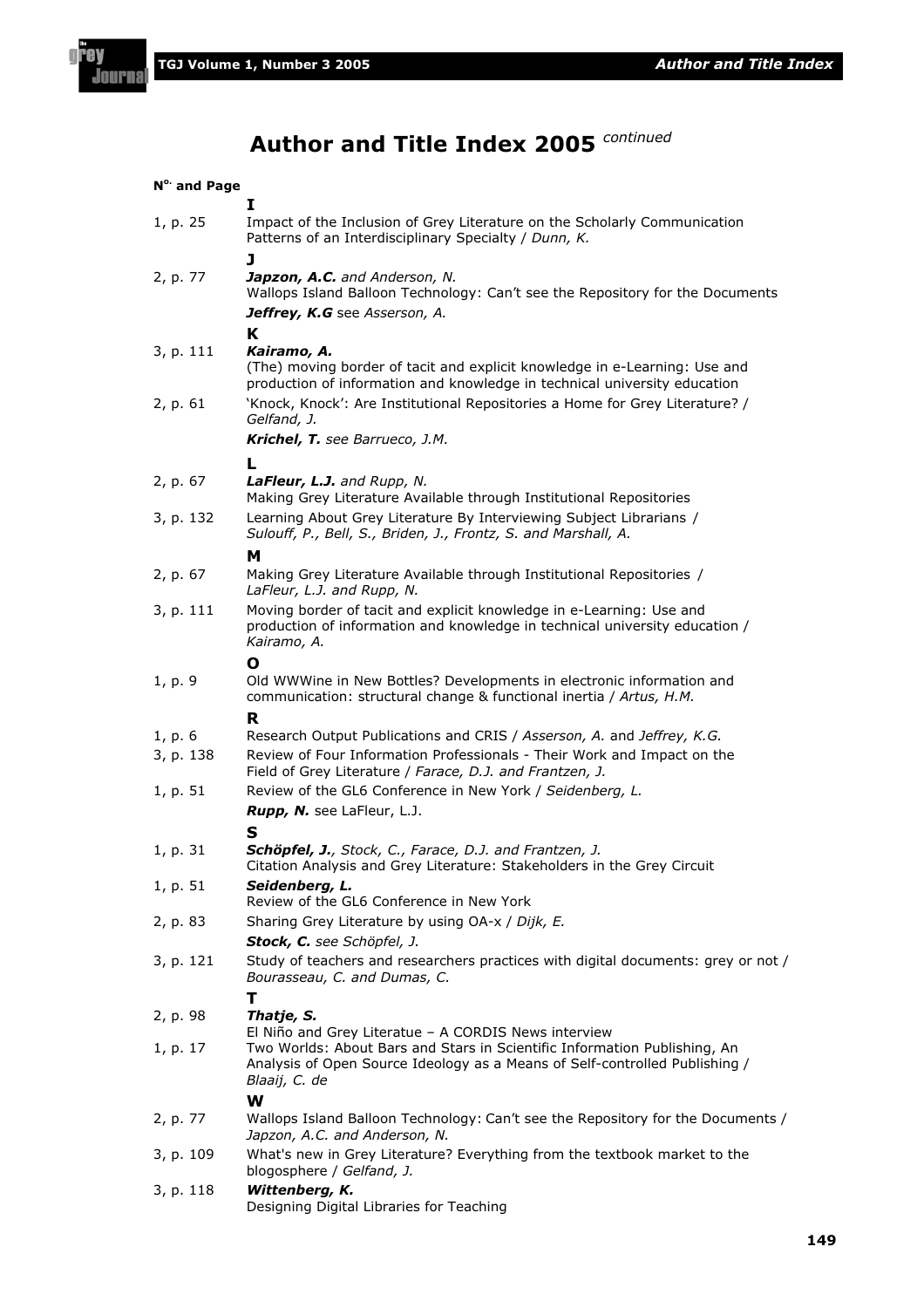#### **About the Authors**

**Céline Bourasseau** is a librarian at the Ecole des Mines de Nantes (France), on the Castor digital library project since April 2003. She first attended University studies in Social sciences, and then she took a professional Diploma in documentation. After her initial experience in documentary project management and survey in leading a regional institution, she is now working on the Castor project where she specializes in digital libraries and manages documentary questions:

- relation to users: evaluation, awareness, and formation

- technical questions: metadata definition (Dublin Core, xml), document processing, etc. Email: celine.bourasseau@emn.fr

**Cédric Dumas** entered the Ecole des Mines de Nantes (France) in 1999 as an assistant professor in Human Computer Interaction. He defended his PhD on Collaborative Virtual Environments at the University of Lille. At that time, his research interests lay in advanced three dimensional interaction models and synchronous computer supported collaborative work. Dumas has been in charge of the Castor Digital Library Project since June 2001. He works on the development of the open-archive platform, as well as on research aspects of advanced interfaces for digital library browsing. Email: Cedric.Dumas@emn.fr

**Dominic J. Farace** is Director of TextRelease. His doctoral dissertation in social sciences is from the University of Utrecht, Netherlands. In 1993, after six years heading the Department of Documentary Information at the Royal Netherlands Academy of Arts and Sciences (Swidoc/KNAW), he founded GreyNet, Grey Literature Network Service, and has since been responsible for the international GL-Conference Series. Since 2004, he is a Guest Lecturer on Grey Literature in the Masters Program at the University of Amsterdam. And, he is a Guest Editor for PRQ, Publishing Research Quarterly, and editor of The Grey Journal. Email: dominic.farace@textrelease.com

**Jerry Frantzen** graduated in 1999 from the College of Amsterdam in Library and Information Science. He is presently employed with Boer & Croon, Strategy and Management Group in Amsterdam. Frantzen is the technical editor of The Grey Journal. Email: j.frantzen@boercroon.nl

**Julia Gelfand** has been a librarian with the University of California, Irvine Libraries since 1981. She has been tracking the grey literature movement since the late 1980s and has participated in all of the previous GL conferences and has published and presented widely on different topics in grey literature. Her particular interests are in scholarly communications, electronic publishing, collection development, bibliography of science and technology, and she thinks that with more emphasis on networking and digital libraries, Grey Literature has a very interesting future. Gelfand is currently the chair of the IFLA Science & Technology Section and vicechair/chair-elect of the ALA ACRL Science & Technology Section. Email: jgelfand@uci.edu

**Anna-Kaarina Kairamo**, MSc (University of Helsinki); qualified Information Specialist (Helsinki University of Technology), worked with several publishing companies for ten years and several years as an Information manager with Helsinki University of Technology, Lifelong Learning Institute Dipoli. She has also been working as a Project Manager in several projects related to using information and communication technology in training and education. Last five years she has been leading the Teaching and Learning Development Unit of Helsinki University of Technology. Email: anna-kaarina.kairamo@hut.fi

**Patricia T. Sulouff** is Head Librarian at the Physics, Optics, and Astronomy Library at the University of Rochester, since 1993. She holds a B.S. from Penn State and an M.L.S. from Syracuse University. Email: sulouff@pas.rochester.edu

**Kate Wittenberg** is Director of the Electronic Publishing Initiative at Columbia. Kate serves as project director for the electronic publications Columbia International Affairs Online (CIAO), Columbia Earthscape, Gutenberg-e Online History, Digital Anthropology Resources for Teaching, and Core Integration for the National Science Digital Library. Kate's work focuses in particular on the creation of sustainable cost-recovery business plans for digital scholarship and education, digital rights management, collaborative organizational models, and the evaluation of use and costs of scholarly and educational digital resources. Email: kw49@columbia.edu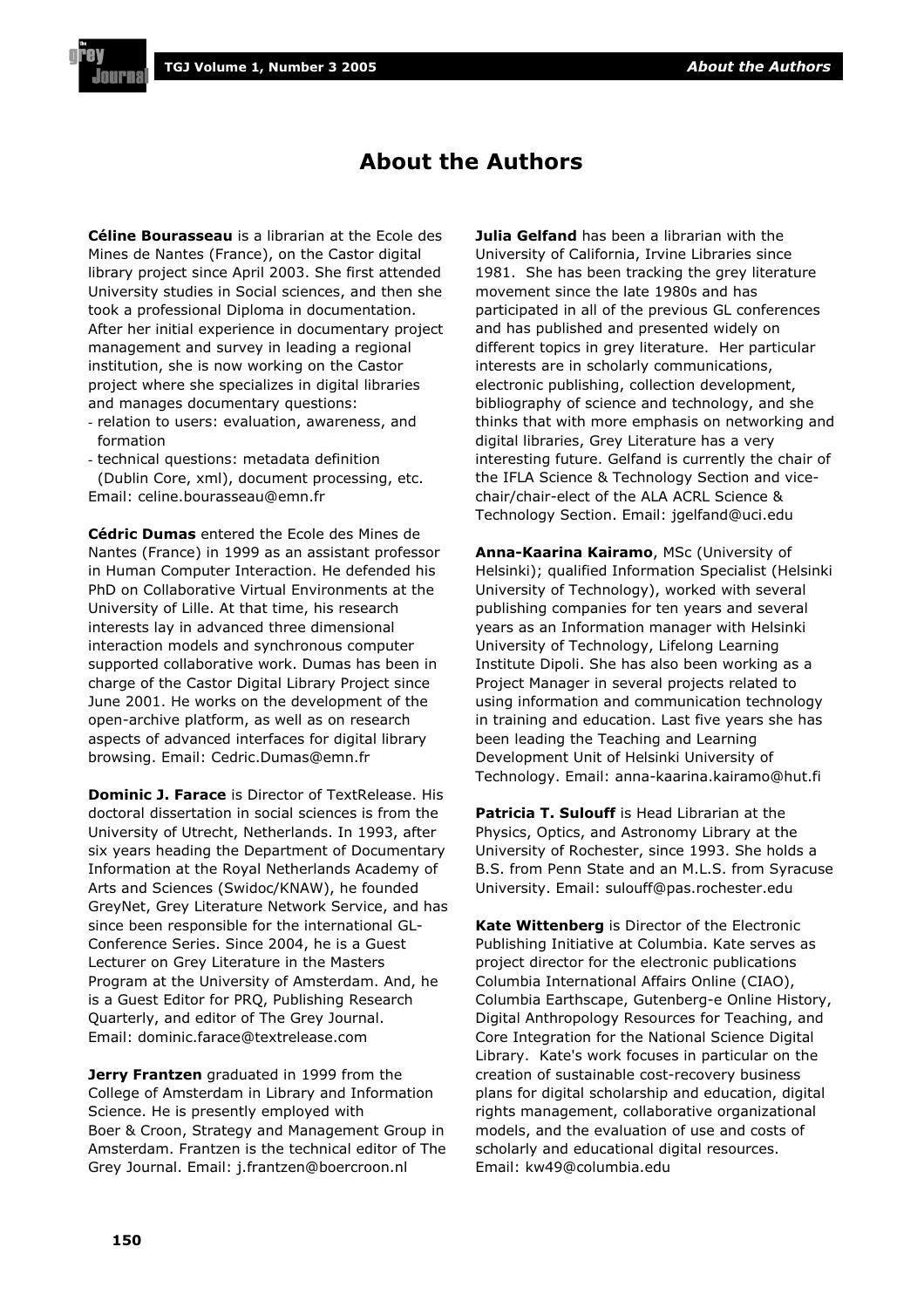

#### **Notes for Contributors**

#### **Non-Exclusive Rights Agreement**

- I/We (the Author/s) hereby provide TextRelease (the Publisher) non-exclusive rights in print, digital, and electronic formats of the manuscript. In so doing,
- I/We allow TextRelease to act on my/our behalf to publish and distribute said work in whole or part provided all republications bear notice of its initial publication.
- I/We hereby state that this manuscript, including any tables, diagrams, or photographs does not infringe existing copyright agreements; and, thus indemnifies TextRelease against any such breach.
- I/We confer these rights without monetary compensation and with the understanding that TextRelease acts on behalf of the author/s.

#### **Submission Requirements**

Manuscripts should not exceed 15 double-spaced typed pages. The size of the page can be either A-4 or 8½x11 inches. Allow 4cm or 1½ inch from the top of each page. Provide the title, author(s) and affiliation(s) followed by your abstract, suggested keywords, and a brief biographical note. A printout or PDF of the full text of your manuscript should be forwarded to the office of TextRelease. A corresponding MS Word file should either accompany the printed copy or be sent as an attachment by email. Both text and graphics are required in black and white.

| <b>REFERENCE GUIDELINE</b>   |                                                                                                                                                                                                                                     |
|------------------------------|-------------------------------------------------------------------------------------------------------------------------------------------------------------------------------------------------------------------------------------|
| General<br>Τ.<br>ii.<br>iii. | All manuscripts should contain references<br>Standardization should be maintained among the references provided<br>The more complete and accurate a reference, the more guarantee of an article's<br>content and subsequent review. |
| <b>Specific</b>              |                                                                                                                                                                                                                                     |
| iv.                          | Endnotes are preferred and should be numbered                                                                                                                                                                                       |
| v.                           | Hyperlinks need the accompanying name of resource and date; a simple URL is<br>not acceptable                                                                                                                                       |
| vi.                          | If the citation is to a corporate author, the acronym takes precedence                                                                                                                                                              |
| vii.                         | If the document type is known, it should be stated at the close of a citation.                                                                                                                                                      |
| viii.                        | If a citation is revised and refers to an edited and/or abridged work, the original<br>source should also be mentioned.                                                                                                             |
| <b>Examples:</b>             |                                                                                                                                                                                                                                     |
|                              | Youngen, G.W. (1998), Citation patterns to traditional and electronic preprints in the published<br>literature. - In: College & Research Libraries, 59 (5) Sep 1998, pp. 448-456. - ISSN 0010-0870                                  |
|                              | Jeffery, K.G., A. Asserson, J. Revheim (2000), Grey Literature and the knowledge Society. - In:<br>Proceedings CRIS-2000, Helsinki, Finland. ftp://ftp.cordis.lu/pub/cris2000/docs/jeffery_fulltext.pdf                             |
|                              | DCMI, Dublin Core Metadata Initiative Home Page http://purl.oclc.org/metadata/dublin_core/                                                                                                                                          |

#### **Review Process**

The Journal Editor first reviews each manuscript submitted. If the content is suited for publication and the submission requirements and guidelines complete, then the manuscript is sent to one or more Associate Editors for further review and comment. If the manuscript was previously published and there is no copyright infringement, then the Journal Editor could direct the manuscript straight away to the Technical Editor.

#### **Journal Publication and Article Deposit**

Once the journal article has completed the review process, it is scheduled for publication in The Grey Journal. If the Author indicated on the signed Copyright Form that a preprint of the article be made available in GreyNet's Archive, then browsing and document delivery are immediately provided. Otherwise, this functionality is only available after the article's formal publication in the journal.